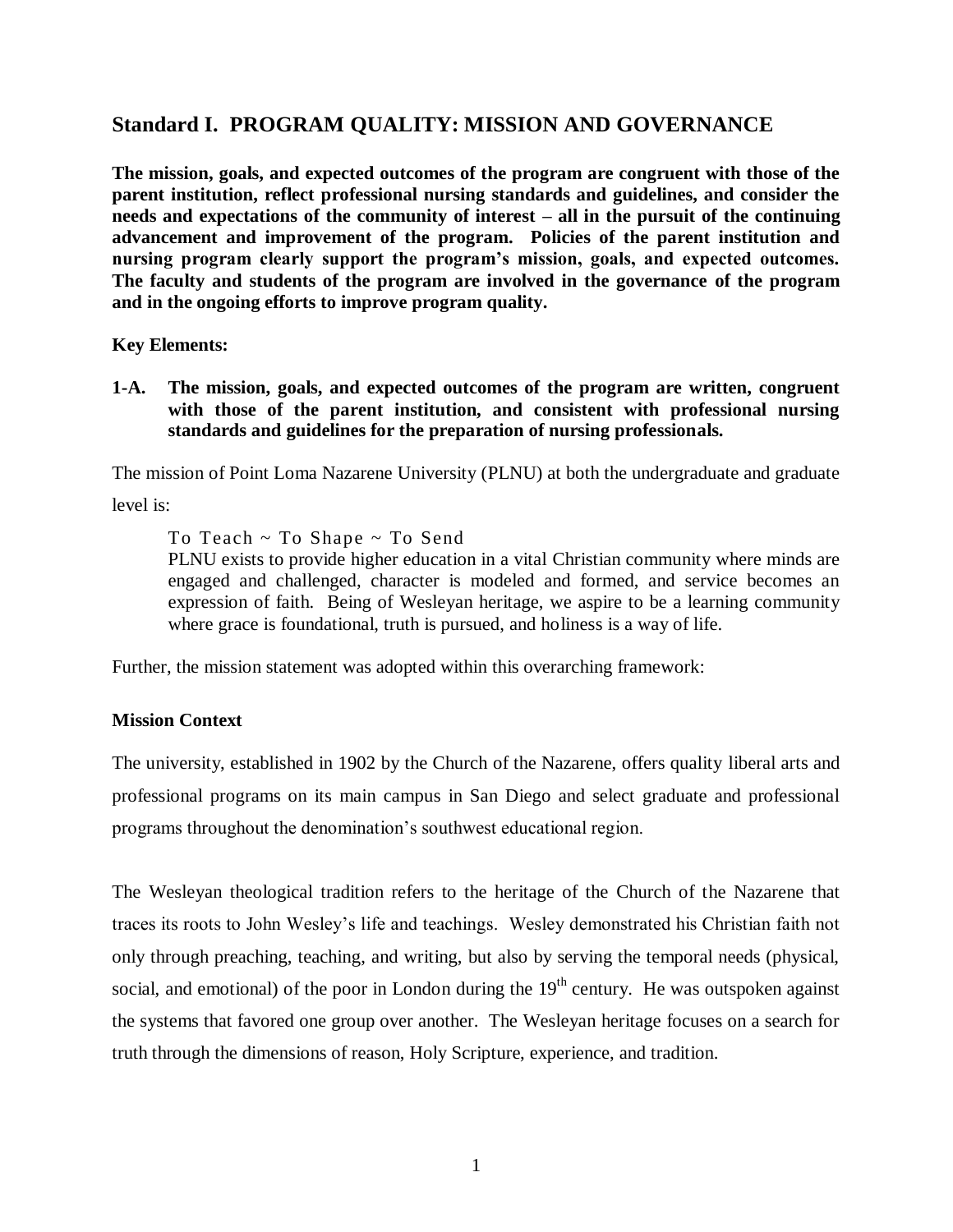#### **Demographic and Institutional Characteristics**

The main campus of the university is located in a residential neighborhood of San Diego, California and has an enrollment cap of 2000 FTE. Although it is sponsored by the Church of the Nazarene and serves the south-west educational region, approximately 25% of the student body identify as Nazarene. Table I-A.1 describes the ethnic demographic distribution of during the previous academic year. PLNU is predominantly White, non-Hispanic at the undergraduate level (71.8%), but diversity at the graduate level is much more evident with only 59% White, non-Hispanic. One of our Western Association of Schools and Colleges (WASC) goals for the university is to increase diversity as stated in the most recent WASC Capacity and Preparatory Review report:

…increasing diversity in the faculty and staff, recruiting a more diverse student body, ensuring student success with support networks and services, attending to campus climate, and addressing diversity dimensions in the curriculum.

|               | White, non- | Black,   | American       | Asian/Pacific   | Hispanic | Other and |
|---------------|-------------|----------|----------------|-----------------|----------|-----------|
|               | Hispanic    | Non-     | Indian/Alaskan | <b>Islander</b> |          | Non-      |
|               |             | Hispanic | Native         |                 |          | Resident  |
|               |             |          |                |                 |          | Alien     |
| Total         | 71.8%       | 2.8%     | 1.0%           | 5.9%            | 15.4%    | 3.0%      |
| Enrollment    |             |          |                |                 |          |           |
| Undergraduate | 78%         | 2.2%     | 0.9%           | 5.7%            | 11.0%    | 2.1%      |
| Graduate      | 59%         | 4.1%     | 1.1%           | 6.5%            | 24.3%    | 4.9%      |

**Table I-A.1: Ethnic Demographics for Academic Year 2007-2008**

Approximately 40% of FT faculty are women, with 86.3% White, non-Hispanic. This has decreased from 91.5% in 2000. The Diversity Task Force of the university has been tasked with addressing all issues of diversity for the institution.

The university is largely residential for students. As a general rule, freshman live on campus. Off-campus housing petitions are available for students at or above the sophomore level, and/or married students. The university has been more cognizant of the needs of transfer and commuter students and has made several additions in student support services for them.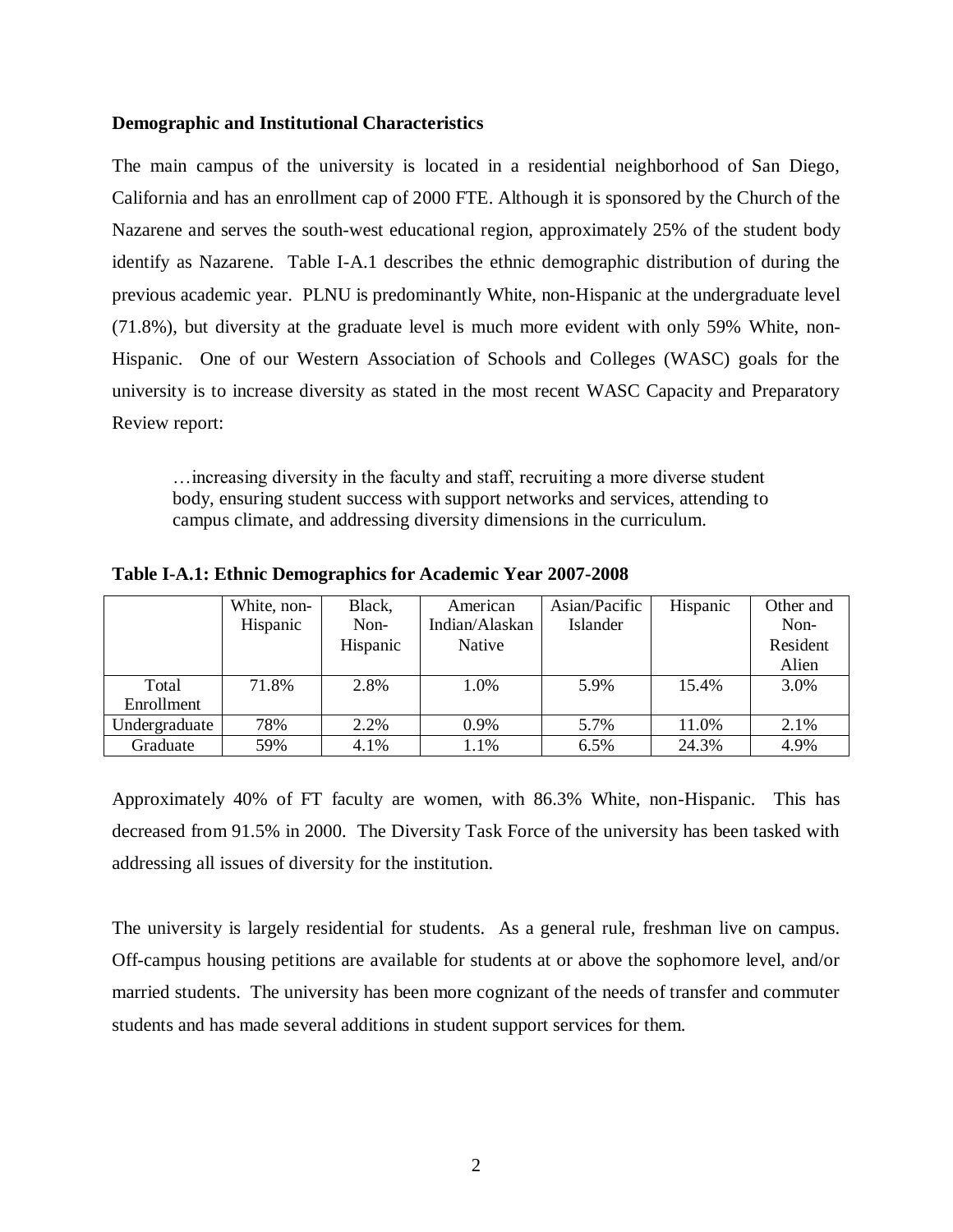For demographeic trends over the last several years, see

[www.pointloma.edu/Accreditation/InstitutionalPortfolio.htm.](http://www.pointloma.edu/Accreditation/InstitutionalPortfolio.htm)

## **Core Values**

- Excellence in teaching and learning
- An intentionally Christian community
- Faithfulness to our Nazarene heritage and a Wesleyan theological tradition
- The development of students as whole persons
- A global perspective and experience
- Ethnic and cultural diversity
- The stewardship of resources
- Service as an expression of faith

Consistent with the mission of the university, the Provost and the General Education Committee & Task Force are examining the expected outcome(s) of PLNU graduates. The goal for implementation of the revised strategies related to General Education is Fall 2010. The Faculty will be active participants in the revision process.

The mission and expected outcomes of the School of Nursing (SON) programs continue to be congruent with the mission and core values of PLNU at both the undergraduate and graduate levels.

The mission statement for the BSN program is:

Liberal arts education in the Wesleyan tradition leads to a search for truth and provides a framework for the ethical standards of professional nursing practice. The nursing faculty of PLNU is dedicated to preparing competent, responsible practitioners who are committed to service and leadership as professional nurses. Graduates are able to function at an entry level of professional practice in a wide variety of health care settings.

The mission statement for the MSN program is expanded and states:

Through the efforts of a professionally prepared and caring faculty and staff, PLNU School of Nursing aspires to prepare MSN graduates who are leaders among their peers in a global community. These graduates think critically, value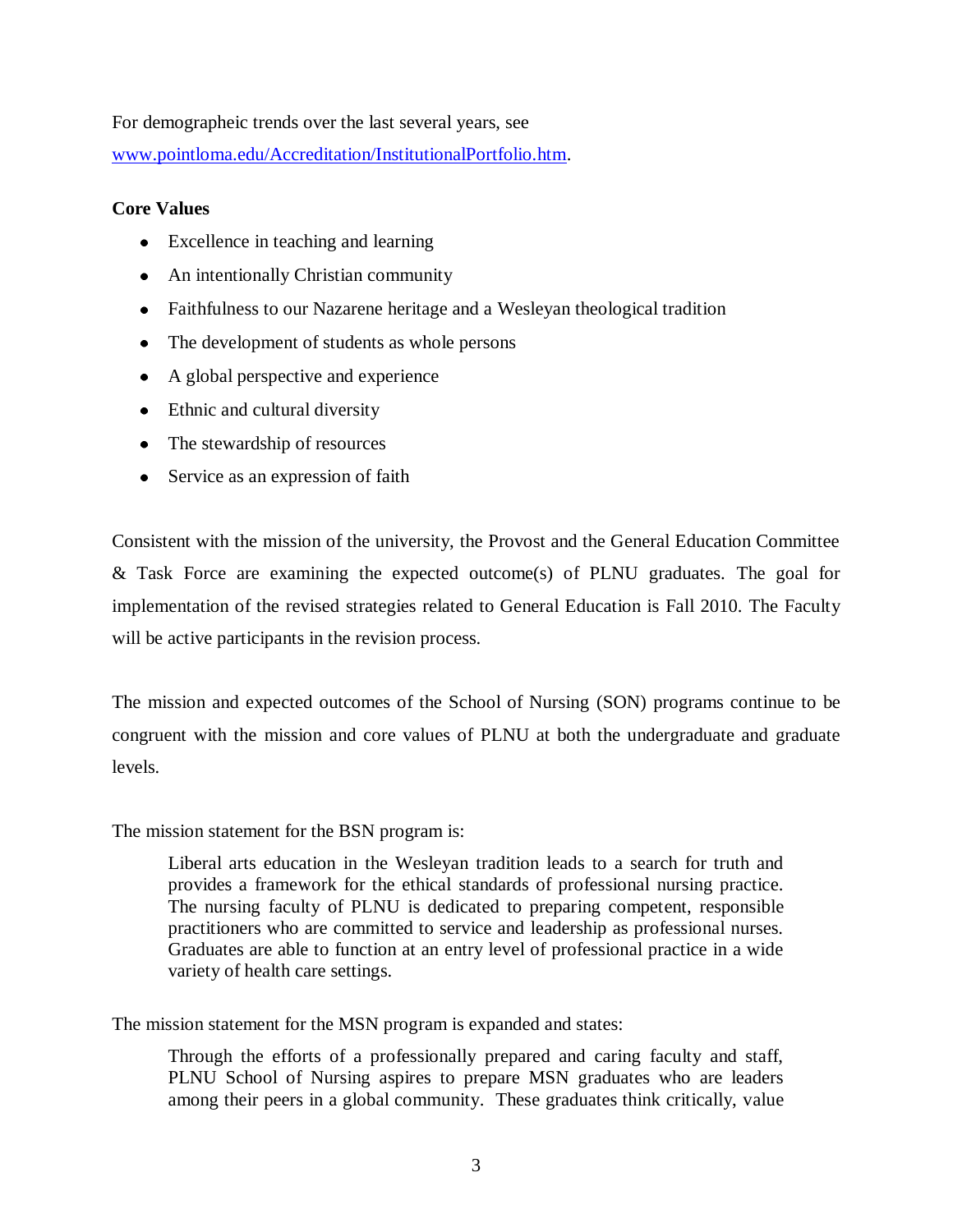diversity, and are committed to the highest spiritual and ethical good. These MSN graduates expand educational opportunities that empower individuals to optimal health and effective citizenship; and work to become models of creative Christian leadership who seek to improve the quality of life in their communities. Graduates are exposed to a broad foundation of knowledge to meet the rapidly changing needs of today's healthcare environment. PLNU combines instruction, research, and public service opportunities that advance the intellectual, spiritual, professional, and economic potential of its MSN graduates for productive nursing practice in settings around the globe.

While the SON does not have separate *goals*, similar contextual language is embedded in the mission and expected outcomes of the SON and is reflected in mission and core values of the university. As demonstrated in Appendix I-A.1, the mission statement and core values of the university incorporate the concepts of service as a reflection of faith, integration of faith with learning, professional development, and a commitment to meeting the diverse needs of a worldwide community. To meet the mission statement and core values, the nursing faculty dedicates to preparing competent, responsible practitioners, who are committed to service and leadership as professional nurses. The mission statement of the Master of Science in Nursing (MSN) program was formulated to build further upon the foundation of the Bachelor of Science in Nursing (BSN) program.

In order to be congruent with the university's mission and core values, five expected outcomes for both the BSN and the MSN programs are stated as: Critical Thinking, Therapeutic Nursing Interventions, Communication, Service, and Spirituality. See Appendix I-A.2 for the five expected outcomes and core competencies at both programs.

- **Critical Thinking** is defined as a learned approach to the practice of nursing which reflects intellectual development in reasoning, analysis, research, and decision-making.
- **Therapeutic Nursing Interventions** is defined as a series of theory-based, nurseinitiated actions which are goal-directed and designed to optimize health. These interventions are client-centered, inter-disciplinary, research-based, and focus on empowering the client.
- **Communication** is defined as a dynamic, interactive process that transmits thoughts, ideas, and feelings through the use of symbols which are culturally appropriate.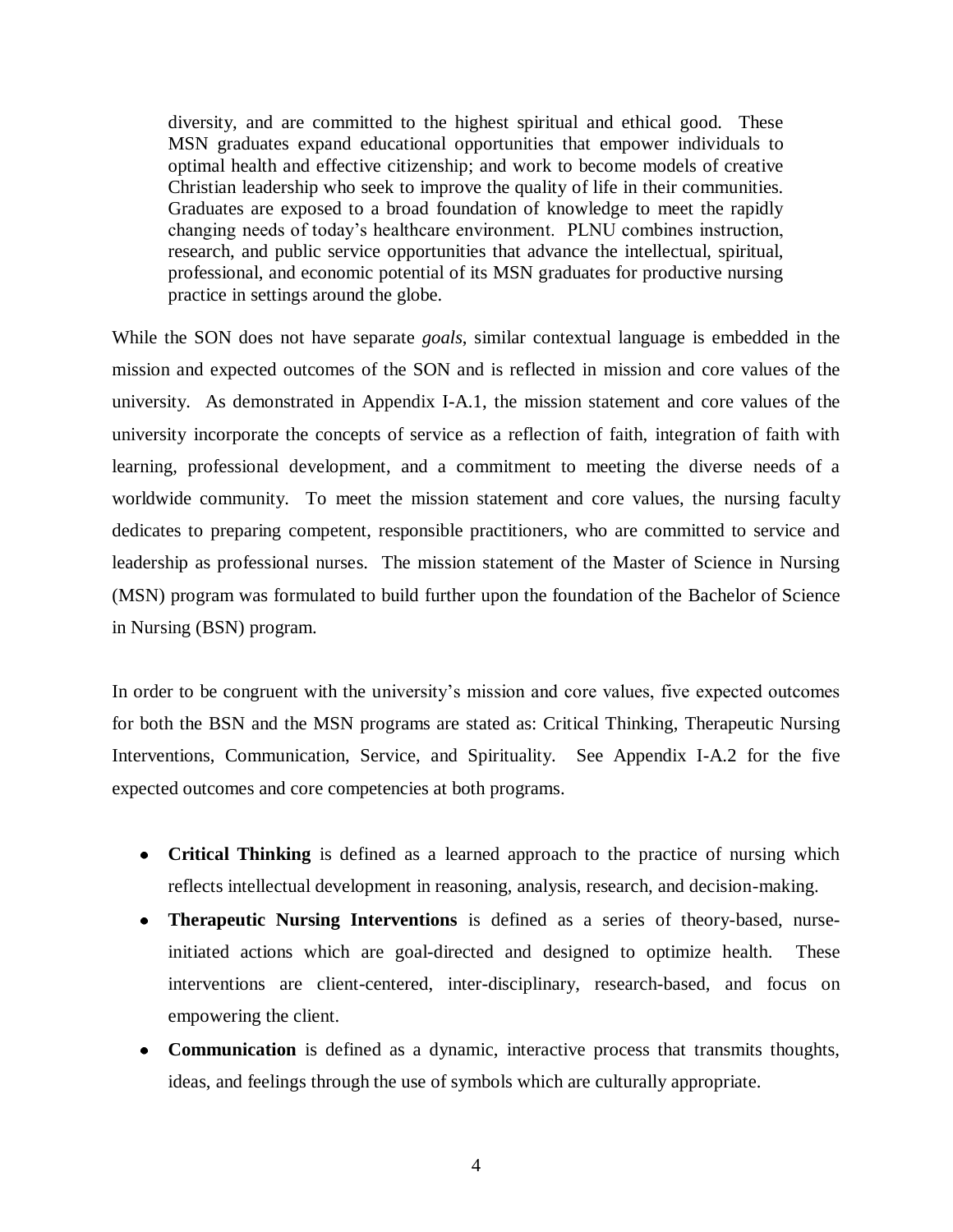- **Service** is defined as the provision of leadership in clinical practice and the sociopolitical environment.
- **Spirituality** is defined as that dimension of life that provides meaning to existence. Within the context of vital Christianity, ethics arise out of spiritual framework. The ethical practice of nursing adheres to the ethical and legal standards of the nursing process.

The mission, core values, and expected outcomes of the both programs are also consistent with the professional nursing standards and guidelines. The BSN program incorporates guidelines of 1998 AACN *Essentials of Baccalaureate Education for Professional Nursing Practice* in preparing graduates who are able to function at an entry level of professional practice in a wide variety of health care settings*.* See Appendix I-A.3. for an incorporation of the BSN Mission statement and the 1998 AACN *Essentials of Baccalaureate Education for Professional Nursing Practice.*

The MSN program incorporates guidelines of 1996 AACN *Essentials of Master's Education for Advanced Practice Nursing* in preparing graduates who become the leaders among their peers in a global community*.* The Clinical Nurse Specialist (CNS) track incorporates the recommendations from 2004 National Association of Clinical Nurse Specialists (NACNS) and the California Board of Registered Nursing (BRN) Certification of Clinical Nurse Specialist. The Nurse Educator track incorporates the *National League for Nursing's 2002 Statement: The Preparation of Nurse Educators.* See Appendix I-A.4 for a comparison of the MSN Mission Statement and recommendations from above organizations.

### **I-B. The mission, goals, and expected outcomes of the program are reviewed periodically and revised, as appropriate, to reflect professional standards and guidelines.**

The mission and expected outcomes of the both programs are reviewed by the Curriculum Evaluation Committees (CEC) by both levels, on a regular basis. The evaluation plan calls for a review of the mission and conceptual framework every four years. Curricular review is done on an annual basis incorporating California BRN Guidelines, 1998 AACN *Essentials of Baccalaureate Education for Professional Nursing Practice,* 1996 AACN *Essentials of Master's*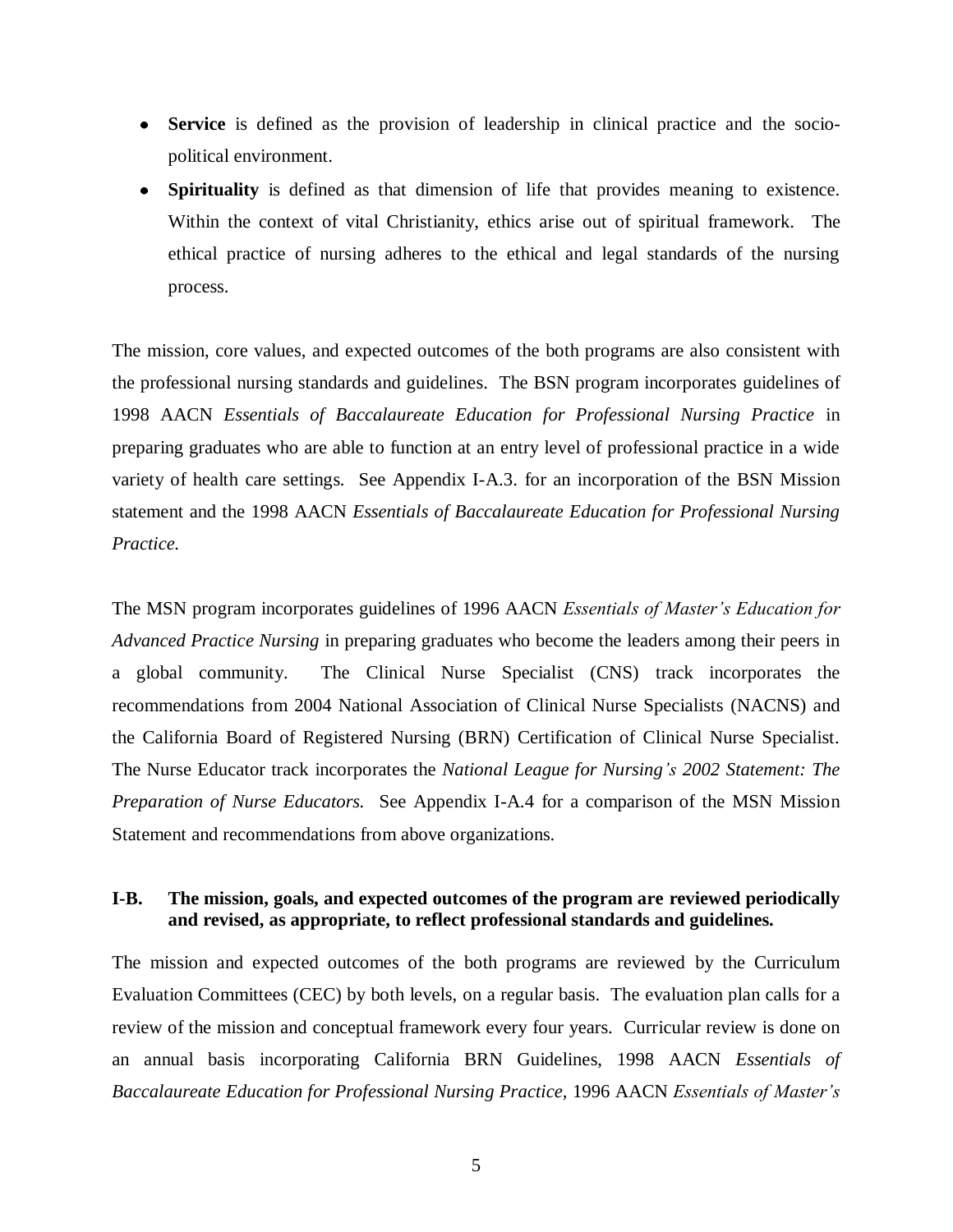*Education for Advanced Practice Nursing*, 2004 NACNS Statement, and *National League for Nursing's 2002 Statement: The Preparation of Nurse Educators*. See Program Evaluation Grid in Appendix I-B.1.

# **I-C. The mission, goals, and expected outcomes of the program are reviewed periodically and revised, as appropriate, to reflect the needs and expectations of the community of interest.**

The internal community of interest includes the Board of Trustees, administration, faculty, staff and students/families of PLNU. Additionally, the SON, Academic Policies Council, and the Graduate Studies Committees are representative groups of the PLNU faculty and the students currently enrolled in the program. Feedback from these groups is sought by formal and informal means, such as student evaluations of faculty and student exit interviews, and is outlined in SON faculty and student handbooks, which are updated annually as needed.

The external community of interest consists of PLNU alumni, local nursing education program leaders (at the associate, bachelor, master, and doctoral levels), and local clinical agencies where undergraduate and graduate students practice, and where graduates are employed. See On-Site Resource File for current clinical affiliation agreements. Additionally, the accrediting body for the university, the Western Association of Schools and Colleges (WASC), the approving and accrediting bodies for the SON, California BRN, and the Commission of Collegiate Nursing Education (CCNE) are members of the external community of interest.

Community expectations of PLNU's nursing programs are sought on an ongoing basis through faculty-agency interactions and during an annual meeting of the faculty and clinical staff. Each academic year the SON sponsors a community advisory breakfast for the BSN program, as well as an MSN advisory breakfast, which both serve as venues to gain feedback from these various external constituents. Participants at the breakfast meetings continue to verify that our programs consistently meet community needs for entry-level and advanced-practice nurses.

PLNU faculty and staff participate in a twice-yearly Nursing Education Directors (NEDS) meeting, where nursing Deans meet to discuss curricular and clinical issues that arise during the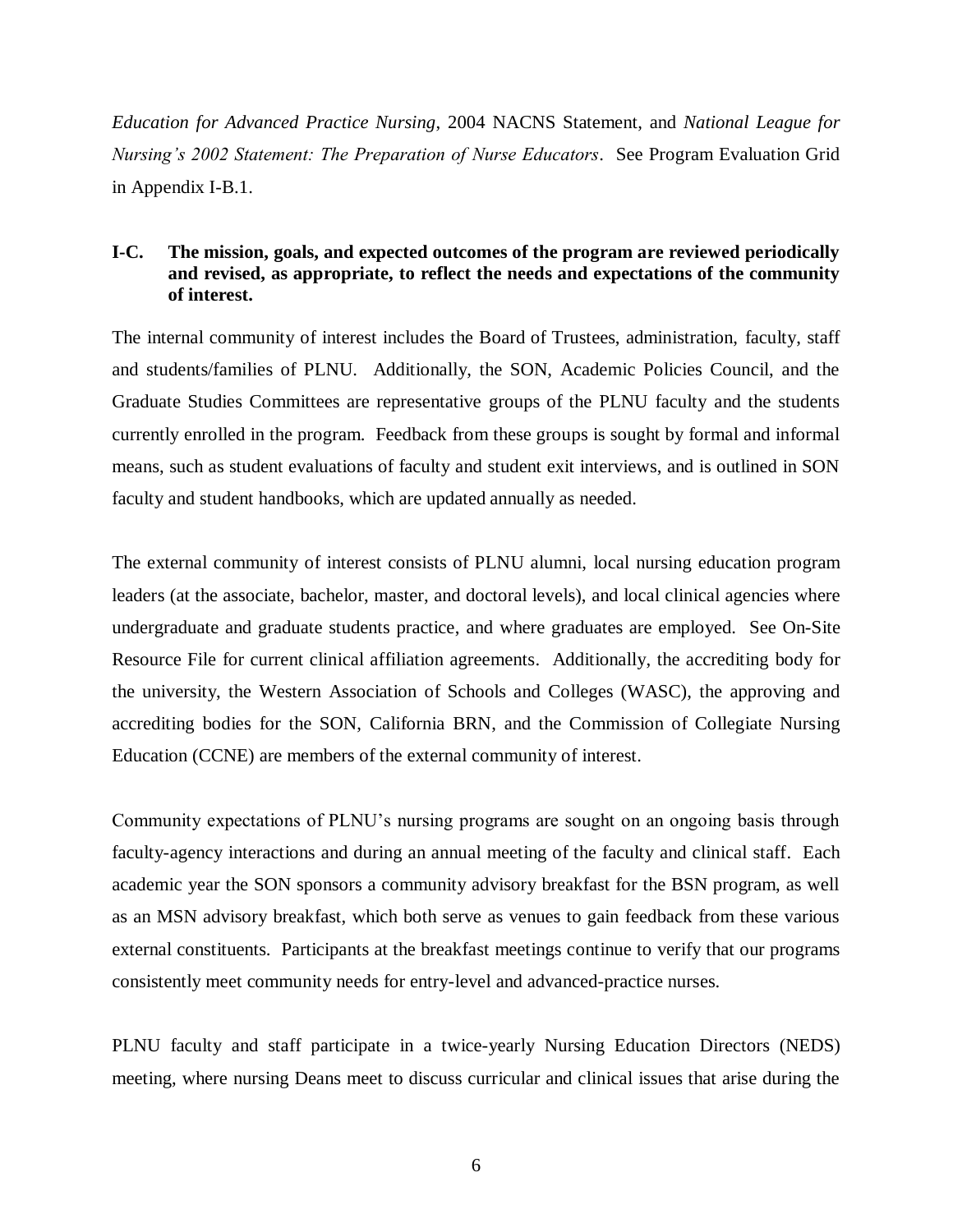year, as well as plan for upcoming years. In addition, The PLNU faculty is part of the local Association of Clinical Nurse Leaders (ACNL) which meets several times during the year, and the Dean is an active member of the California Association of Colleges of Nursing (CACN), a statewide group of nursing program directors, through which she attends the organization's annual fall and spring conferences. These are other venues for seeking and receiving program input, and obtaining up-to-date information in order to maintain program quality, regarding meeting the needs and expectations of the community of interest. The community of interest was notified via electronic mail and letter distribution describing the CCNE accreditation site visit and process. Instructions were provided on how to submit comments to CCNE for any identified areas of concern. See On-Site Resource File for copies of communication.

### **I-D. Roles of the faculty and students in the governance of the program are clearly defined and enable meaningful participation.**

Faculty, undergraduate, and graduate students continue to be invited to take an active role in decision-making, and are asked for their input into decisions made about the program through both the university and the SON. At the undergraduate level, it is a program requirement for each student to attend one SON meeting each year. There is also an undergraduate group of student representatives at each class level who act as student-faculty liaisons and attend various community and SON events. Students are invited to all committee meetings and feedback is sought addressing student and programmatic issues which may arise. The various meetings include the SON, Academic and Student Affairs (ASAC) and CEC, the Health Promotion Center (HPC), sophomore, junior, and senior level team meetings, and the MSN committees. A calendar with all SON committee meeting dates is made available to each student and faculty member at the beginning of the school year.

All full-time faculty members who teach in the MSN program are members of the MSN committee. While attendance at SON meetings is not required at the graduate level, students are invited and strongly encouraged to attend MSN committee meetings.

All committees report directly to the nursing faculty, and all faculty members have adequate opportunities for input and contribution in the decision-making process. Only full-time faculty members have voting rights. See Appendix I-D.1 for the SON Organizational Chart.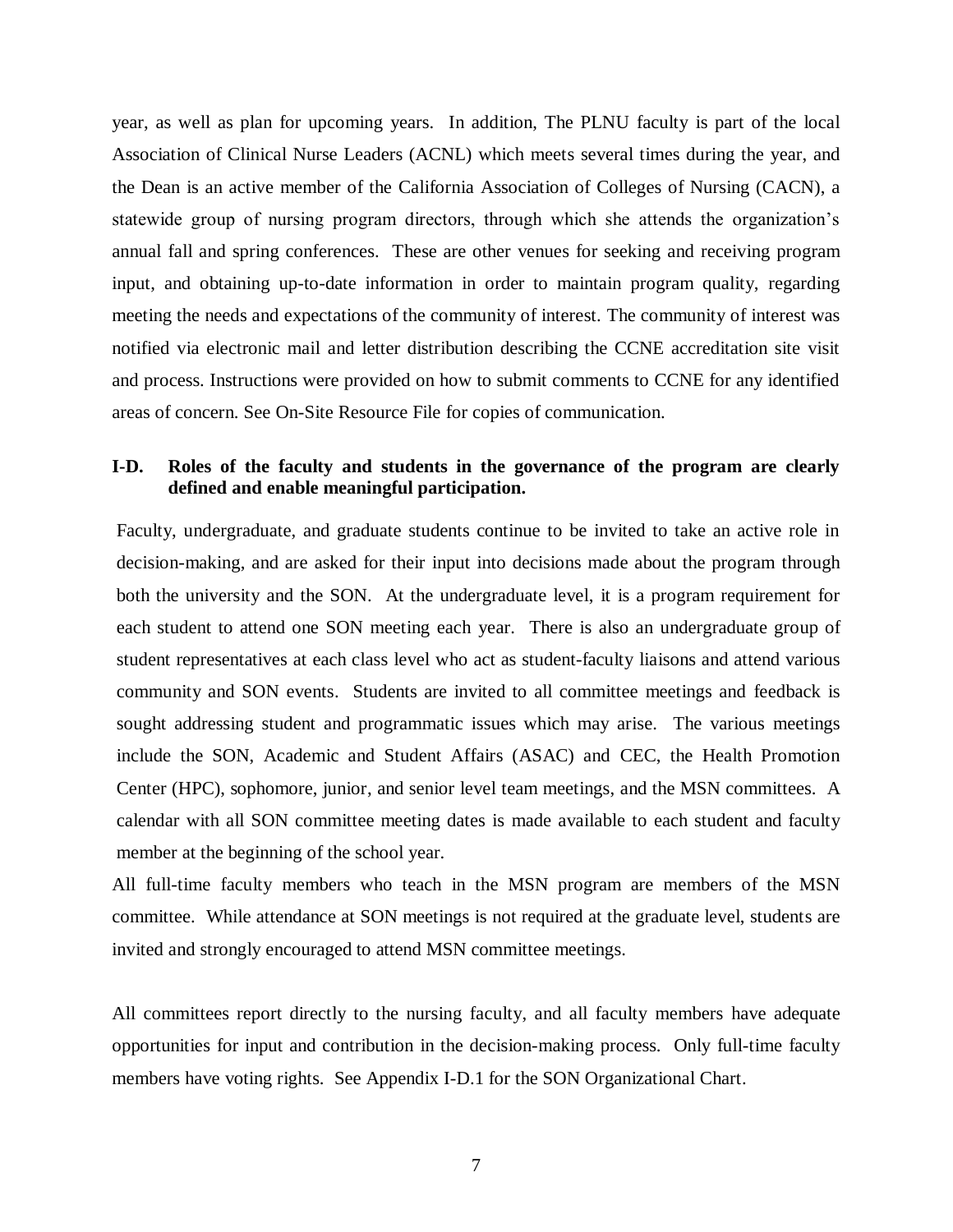Another mechanism for receiving faculty and student input is found in the process of hiring SON faculty and staff. Students are invited to interview prospective faculty and staff and are asked to give both verbal and written input of the faculty candidate's presentation.

In order to be responsive to the needs of the students, e-mail has been utilized extensively to seek input and communicate important information. Recent examples of how the SON has responded to student and faculty needs include: intentional incorporation of increased pharmacology content throughout the curriculum (resulting from a nursing student Honors Scholar Project), increased opportunities for health related mission trips, provision of support and resources to meet the needs of male nursing students (resulting from a nursing student Honors Scholar Project), collaboration with Assessment Technologies Institute (ATI©) to increase success of first-time test takers for the National Council Licensure Examination for Registered Nurses (NCLEX- RN®).

# **I-E. Documents and publications are accurate. Any references in promotional materials to the program's offerings, outcomes, accreditation/approval status, academic calendar, admission policies, grading policies, degree completion requirements, tuition, and fees are accurate.**

With exception of the grading policy, the SON adheres to the university catalog in each of the areas listed above. The SON has established a more rigorous grading scale which is consistent with nursing education community standards. This grading policy is consistent at both undergraduate and graduate levels and is printed in each course syllabi as well as the nursing student handbooks.

Documents and publications about the undergraduate and graduate nursing programs are reviewed annually, and/or as needed by the Dean, Associate Deans (BSN/MSN Directors) and the appropriate committees. For example, the undergraduate catalog and graduate catalog copy is reviewed by the Dean and the Associate Deans with changes coming from BSN/MSN committees for course changes, descriptions, units, etc. Changes to the undergraduate and graduate catalogs are formally approved by the Academic Policies Committee (APC) for undergraduate and Graduate Studies Committee (GSC) for graduate, and are voted upon by the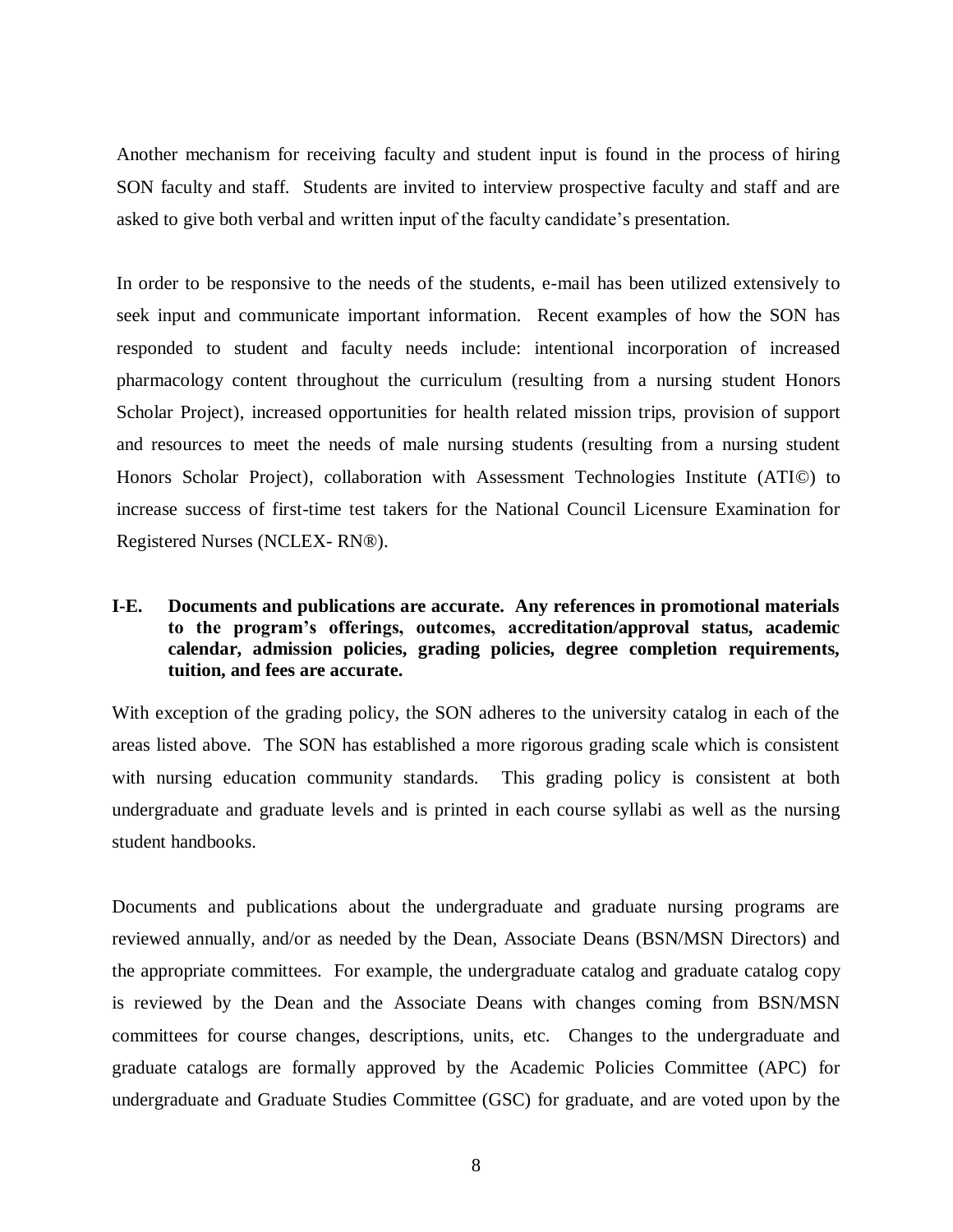entire PLNU faculty for publication in the next catalog edition, as applicable. The BSN/MSN committees and the two Program Assistants also review both curricular and student affairs issues, as well as needed changes to the BSN/MSN student handbooks.

Brochures are reviewed by the appropriate committee(s). Updating of documents is under periodic review, with the guidance of the Marketing and Creative Services department of the university, and in conjunction with the SON faculty and administration. See On-Site Resource File.

The focus of printed media has shifted to a more general nature which encourages the reader to visit our website for more detailed information. This will reduce the amount of printed program information that is prone to become outdated. The PLNU website at www.pointloma.edu has become one of the primary ways to communicate information about the programs. The university underwent a major revision of its website to incorporate a content management system. This allows the SON to maintain its own website pages to reflect the most current information.

**I-F. Policies of the parent institution and the nursing program are congruent with and support the mission, goals, and expected outcomes of the program; these policies are fair, equitable, and published and are reviewed and revised as necessary to reflect ongoing improvement. These policies include, but are not limited to, those relative to student recruitment, admission, and retention.**

Any proposals for change to the undergraduate nursing program or curriculum are first initiated and discussed at the appropriate committee level (i.e. ASAC or CEC), and are then voted upon by members of the committee prior to presentation to the full-time SON faculty. Once presented, the proposal is reviewed by faculty over the next month, in preparation for a vote at the next SON faculty meeting. After approval by the SON faculty, and if university approval is also necessary, the proposal is then submitted to the university Academic Policies Committee (APC). All final-approved university and SON proposals are added to the university catalog, SON student and faculty handbooks for the upcoming academic year, as appropriate. The SON student and faculty handbooks are reviewed on a monthly basis by the ASAC. See Appendix I-B.1. for Program Evaluation Grid.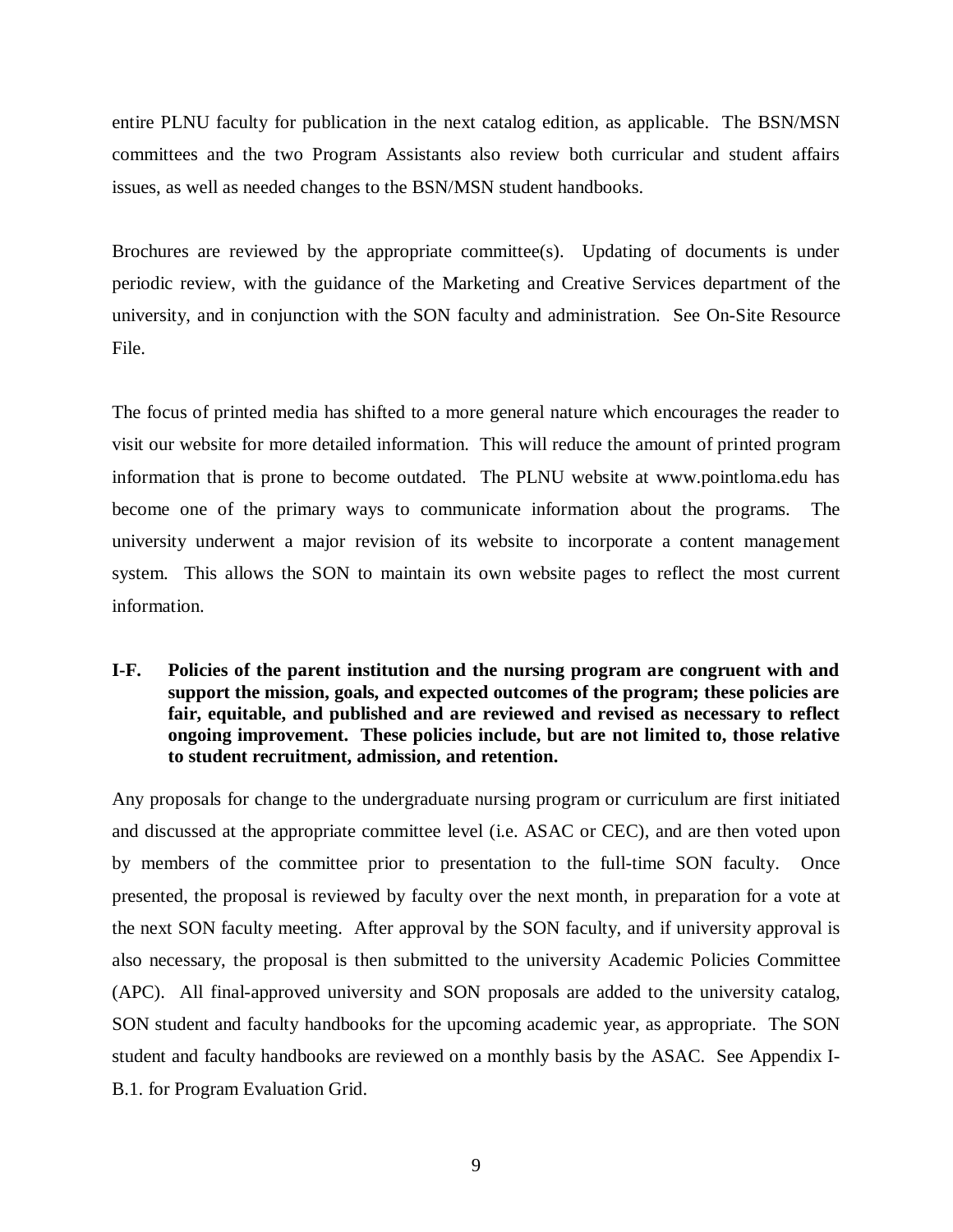The graduate program is similar to the procedures above with the exception of approval by the GSC as opposed to the APC.

At the undergraduate level, since the last CCNE report, a number of changes and additions which promote recruitment, admission and retention have occurred, which include:

- Creation of a BSN Program Assistant position to interface with prospective students/parents, high schools, community colleges, health care institutions, and to provide event planning. This person has been the Chair of the Selection Committee and oversees all communication and procedures regarding recruitment, selection and admission to the SON.
- Creation of the Selection Committee, a subcommittee of the ASAC that reviews admission and selection criteria and procedures on an annual basis in order to reflect and maintain professional community standards. All approved changes are posted on the public SON website and published on the SON application, as well as the university catalog.
- Expansion of the BSN program, in conjunction with a large healthcare system, from 45 to 66 students for each sophomore cohort.
- Incorporation of assessment data from ATI© (i.e. critical thinking, self-assessment inventory, evaluation of essential academic skills) during the first semester of the nursing program to proactively identify at-risk students and provide 1:1 counseling with clinical instructor or full-time faculty.
- Socialization twice per semester of pre-nursing students with the SON by offering a meal and a topical focus. Subject matter has included stress management, test taking, nursing as a profession, basic nursing skills, and meetings with faculty and current upper division nursing students in order to encourage and facilitate retention.
- Revision of BSN curriculum occurred in 2002 by moving NSG 399 Nursing Research from the senior to the junior level in order to allow students to participate in the university Honors Scholar Program. See copies of the CCNE notification of this revision in the On-Site Resource File.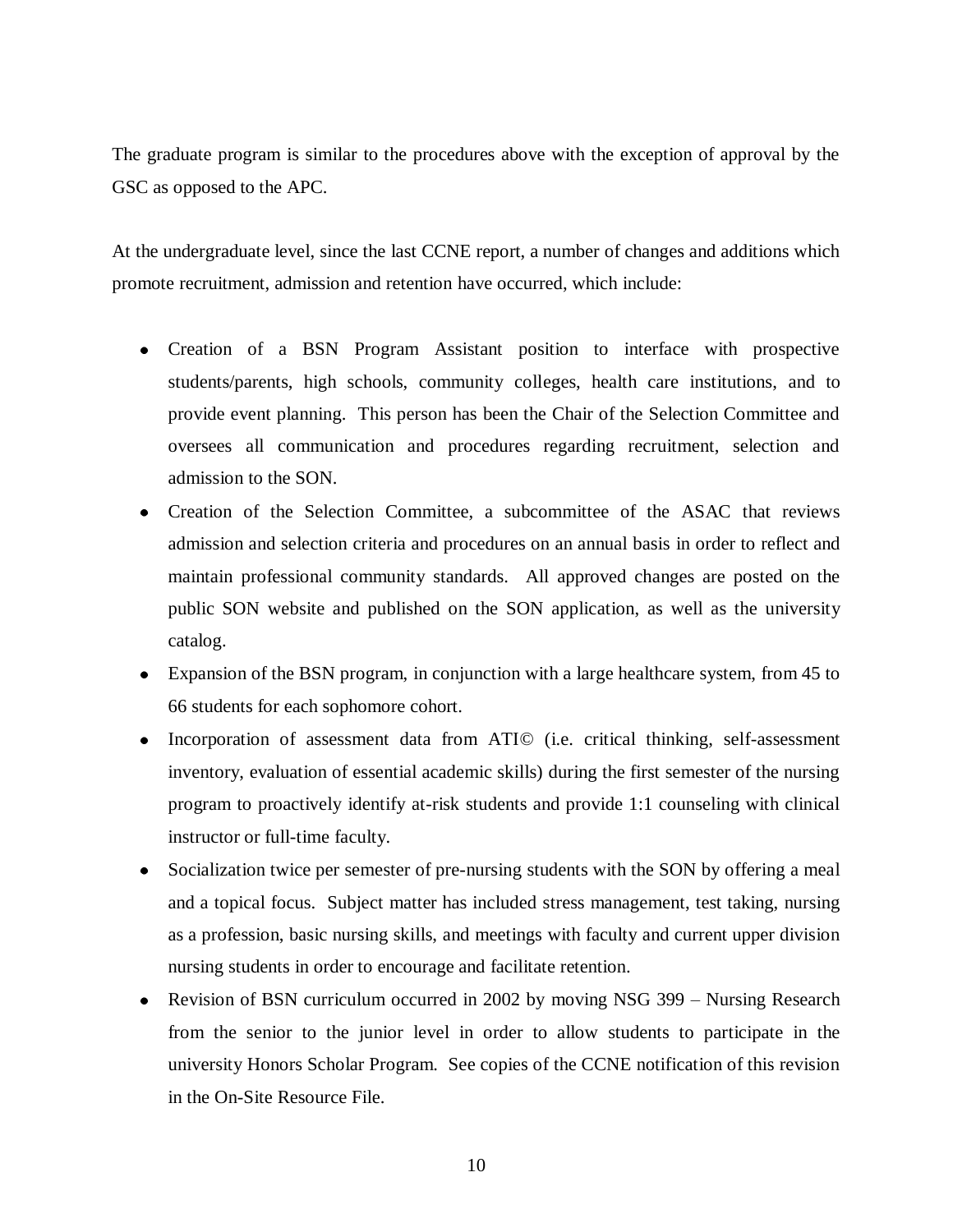• Incorporation of mission-type opportunities by the SON, as a direct response from student requests, including trips to Armenia, Mexico, Sri Lanka (LoveWorks), New Orleans (post-Katrina) and India (LoveWorks).

Also at the graduate level, since the last CCNE report, a number of changes and additions which promote recruitment, admission and retention have occurred, which include:

- Initiation of the Celebration of the Advanced Practice Nurse event in May 2008. The first regional guest speaker was Rev. Carmen Warner Robbins, RN, MSN, FAAN, and awards were presented to community leaders for the CNS and Educator tracks. Success of this event was largely made possible because of our standing as the first MSN Nursing Education Program in San Diego, and through the recognition we've achieved as a community voice of prominence.
- Consolidation of SON services to the  $3<sup>rd</sup>$  floor of the Mission Valley Regional Center, completed during the summer of 2008, to help to facilitate graduate student access to SON resources. Such consolidation included the MSN Director's office (previously on main campus), faculty and staff offices, classrooms and learning laboratory.
- Expansion of marketing and recruitment of both the BSN and MSN programs to include radio and television advertisement, and annual "Salute to Nurses" special section of the *San Diego Tribune*. Additionally, the SON has increased person-to-person connection with healthcare leaders and potential students in the community. Sponsorship of various healthcare conferences has also assisted in recruitment efforts.
- Consolidation of Graduate Support Services (GSS) to the  $1<sup>st</sup>$  floor of the Mission Valley Regional Center. Departments include:
	- o Admission
	- o Records
	- o Student Financial Services (SFS)
- Expansion of Student Services, including:
	- o Web/ITS support on site at Mission Valley Regional Center.
	- o Addition by the university of a library resource person dedicated to the graduate program.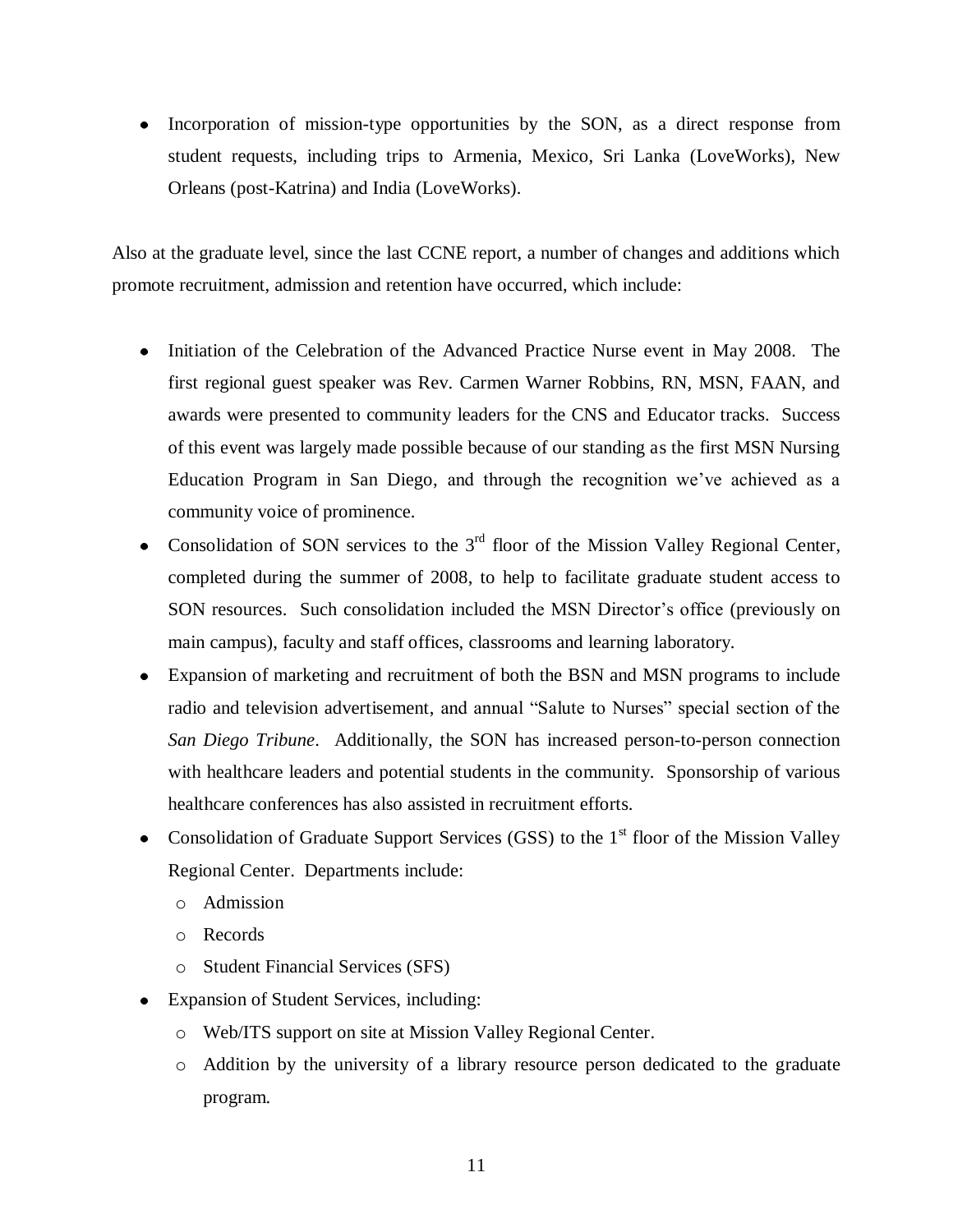- o Expansion of the Mission Valley Bookstore hours to 3:30-5:30 p.m., Monday-Thursday.
- Creation of the position of Vice Provost of Graduate Studies by the university to oversee policy and procedures at the graduate level.

### **Standard I - Program Quality: Mission and Governance**

Areas for Quality Improvement include expanding the prominence and voice of the SON and PLNU in the community.

# **Plan of Action:**

- Marketing: Continue and increase collaboration with PLNU Marketing and Creative Services to promote SON programs in the community (i.e. BSN, MSN).
- Graduate Program Marketing: Investigate the feasibility of a dedicated staff position for marketing and recruitment of the MSN program.
- Graduate Program Marketing: Continue Annual Celebration of the Advanced Practice Nurse. Guest speaker for May 2009 is scheduled to be Dr. Patricia Benner, RN, PhD, FAAN.
- Computer Simulation Lab: Procure resources for a new, technology-driven Simulation Laboratory to be located at the Mission Valley Regional Center for use by PLNU nursing students and the healthcare community of San Diego.
- Doctoral Program: Begin dialogue with university and MSN Advisory Board regarding future Doctor of Nursing Practice (DNP) program, in order to be consistent with the AACN 2015 target date for the DNP as entry level for the APN.
- University and Program Outcomes: Participate in university discussions regarding General Education and PLNU graduate outcomes.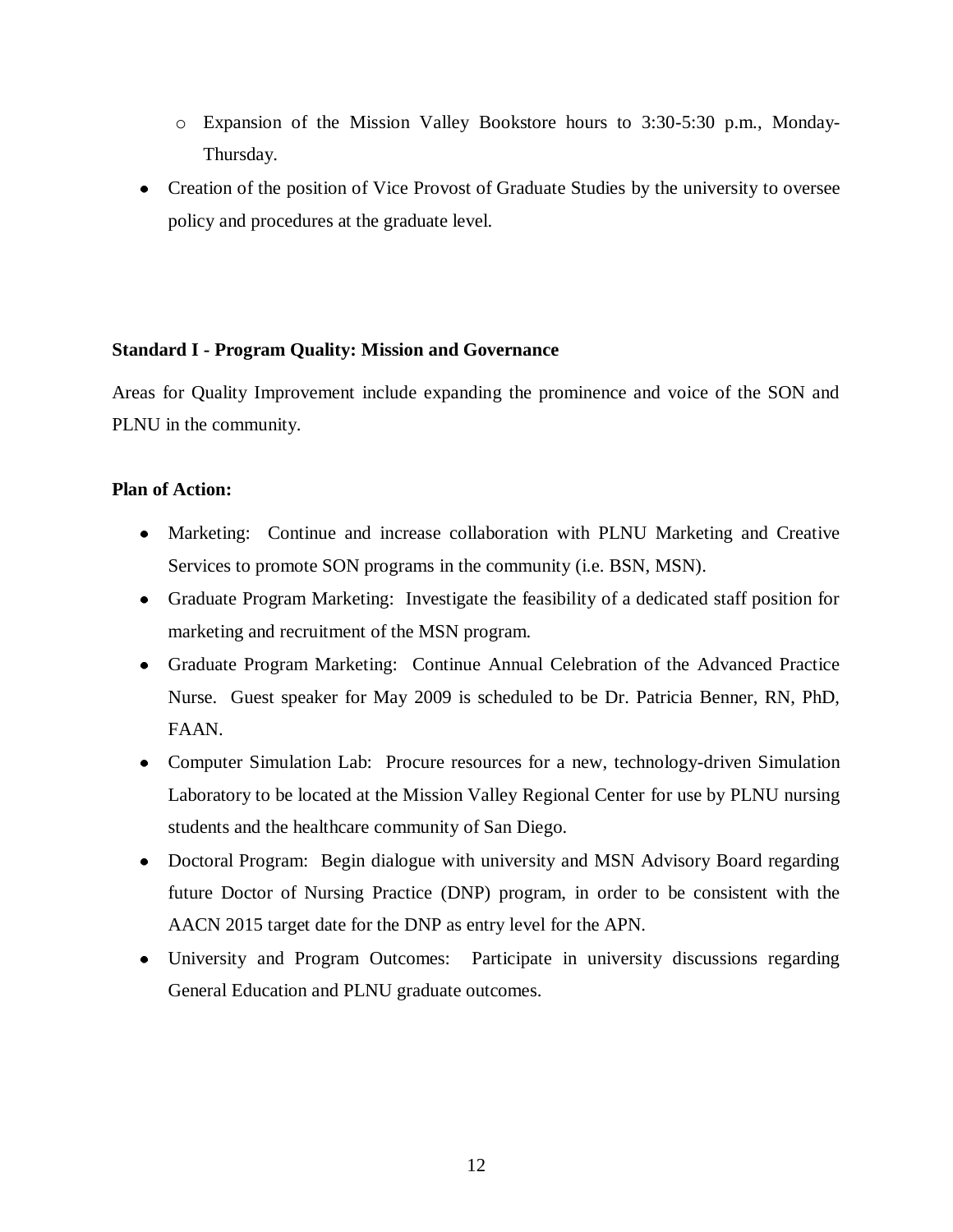# **Standard II. PROGRAM QUALITY: INSTITUTIONAL COMMITMENT AND RESOURCES**

**The parent institution demonstrates ongoing commitment and support. The institution makes available resources to enable the program to achieve its mission, goals, and expected outcomes. The faculty, as a resource of the program, enables the achievement of the mission, goals, and expected outcomes of the program.**

**Key Elements:** 

# **II-A. The parent institution and program provide and support an environment that encourages faculty teaching, scholarship, service, and practice in keeping with the mission, goals, and expected outcomes of the program.**

PLNU is supportive of the mission and philosophy of the SON. See Appendix I-A.1. Administrative decisions reflect and foster a commitment to excellence. The nursing faculty has support from the university in teaching, scholarship, service, and practice. Nursing salaries, budget, and workload are equitable to other departments/schools within the university. See Salaries/Budget/Workload in On-Site Resource File.

Since the last CCNE visit, the university governance model has undergone changes so that it has become a School of Nursing rather than a department. Under the leadership of the Provost, alongside of other schools/departments (i.e. Education, Business and Biology) the SON is now led by a Dean of the SON. The SON Dean reports directly to the Vice Provost & Dean of Social Science and Professional Studies, Rebecca Havens, PhD. This positive change has proved vital to the SON's ability to uphold both the undergraduate and graduate programs while reporting to a single entity.

### **Support in Teaching**

The central focus for PLNU's faculty is teaching. This is evident in the criteria that are used to evaluate faculty for contract and promotion review. See On-Site Resource File.These evaluation criteria, listed in the *PLNU Faculty Handbook*, are weighted by the percentages shown:

• 50 to 60 percent: Classroom instruction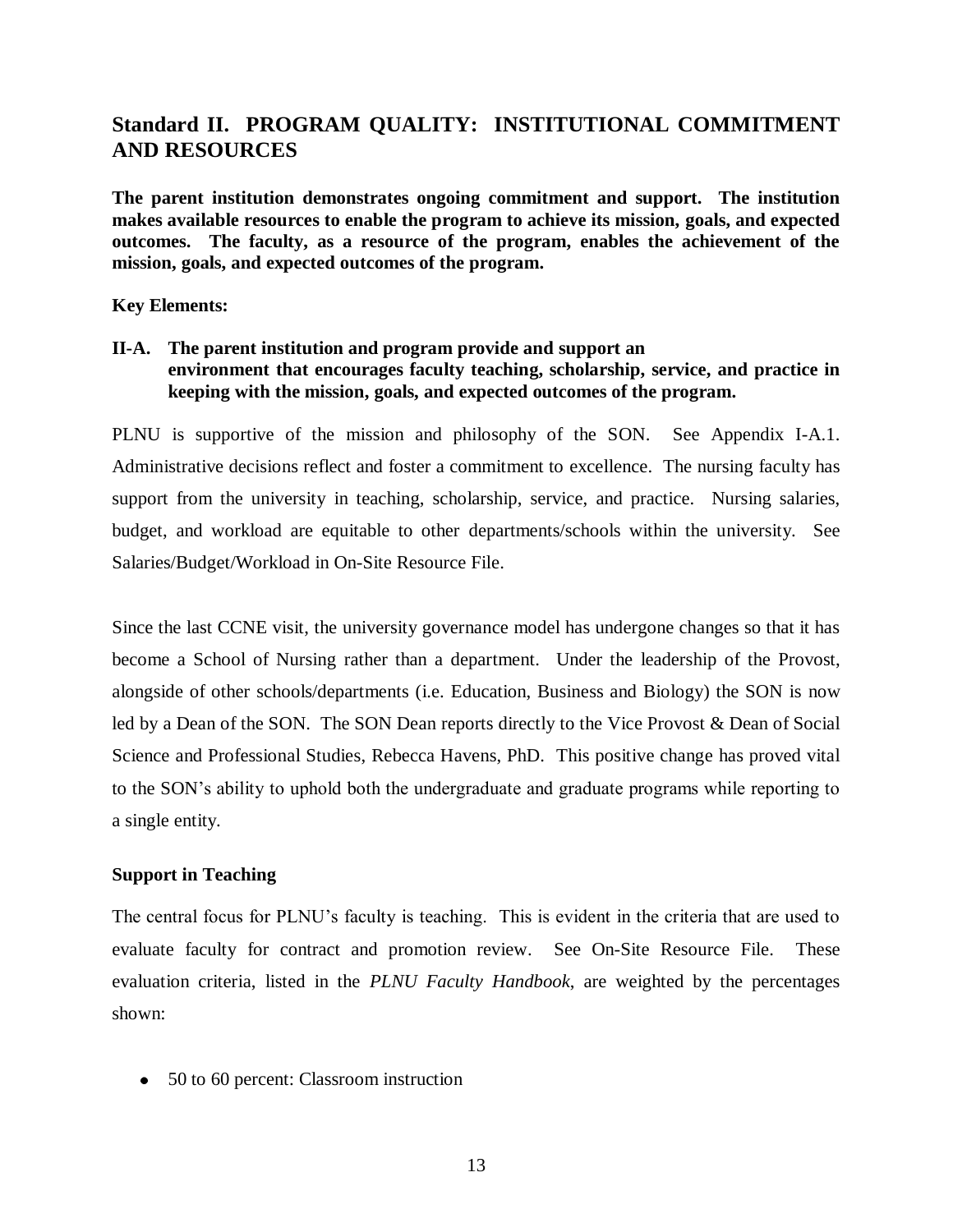- 20 percent: Professional responsibility (advising, committee work, professional organizations)
- 20 to 30 percent: Research, community involvement, and continuing education to be determined by individual interest

As PLNU remains mainly a teaching institution, faculty load consists primarily of teaching responsibilities. A full teaching load is 24 load credits and any load greater than 24 credits is compensated. This is consistent across the campus in all disciplines. The additional expectations involve participation on faculty committees, SON committees, and as advisors to pre-nursing and nursing students.

The statement on page 1 of both the current *Undergraduate* and *Graduate Catalogs* describes faculty in this way:

The Point Loma faculty is composed of Christian teachers/scholars who are dedicated to teaching and other scholarly activity in an environment of vital Christianity. Individuals serving as faculty are committed to lifelong learning and teaching. They strive to exemplify excellence in their profession and model a personal integration of faith, learning and living.

Currently full time faculty members receive \$1000 annually for professional development that may include graduate tuition remission, conference attendance or professional dues. Professional development funds are provided to all full-time faculty members to support membership renewal in professional organizations and travel to professional meetings. Up to \$400 of this annual allotment may be used for non-travel professional development support (memberships, books, etc.) and up to \$500 may be carried forward to the next year.

Full-time faculty are expected to complete terminal degrees in their disciplines, and to this end the university has been creative in providing financial assistance and faculty load accommodations as necessary. At any given point in time, SON faculty are at various stages of their doctoral education. University support for these individuals consists of technology and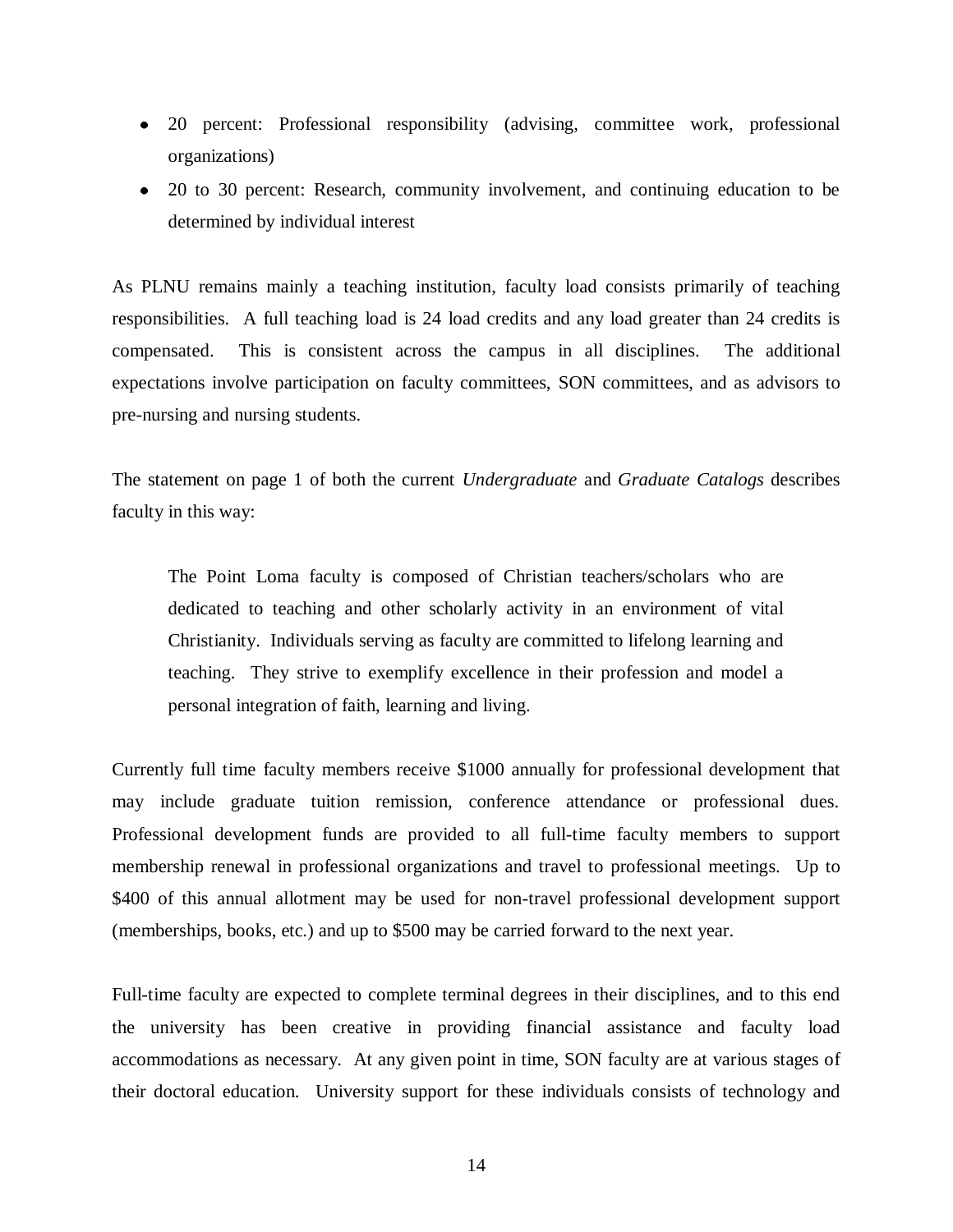librarian services, clinical load reduction, and financial assistance. See PLNU Faculty Handbook in On-Site Resource File*.* The link is:

<http://www.pointloma.edu/AcademicAffairs/FacultySite/FacultyHandbookHome.htm>

The Center for Teaching and Learning (CTL), a place where faculty can go to augment their teaching skill and whose director works collaboratively with faculty to plan programs that enhance teaching at PLNU, has also been an outgrowth of the Provost's vision for excellence in teaching. PLNU teaching must reflect both the standards of the professional discipline as well as the relational values of our Wesleyan heritage. The CTL exists to encourage and empower faculty to develop their teaching craft, and to become more intentional in their discipline-specific pedagogy.

The university has implemented a new faculty seminar for all new faculty during their first fall semester of employment. Faculty are given 3 units of load credit for this seminar. New faculty are familiarized with areas such as: the history of the university, Wesleyan heritage, issues of teaching and learning, evaluation, and academic and support services. See On-Site Resource File for a topical outline of the Fall 2008 New Faculty Seminar.

Ongoing collegial support from other departments/schools and faculty as a whole enable dialogue to ensure quality programming needs for nursing programs. For example the interdisciplinary nature of the graduate program has been essential for a broader understanding of graduate higher education. While at the undergraduate level, interdepartmental relationships are fostered through periodic lunch meetings which serve to provide a venue for discussion of trends, concerns and issues that are occurring in nursing and/or nursing education.

### **Support in Scholarship**

There has been increased support for research and faculty development from various departments on campus. Other opportunities for faculty support in scholarship include Wesleyan, Research and Special Projects Funds (RASP), and Alumni Grants. Each of these grants is supported and/or administered by various university entities and have specific criteria for selection.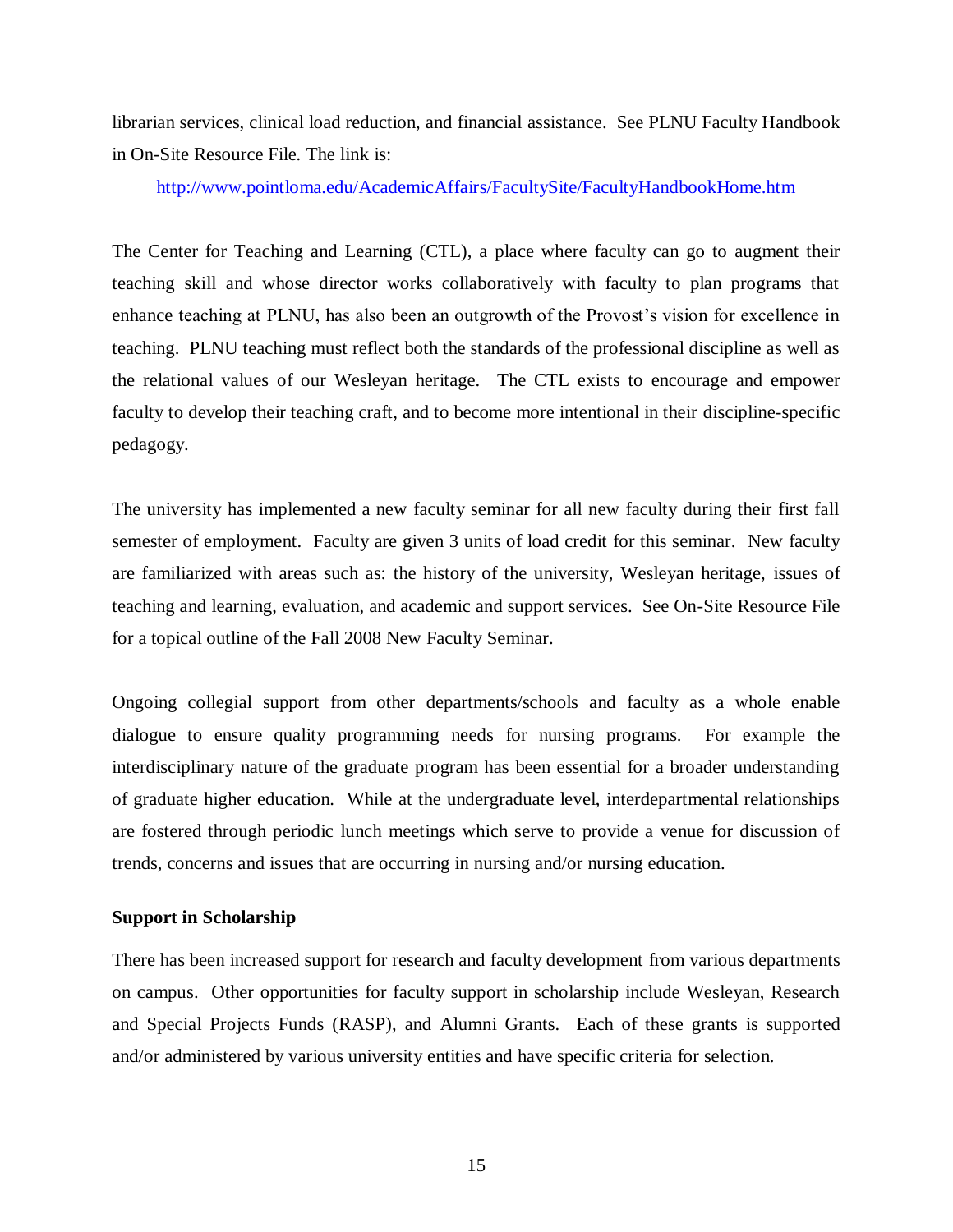There is a commitment on the part of administration to support scholarly activities among the faculty. Faculty are professionally challenged and learn through the scholarly presentation of peers. This has included presentations of posters, research (e.g. sabbatical, dissertation), and articles published. Faculty accomplishments are recognized annually in a published report. An example of this publication is available in the On-Site Resource File.

Additionally, the Provost hosts "Lunch for a Buck" each Wednesday during the academic year. This reduced cost lunch provides a forum for informal, interdisciplinary interaction and community building among faculty. More formal interdisciplinary faculty lunch discussion groups also meet weekly during the two regular semesters on the main Point Loma campus. The Social Issues Discussion Group and Science and Technology group are two examples. Several nursing faculty have participated in the Social Issues Discussion Group, and have taken part in leading the group discussion.

### **Support in Service**

University service by faculty is highly encouraged. See Appendix II-A.1 for a chart showing participation of SON full-time faculty in university governance.

The SON has identified Service as one of the essential outcomes of both the undergraduate and MSN programs. Nursing is a service-oriented profession that lives out the core mission of PLNU by its outreach to others.

The School of Nursing established a Health Promotion Center (HPC) at the Church of the Nazarene in Mid-City in 2000. This center provides an opportunity for nursing students both at the BSN and MSN level to assess learning needs and to do health teaching. This unique church, at the heart of San Diego's inner city houses seven different congregations: Spanish-speaking, Samoan, Cambodian, French-Creole (primarily Haitian), Sudanese, Swahili, and Englishspeaking. The church is located in an area of the city where many immigrants live. Most have no health insurance and little access to health care. This is a unique forum for faculty and students to serve the community together.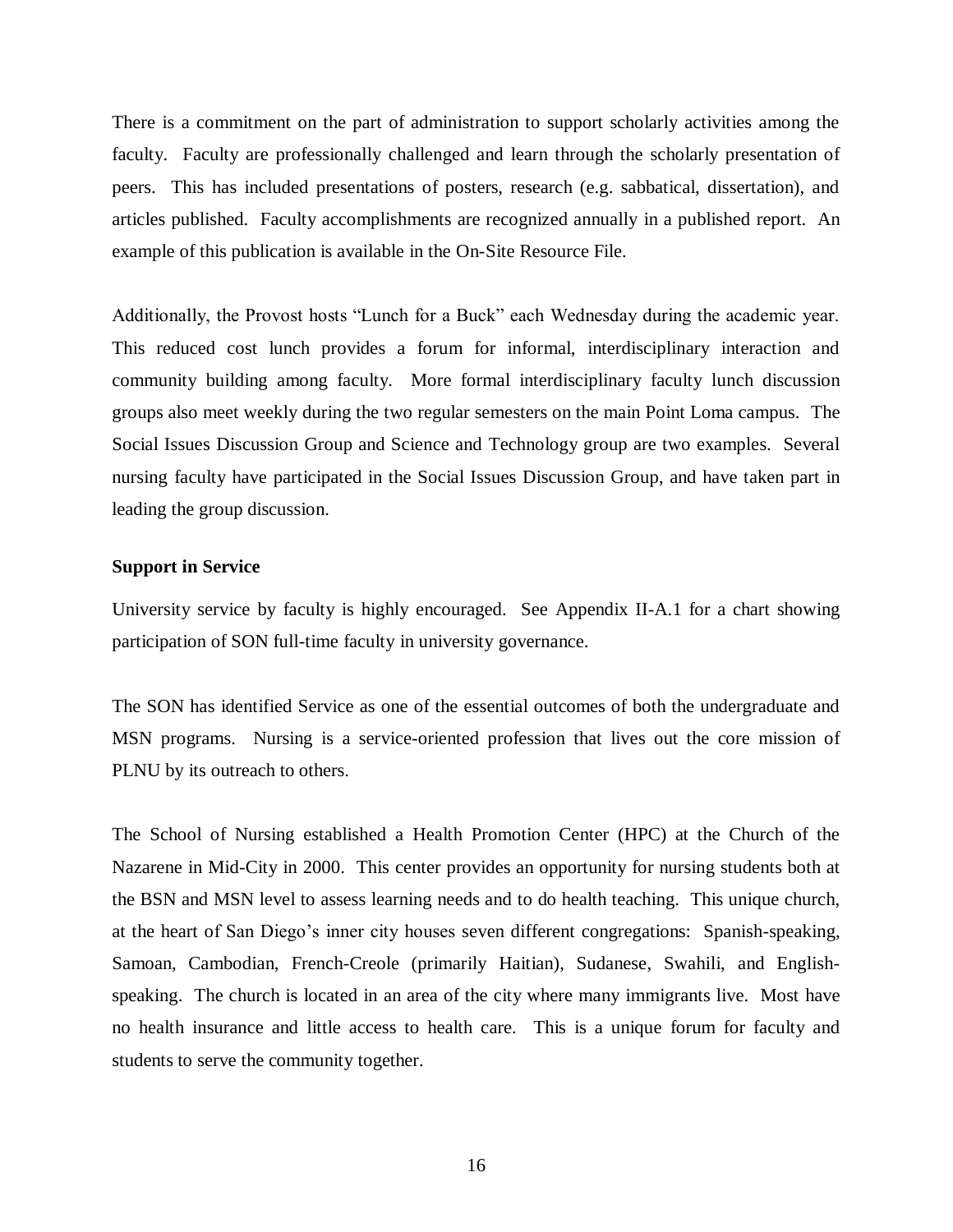Undergraduate and Graduate students have been a part of bi-monthly blood pressure and diabetes screenings at the Health Promotion Center in the Nazarene Church at Mid-City. Since 1999 the School of Nursing has also sponsored an annual Spring Festival of Health for the Mid-City community. Undergraduate students have assessed the learning needs and provided booths and education on a variety of subjects of interest to the community. In addition, the MSN students take an active role in this event helping to develop teaching aids, and assessing the impact of the presentations. Pictures of this event are available in the On-Site Resource File.

The San Diego Health-Faith Alliance, which has a site at the HPC, was formed between several faith-based organizations and those interested in offering care to the underserved and uninsured poor of the area. Since 2003, service learners from PLNU's SON joined with medical residents and student pharmacists from University of California, at San Diego (UCSD) Medical Center, as well as child and family counseling students from the University of San Diego (USD) and pastoral care students from VITAS Innovative Hospice Care. This interdisciplinary collaboration utilizes service learners (faculty and students together) to hold clinics at the Mid-City church and other sites in San Diego which allows many uninsured residents access to health care. A grant was received in summer 2003 from the White House Office of Faith-Based and Community Initiatives to provide operational support for this effort.

#### **Support in Practice**

Nursing faculty members are strongly encouraged to remain competent and current in their specialty areas to enhance clinical opportunities with students. The SON faculty actively seek ways in which to support and enhance their nursing practice. These roles include nurse clinicians, nurse practitioners, nurse midwives, clinical nurse specialists, and community consultants. No load credit is given for clinical practice but accommodations in scheduling are made when possible.

Faculty members belong to professional nursing organizations and attend local and national conferences. All full time faculty hold membership in, and nearly all have been officers of, Zeta Mu, PLNU and USD Chapter-At-Large of Sigma Theta Tau International. Many of the faculty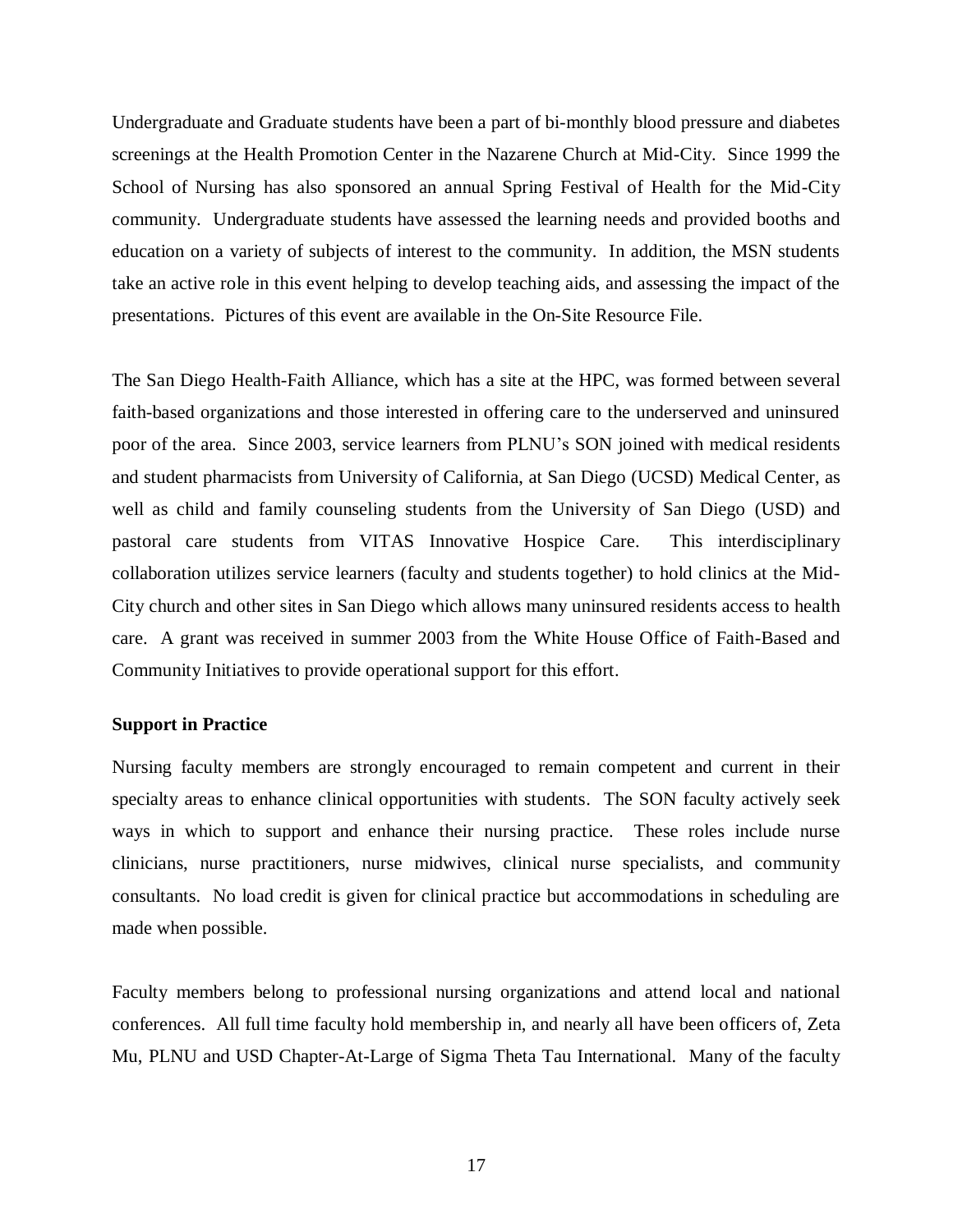members are also members of the local chapter of the Association of California Nurse Leaders (ACNL). Please see Appendix II-A.1 for all faculty service, scholarship and practice.

# **II-B. Fiscal and physical resources are sufficient to enable the program to fulfill its mission, goals, and expected outcomes. These resources are reviewed, revised, and improved as needed.**

#### **Salaries, Budget and Workload**

Salaries for full-time faculty are calculated using the basic faculty salary scale. The Vice Provost & Dean of Social Science and Professional Studies is responsible for the undergraduate and graduate nursing program as well as eight other departments/schools. The salary scale for all faculty members is published in the *PLNU Faculty Handbook.* See On-Site Resource File.

Since 1998, there has been an annual increase in salary, which was approved by the Board of Trustees. A position on the salary step scale is assigned according to education and experience and in accordance with the *PLNU Faculty Handbook*. The Vice Provost & Dean of Social Science and Professional Studies recommends this salary placement to the Provost, who is responsible for distributing contracts. Faculty members advance one salary step per year of employment up to the maximum salary range. When promoted, the faculty is moved to the higher category on the salary scale; this policy is consistent throughout all academic departments/schools. Criteria for promotion are published in the *PLNU Faculty Handbook,*  which shows salary and rank for the Nursing faculty as compared with other departments/schools. Overall, the salaries are comparable and equitable across university departments and schools. See On-Site Resource File for faculty criteria for promotion.

The operating budget for the School of Nursing is allocated annually. The amount is set after collaboration between the Vice Provost, Provost and Vice President for Financial Affairs. Faculty salaries are not a part of the nursing budget and are paid through Academic Affairs budget. The operating budget is increased each year to cover increases in salary and benefits for the school of nursing faculty and staff. Since the last CCNE accreditation visit, the SON has received increases in other areas of the budget.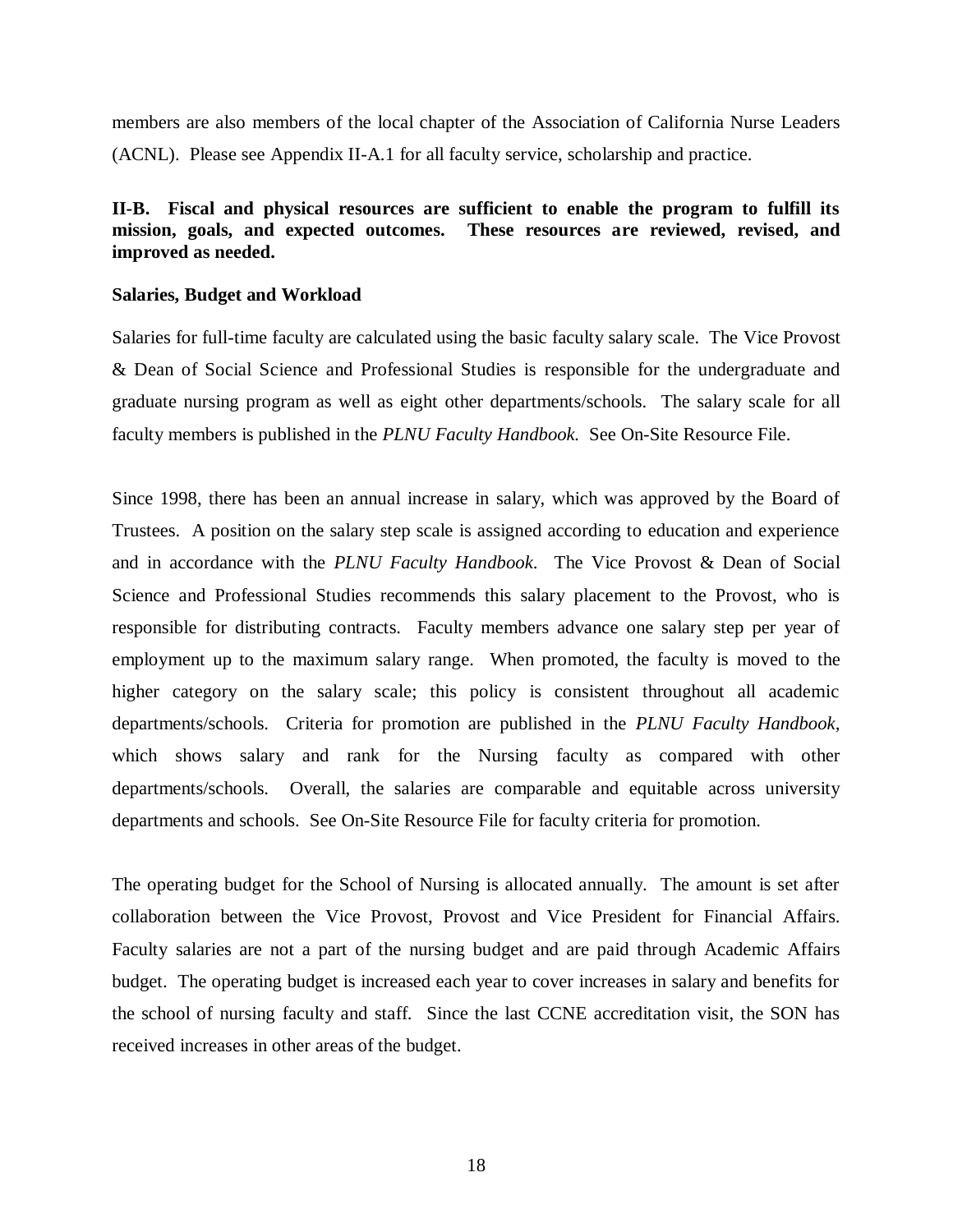The undergraduate and graduate nursing programs are provided with separate budgets proportionate to the number of students in each program. The operating budget allows for flexibility between budget categories. Nursing faculty have input regarding the nursing budget through the SON Dean and by discussions in faculty meetings. The SON Dean presents a written budget to the department each fall and a summary after the close of the fiscal year. See On-Site Resource File.

The full-time teaching load is 24 credit hours through the university, for a 9-month contract. In both programs, teaching load for nursing clinical/laboratory courses is figured at double the unit credit (e.g. 6 units per 3 unit clinical course). The SON Dean has an 11-month contract, and is responsible for arranging faculty loads by matching academic preparation, experience, individual interest, and talents to the courses and subject matter. The Associate Deans work collaboratively with the SON Dean to assign the teaching loads, which are presented to faculty during the spring semester for any changes/edits regarding the following academic year.

The Vice Provost & Dean of Social Science and Professional Studies oversees the load for the undergraduate and graduate programs. It has been intentional that all PLNU faculty members teaching in the graduate program, also teach at the undergraduate program. Doctoral preparation is preferred for faculty who teach in the graduate program, though advanced nursing practice (clinical nurse specialist and nurse practitioner credential) is also seen as extremely valuable.

#### **Office, Administrative and Classroom Support**

The SON is assisted in marketing, student financial aid, records, coordination of advertisements, and processing applications by the undergraduate and graduate administrative offices. The undergraduate nursing program, located on the main San Diego campus, is supported by two full-time administrative staff members. This includes an SON Assistant and a BSN Program Assistant. In addition, student workers are utilized for basic secretarial work between 10 and 15 hours a week during school session.

The addition of a full-time graduate Program Assistant in May 2003 was a necessary step in managing the workload and has allowed MSN faculty to focus on teaching and program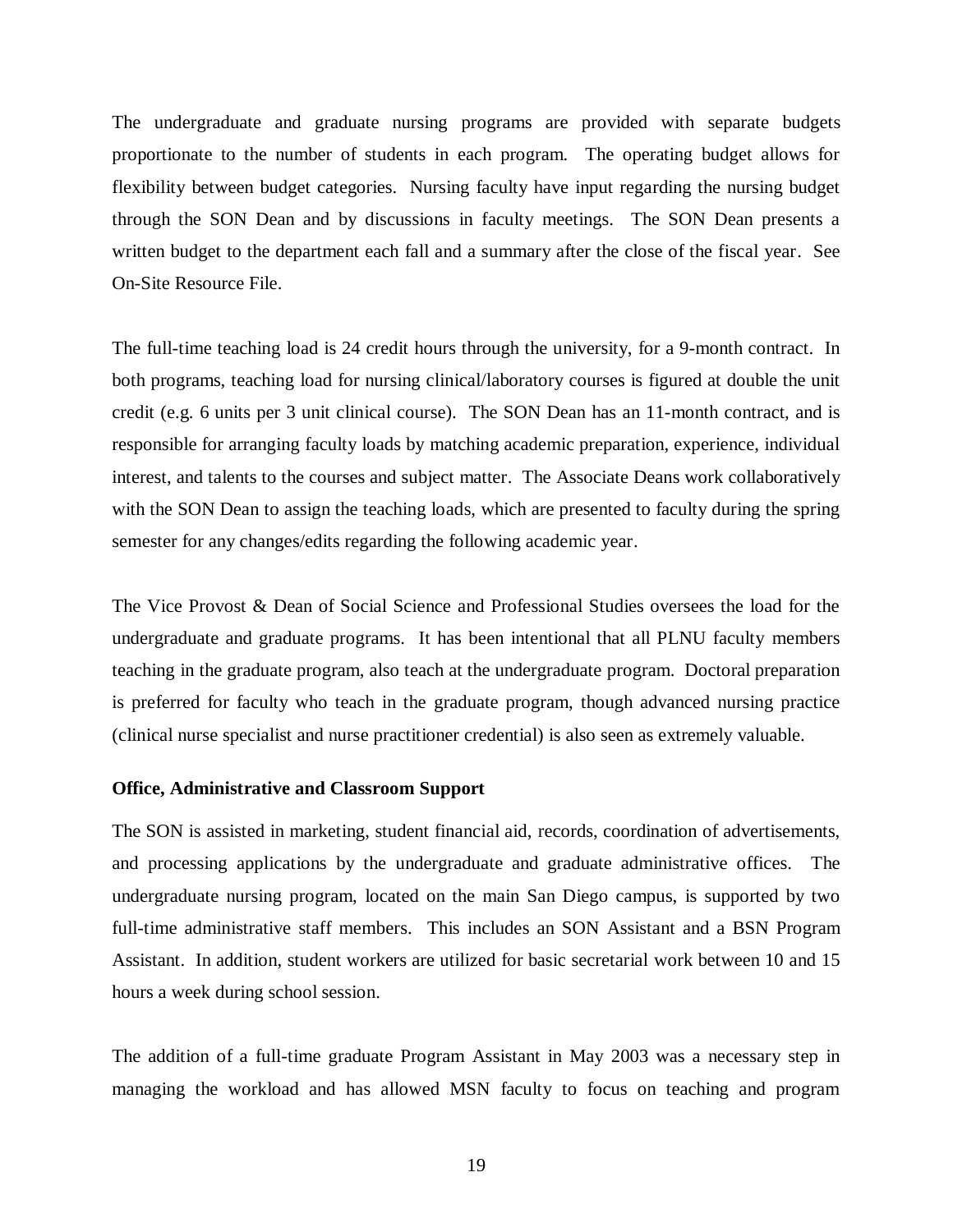congruence over the day to day operations. Close communication with Graduate Admissions has been enhanced by having a full-time MSN Program Assistant in the Mission Valley Regional Center.

The three SON assistants work collaboratively. Record-keeping, data management, recruitment and interface with the public are part of the job descriptions. See On-Site Resource File.

For the undergraduate program, there are four dedicated classrooms, a conference room, and a fundamental skills and computer lab located on the San Diego main campus. Full-time faculty, private offices are located in the SON with two adjunct offices in an adjacent building.

At the Mission Valley Regional Center, all nursing classroom and offices are located on the 3<sup>rd</sup> floor of the building. The large classrooms (Room  $303 \& 308$ ) on the third floor have been adequate for teaching MSN classes. Since classes are held on Tuesday nights and alternate Saturdays, this arrangement has worked out adequately. Occasionally, cohorts that are in session on Saturdays have been able to meet on the main campus thus providing access to other resources that are not available on the Mission Valley campus.

#### **Media and Technical Support**

Support for the faculty and staff is available through the Media Services and Instructional Technology Services (ITS). Both departments offer encouragement, teaching and assistance to faculty members in a variety of technology needs. Additionally, there are a variety of basic and advanced computer classes offered weekly to faculty and staff.

Computer laboratories are available and accessible to nursing students in the SON, main campus library, and the third floor of the Mission Valley Regional Center. Personnel from ITS are available to nursing students, faculty, and staff. At the beginning of the academic year, the ITS staff are invited to undergraduate and graduate classes to instruct students in available resources. The ITS support staff is also available during off-hours to assist students and faculty in computer-related needs.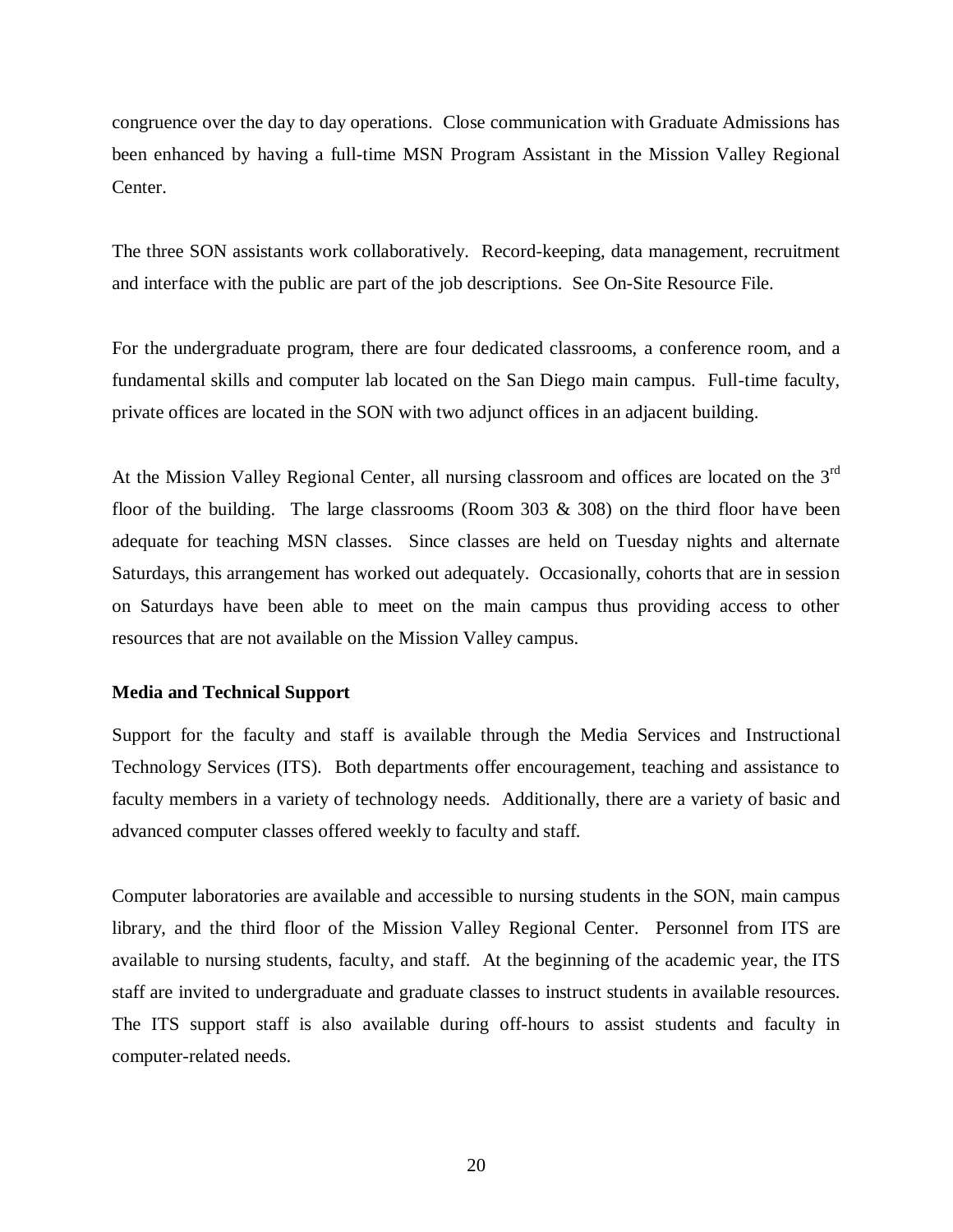There are dedicated undergraduate and graduate staff librarians for the SON. Additionally, a Ryan Library staff librarian and the Director of Media Services provide student education on completing a Web search utilizing the resources of Ryan Library and the various browsers available to students. LINK+, an Inter-Library Loan system as well as the ILLiad network are time-saving options that are available to students at reasonable costs. These systems link 31 different college libraries and allow students to request and receive resources from them all, when needed.

Although there is a rich source of medical library resources in the San Diego area, PLNU has recently expanded the electronic resources available to nursing students at no cost through the availability of the Academic Search Premier (via EBSCO) and Cochrane data bases.

# **II-C. Academic support services are sufficient to ensure quality and are evaluated on a regular basis to meet program and student needs.**

Academic support services are reviewed and evaluated annually and as indicated at both the undergraduate and graduate ASAC meetings. Faculty, as well as students, are in attendance at ASAC meetings, and input is sought and valued by all participants. With the continuing advancement of technology, the SON faculty are currently investigating upgrades in classroom technology (e.g. classroom response systems) to enhance the teaching and learning of undergraduate, as well as, graduate level students. Support for the PLNU electronic classroom management system (E-Class) has been appropriate and readily available.

Proxima projectors are available in each classroom. Informational technology (IT) requests for upgrades are submitted for consideration to the SON Dean and subsequent approval by administration annually, and on an as-needed, basis. In addition, a digital document presenter has been recently procured for use in the large classroom (Taylor 106). Subsequent needs are prioritized and equipment and technology needs are granted as per the university budget.

A change in the practical education of nursing students has led to the inclusion of higher fidelity manikins. The proposed addition of these manikins, and a desire to simulate clinical experiences and enhance critical thinking, has prompted the approval of preliminary exploration of the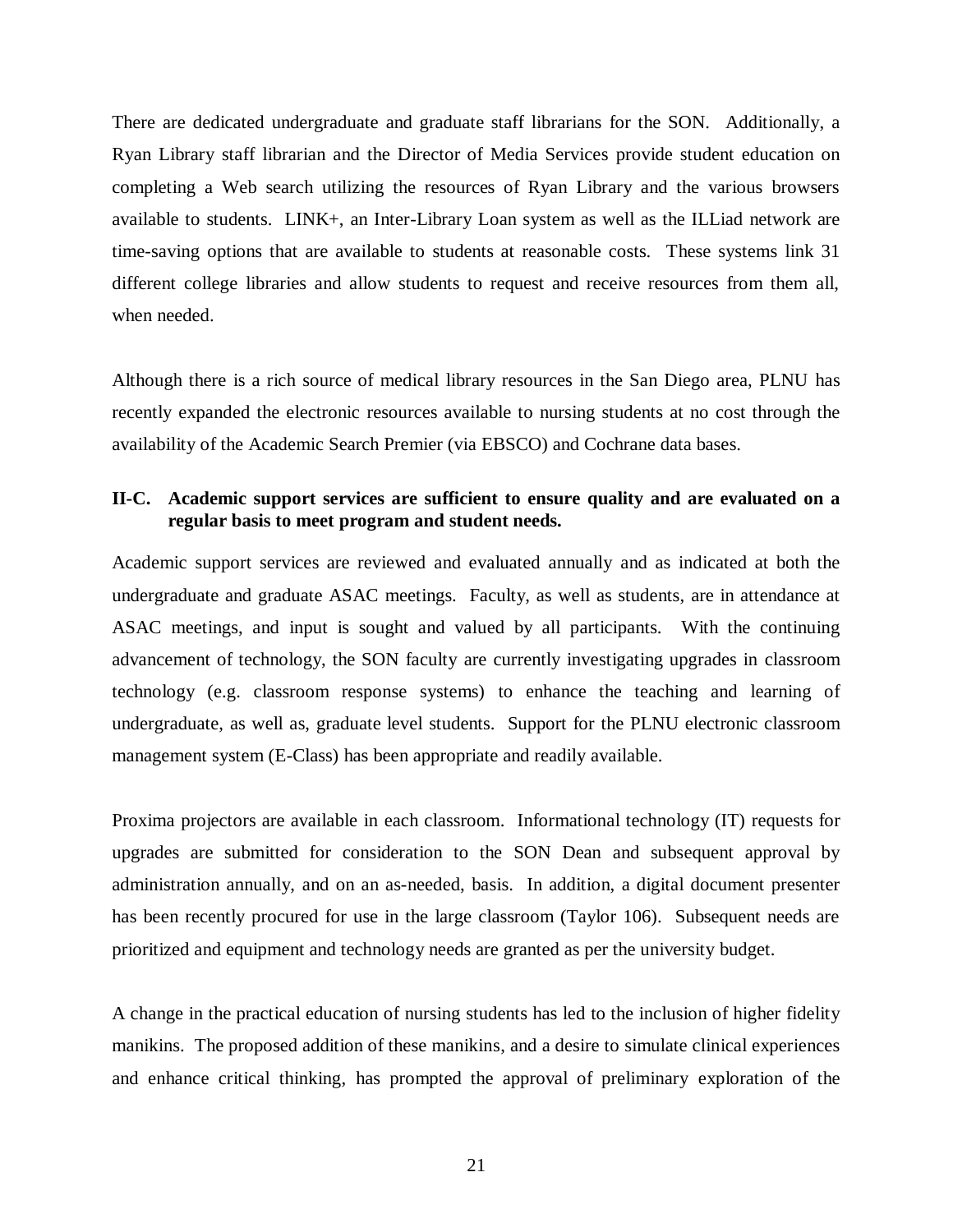architectural design and financial resources for a clinical simulation lab for both graduate and undergraduate students. This simulation lab would be housed at the Mission Valley Regional Center.

Undergraduate students who require additional assistance with writing or special learning needs are able to access the Bond Academic Center on the main Point Loma campus to obtain needed help. The need for additional services for graduate level research writing and statistical support at the Mission Valley Regional Center are also being investigated at the university level. Recently, the SON has implemented a writing workshop, prior to the start of the first year for graduate nursing students, in conjunction with the Vice Provost of Faculty Development.

# **II-D. The chief nurse administrator is academically and experientially qualified and is vested with the authority required to accomplish the mission, goals, and expected outcomes. The chief nurse administrator provides effective leadership to the nursing unit in achieving its mission, goals, and expected outcomes.**

The chief nursing administrator is Barbara Taylor, Ph.D., R.N. Dr. Taylor is qualified and has the authority to lead the SON. See Appendix I-D.1 for PLNU Organizational Chart. After teaching three years at Trinity Christian College in Illinois, she came to PLNU in 1999, and has served in several roles as assistant, associate, and full professor, MSN Program Director, Associate Dean, and for the past two years, as Dean of the SON. She has served as the Student Nurse Association at Point Loma (SNAPL) advisor, pinning coordinator, and junior-level coordinator. Her own master's education at Lewis University focused on nursing education and prepared her well for the graduate nursing education emphasis. Her doctoral education was completed in 2006 at USD and her emphasis (i.e. dissertation and electives) was on teaching/learning and nursing education.

She is active in local, regional, and national level nursing associations. A Nursing Education Director's group (NED's) from San Diego meets several times a year to discuss pertinent issues. Additionally, she attends the biannual meetings of AACN and the California Association of Collegiate Nursing (CACN) director's meetings, and the annual joint meeting of the California Organization of Associate Degree Nursing (COADN) directors in conjunction with CACN. In the Fall of 2007, she was asked by the International Board of Education (IBOE) of the Church of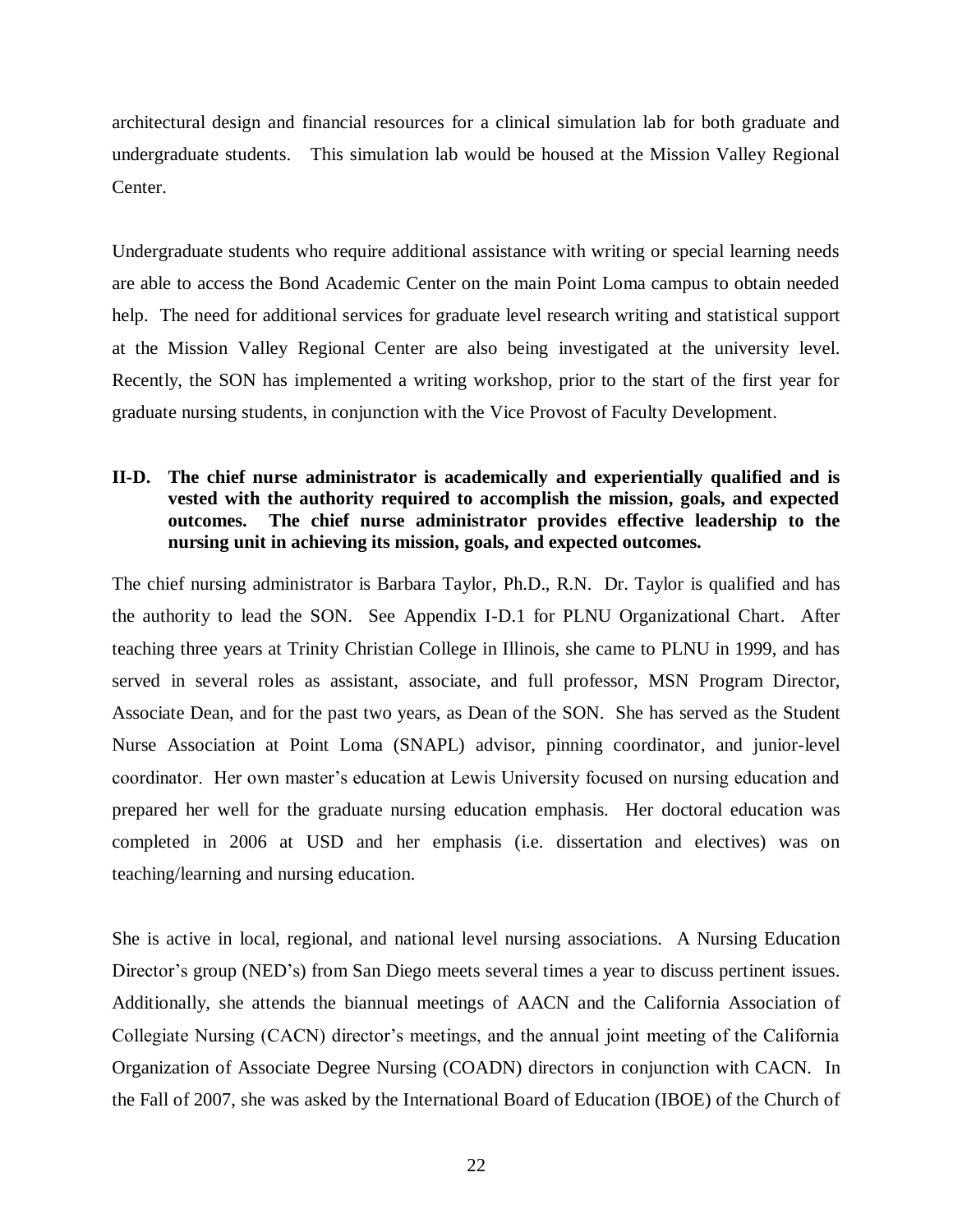the Nazarene to be a team member evaluating the mission and curriculum of the Reynold's Memorial Hospital School of Nursing, in Washim, India.

The breadth and depth of her experience has provided vision and leadership for the SON. See Appendix II-A.1 for additional information regarding Dr. Taylor's experience and credentials. The Dean of the SON reports to the Vice Provost & Dean of Social Science and Professional Studies, and has the scope of authority for the day-to-day administration and planning for the SON. This organizational structure is consistent across other schools and departments in the university.

Dr. Michelle Riingen is the current Associate Dean of the BSN program, which includes program development. This position entails all aspects of the undergraduate program and necessitates proven leadership skills. She earned her Doctor of Nursing Practice (DNP) at Case Western Reserve University. Dr. Riingen joined PLNU in 1998 as an adjunct faculty member at the sophomore level, while maintaining her full time position as a clinical nurse specialist (CNS) at Sharp Chula Vista Medical Center (SCVMC). One year later, she accepted a full time faculty position at PLNU as part of the sophomore team, teaching medical surgical nursing and pharmacology, and has served as sophomore level coordinator for several years. Upon graduation from her DNP program in 2006, she assumed the role of Associate Dean of the BSN program, and began teaching one of the courses in nursing education in the graduate program. In 2007, she completed the AACN and the Hartford Institute Geriatric Nursing Education Consortium (GNEC).

Dr. Riingen continues to be a per-diem employee of SCVMC as a CNS consultant for the acute and critical care areas of SCVMC. In addition, she is a member of the National Association of Clinical Nurse Specialists. Her wisdom gleaned from the local and national arenas has provided insight into the continuing endeavors for our undergraduate and graduate programs. See Appendix II-A.1 for additional information regarding Dr. Riingen's experience and credentials.

Dr. Larry Rankin is the current Associate Dean and Director of the MSN program. This position encompasses all aspects of the graduate program and necessitates proven leadership skills. Dr.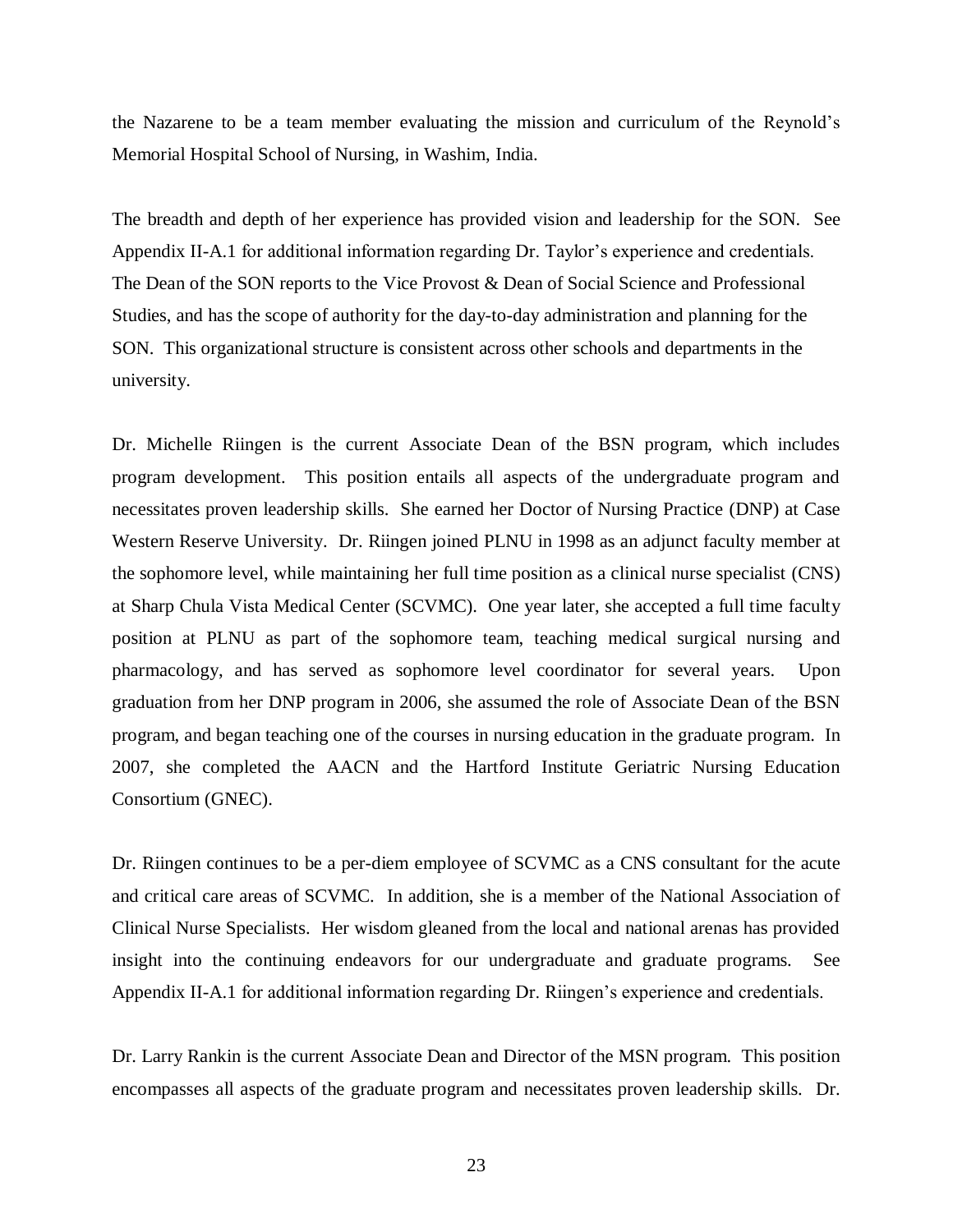Rankin was the first faculty member hired specifically to teach at the graduate level in 2002. He earned his Ph.D. in Nursing at the University of Michigan and taught for four years at Eastern Michigan University at both the baccalaureate and master's level prior to coming to PLNU. In 2007, he completed the AACN and the Hartford Institute Geriatric Nursing Education Consortium.

At PLNU, Dr. Rankin has been actively involved in the undergraduate mental health nursing courses and has taught a course in the women's studies minor. In addition, he has been a vital team member of the graduate program since its inception. He is currently a resource member of the Graduate Studies Committee, and has served as the chair and continues to be member of the Institutional Review Board. Dr. Rankin's insights and experience regarding graduate education are invaluable in the continued development of the graduate program. See Appendix II-A.1 for additional information regarding Dr. Rankin's experience and credentials.

# **II-E. Faculty members are academically and experientially qualified and sufficient in number to accomplish the mission, goals, and expected outcomes of the program.**

There are 13 full-time and 14 part-time/adjunct faculty members in the SON. Joining in the Fall of 2008 are two new full-time faculty members, Cathy Kay and Dee Oliveri. The numbers are sufficient to accomplish the mission, goals and expected outcomes of the program. The courses are assigned, and each faculty carries an equitable load, as outlined in the *PLNU Faculty Handbook*. The listing of current faculty assignments and loads are available in the On-Site Resource File. As previously discussed in Standard II-A.1, the PLNU faculty is active in practice and keep current in their areas of expertise. See On-Site Resource File for faculty vitae.

Eight faculty members are doctorally prepared (Taylor, Riingen, Rankin, Kim, Maiden, Callahan, Oliveri & Hutchins) and two are candidates for doctoral degrees (Mareno and Noble). The current number of doctorally prepared faculty is the highest number in the history of the PLNU SON. All full-time faculty members hold a minimum of a master's degree. Clinical nurse specialist certification is held by several of the faculty. See Appendix II-A.1 for additional information regarding experience, scholarship and credentials of full-time faculty.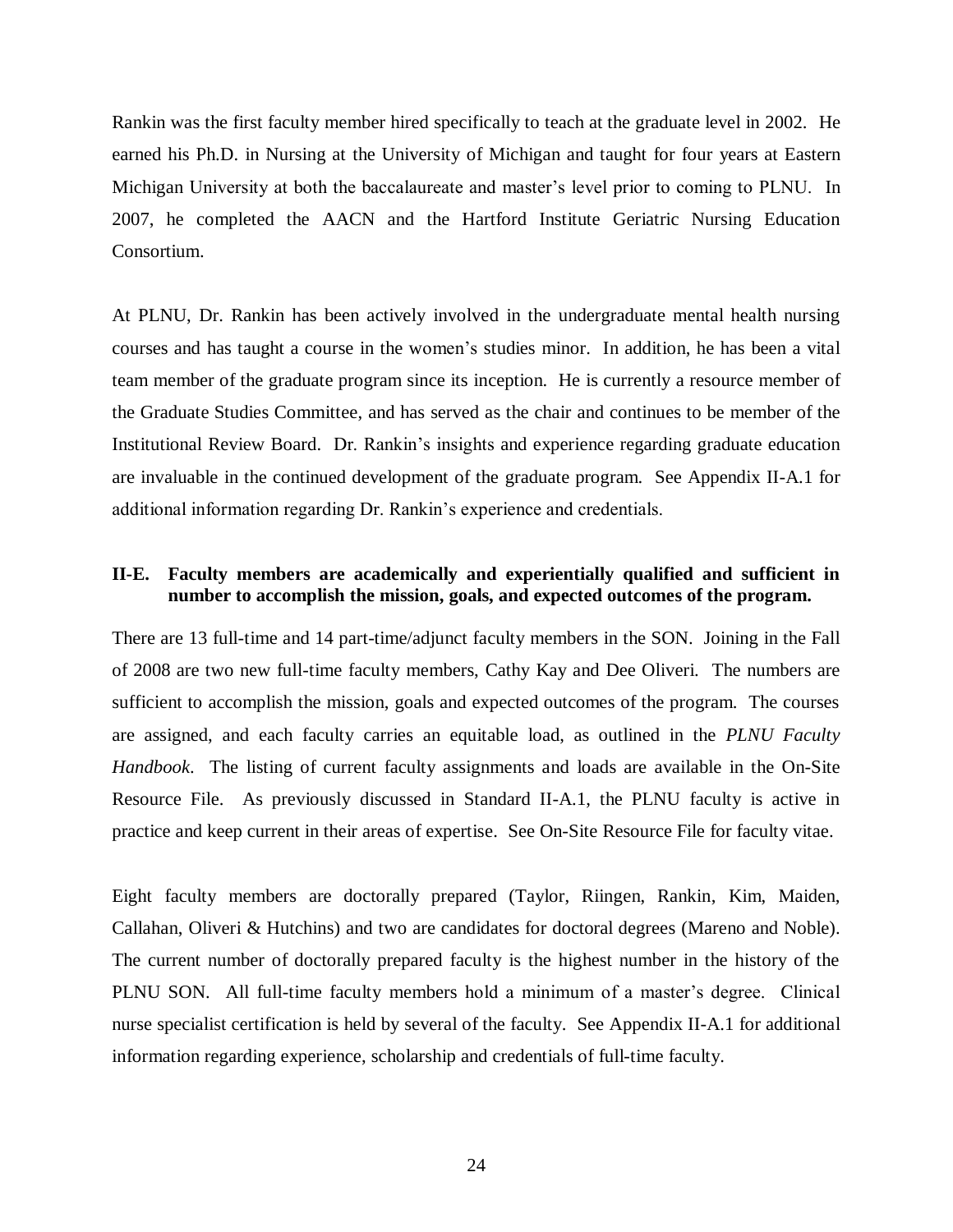Faculty members are committed to maintaining expertise in their areas of teaching responsibilities. They all obtain continuing education credit as required by the California BRN. Although the legal requirement is a minimum of 30 hours every two years, the nursing faculty far exceeds this requirement. Clinical agencies expect faculty to maintain minimum clinical competence in their nursing practice. The anecdotal feedback about the competency of PLNU faculty has been very positive.

Faculty members are appointed to teach in the area of their educational and experiential preparation. Currently, all of the faculty members who teach in the graduate program also teach concurrently in the undergraduate program. Part-time/adjunct faculty members are hired to teach theory and/or clinical courses as well, working closely with the full-time faculty in that area. All have experience in the area of their assigned teaching responsibilities. See On-Site Resource File for part-time/adjunct faculty load assignments.

# **II-F. The faculty roles in teaching, scholarship, service, and practice are identified clearly and are congruent with the mission, goals, and expected outcomes of the program.**

As stated in Standard II-A, the central role of PLNU's faculty is teaching, and the role is clearly set forth in the *PLNU Faculty Handbook*. The role of the faculty in teaching, scholarship, service, and practice correlate to the mission, philosophy, goals, and expected outcomes (i.e. Critical Thinking, Therapeutic Nursing Interventions, Communication, Service, & Spirituality) of both the baccalaureate and MSN programs. See Appendix I-A.1. The mission statements are student-centered with the implicit role of the faculty member being to assist students in their endeavors to learn.

#### **Teaching**

There are approximately 25-30 students enrolled in all classes other than NSG 250 (Nursing of Individuals: Adult Health I) and NSG 480 (Trends/Issues in Professional Nursing), where there may be 66 students enrolled. For these classes, while the numbers are high, they are teamtaught, and this has served to meet course outcomes and student learning needs. This current academic year, NSG 260 Nursing of Individuals: Adult Health II has been divided into 2 sections to facilitate improved student learning and teaching practices. Prior to this, NSG 260 was also a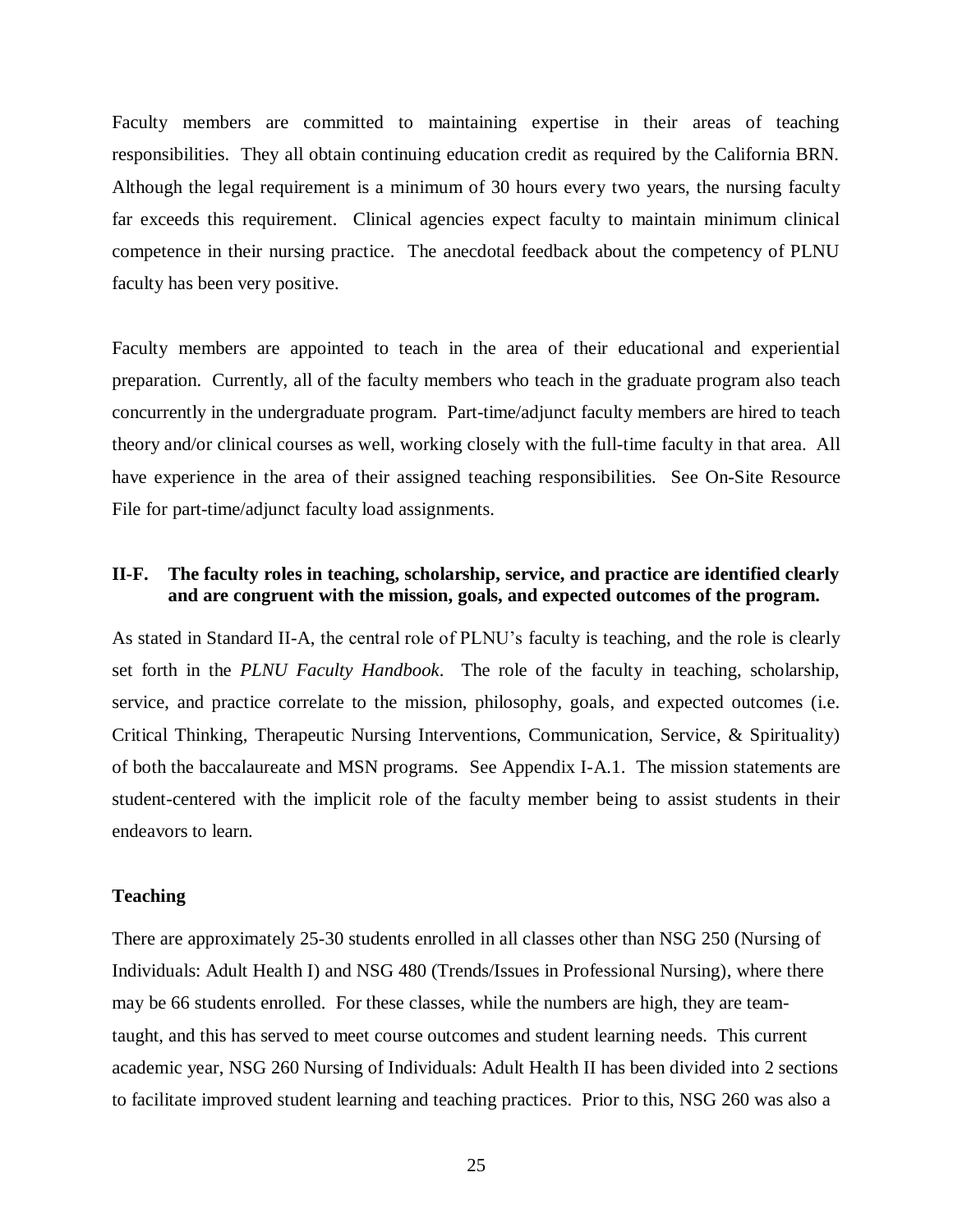course with 66 students enrolled. We will continue to monitor outcomes to assess effects of this change, to consider separating NSG 250 into sections as well in the future.

Faculty members have organized workshops both on and off campus in order to enhance their teaching and learning methods:

- Fall 2004 Consultant: Donna Ignatavicius regarding Critical Thinking and Test Writing, presented to the SON faculty and graduate students. Outcomes Addressed: Critical Thinking, Therapeutic Nursing Interventions, Communication & Spirituality.
- Spring 2005 Assessment Technology Institute (ATI©) Consultant regarding NCLEX-RN® preparation and technological advances that facilitate attainment of desired outcomes, presented to the SON faculty. Outcomes Addressed: All
- Fall 2005 Presentation by PLNU School of Education, Dr. Jim Johnson regarding working with the "difficult" student and students with disabilities, presented to the SON faculty. Outcomes Addressed: All.
- Fall 2006 Consultant: Linda Caputi regarding Promoting Critical Thinking and Decision Making in the Clinical Setting, presented to the SON and community with approximately 170 participants. Outcomes Addressed: All.

#### **Practice and Scholarship**

Practice and scholarship is a vibrant and growing area for the SON faculty. Most publications and regional, national, and international presentations have occurred in the last five years. Dr. Jeanne Maiden, was given the opportunity to present advanced EKG assessment content at a critical care conference in Paris, France during the Fall of 2006. As described earlier, in Standard II-A and Standard II-E, faculty roles in practice and scholarship are varied among clinical specialties and congruent with all program outcomes. See Appendix II-A.1.

#### **Service**

To further enhance learning experiences related to the SON mission and program outcomes, members of the faculty have participated in service opportunities with a variety of populations.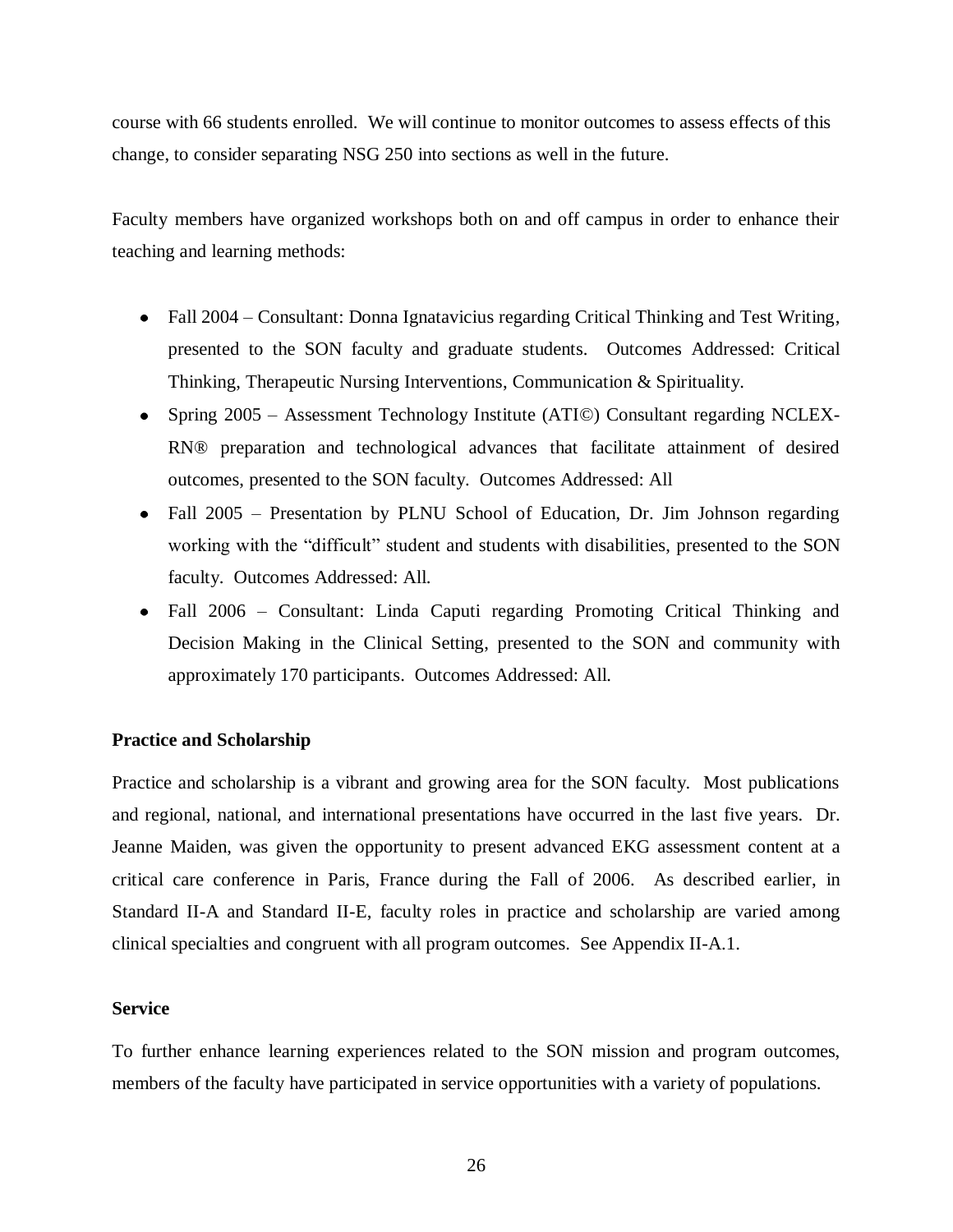- Deana Noble has worked extensively with immigrant and homeless families. Outcomes addressed: All.
- In the Fall of 2005, Dr. Larry Rankin was asked by Heart to Heart International to assist in the immediate health care needs of the New Orleans, LA, following Hurricane Katrina. Outcomes addressed: All.
- In December 2006, Heart to Heart International also partnered with the PLNU SON to participate in health screenings and community surveys of the  $9<sup>th</sup>$  Ward in New Orleans, LA. Outcomes addressed: All.
- Dr. Son Chae Kim served as adjunct faculty at the Yanbian University of Science & Technology in China during the Summer of 2002, where she taught introduction to nursing and history of nursing to first year students. Outcomes addressed: All.
- The SON has a long history of taking nursing students on health care mission trips once or twice a year to a number of countries; the most recent being Sri Lanka (2006) and India (2008). Outcomes addressed: All.
- In Summer of 2008, Dr. Larry Rankin and Dr. Rita Callahan travelled to Ghana to explore the possibility of nursing education program development. Outcomes addressed: All.
- Dr. Jeanne Maiden and her family annually host military personnel in their home for Thanksgiving dinner. Outcomes addressed: All.
- Chris Sloan travels to Mexico and New Orleans periodically with her family to participate in construction of housing. Outcomes addressed: All.
- Pam Adler has trained several service dogs to aid the disabled. Outcomes addressed: All.
- Leanne Burke is a volunteer for Unified San Diego County Emergency Services Organization. Outcomes addressed: All.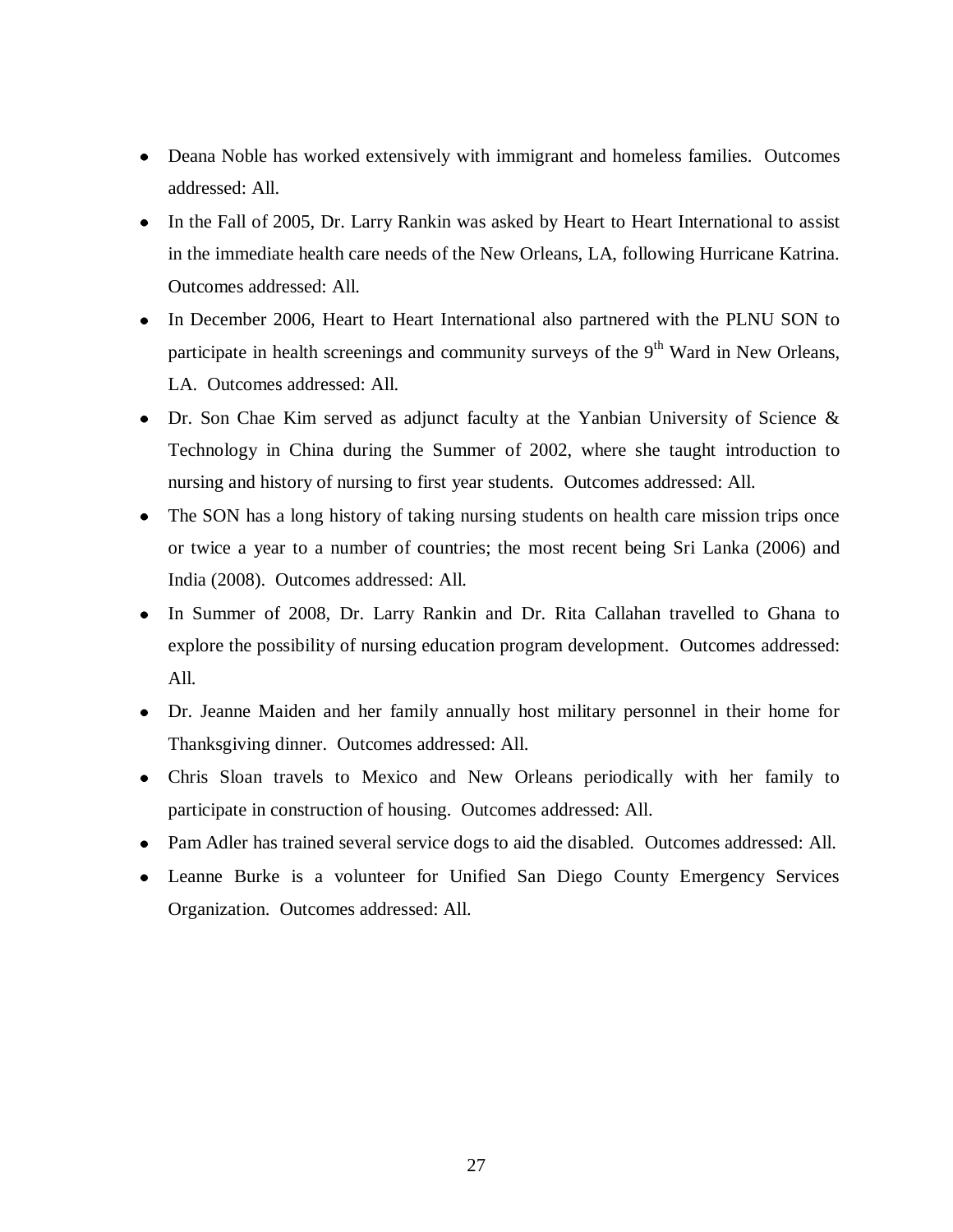# **Standard II - Program Quality: Institutional Commitment and Resources**

## **Plan of Action:**

- Simulation Lab: With initial administrative support, continue to explore funding sources for adequate space and acquisition of computer simulation technology for the SON skills lab at the Mission Valley Regional Center.
- Proposal: Develop proposal (e.g. market & cost analysis) and present to PLNU Administration for an SON staff position that will provide grant writing and graduate program marketing expertise.
- Doctoral Program: By 2012, secure administrative and university-wide faculty support for interdisciplinary doctoral programs (e.g. Doctor of Nursing Practice) at PLNU.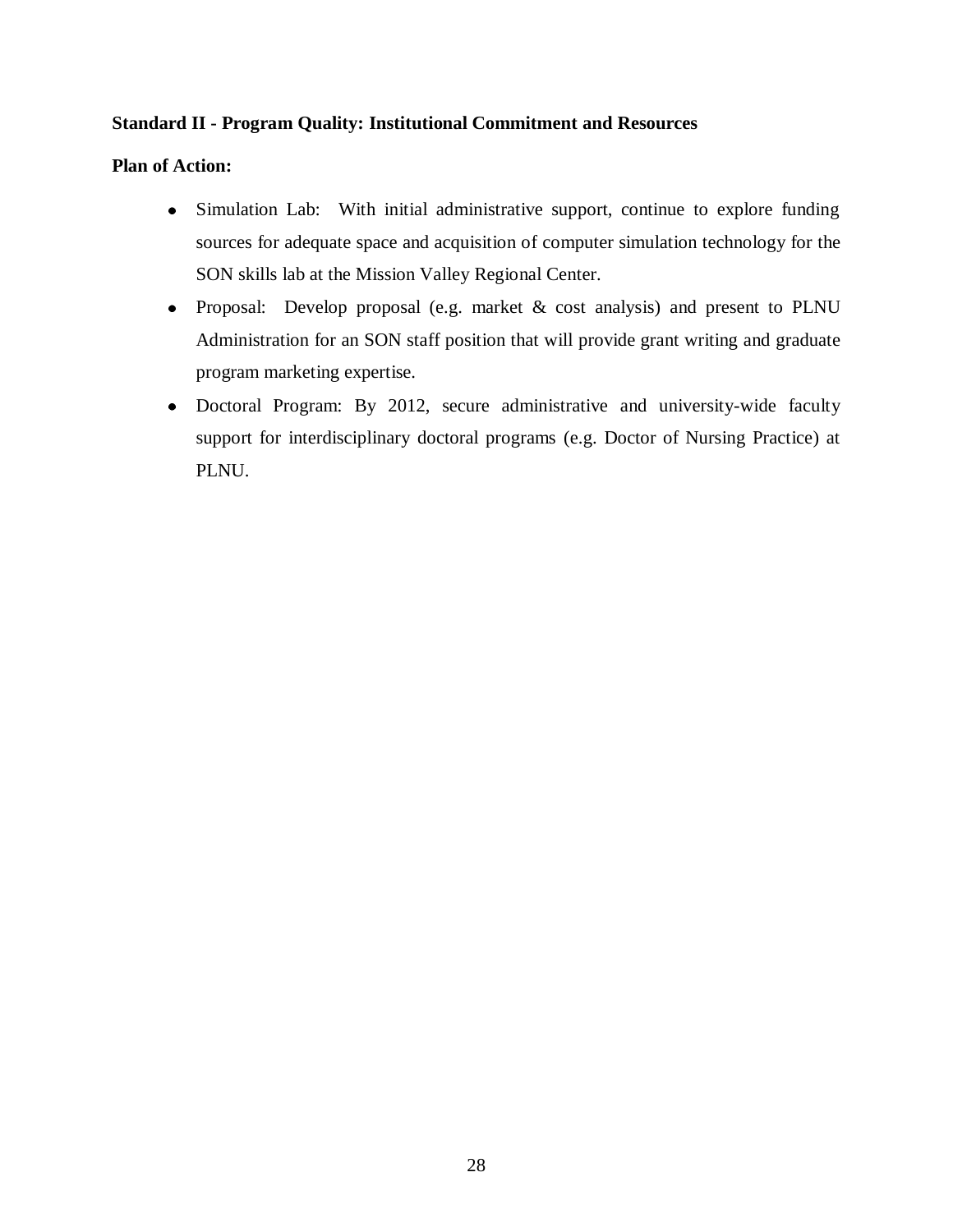# **Standard III. PROGRAM QUALITY: CURRICULUM AND TEACHING-LEARNING PRACTICES**

**The curriculum is developed in accordance with mission, goals, and expected outcomes of the program and reflects professional nursing standards and guidelines and the needs and expectations of the community of interest. There is congruence between teaching-learning experiences and expected outcomes. The environment for teaching, learning, and evaluation of student performance fosters achievement of the expected outcomes.**

**Key Elements:**

**III-A. The curriculum is developed, implemented, and revised to reflect clear statements of expected student learning outcomes that are consistent with professional nursing standards and guidelines and congruent with the program's mission, goals, and expected outcomes.**

The curriculum for the undergraduate and graduate nursing programs is built upon the philosophy of the SON, which is based on the mission statement of the SON and the university. As stated in Standard I, the mission statement for the BSN program is:

Liberal arts education in the Wesleyan tradition leads to a search for truth and provides a framework for the ethical standards of professional nursing practice. The nursing faculty of PLNU is dedicated to preparing competent, responsible practitioners who are committed to service and leadership as professional nurses. Graduates are able to function at an entry level of professional practice in a wide variety of health care settings.

The SON incorporates a modified Roy Adaptation Model as theoretical framework for the undergraduate program. See *Undergraduate Nursing Student Handbook* in the On-Site Resource File. The SON admits students one time per year in the fall for the undergraduate program.

The mission statement for the MSN program is expanded and states:

Through the efforts of a professionally prepared and caring faculty and staff, PLNU School of Nursing aspires to prepare MSN graduates who are leaders among their peers in a global community. These graduates think critically, value diversity, and are committed to the highest spiritual and ethical good. These MSN graduates expand educational opportunities that empower individuals to optimal health and effective citizenship; and work to become models of creative Christian leadership who seek to improve the quality of life in their communities.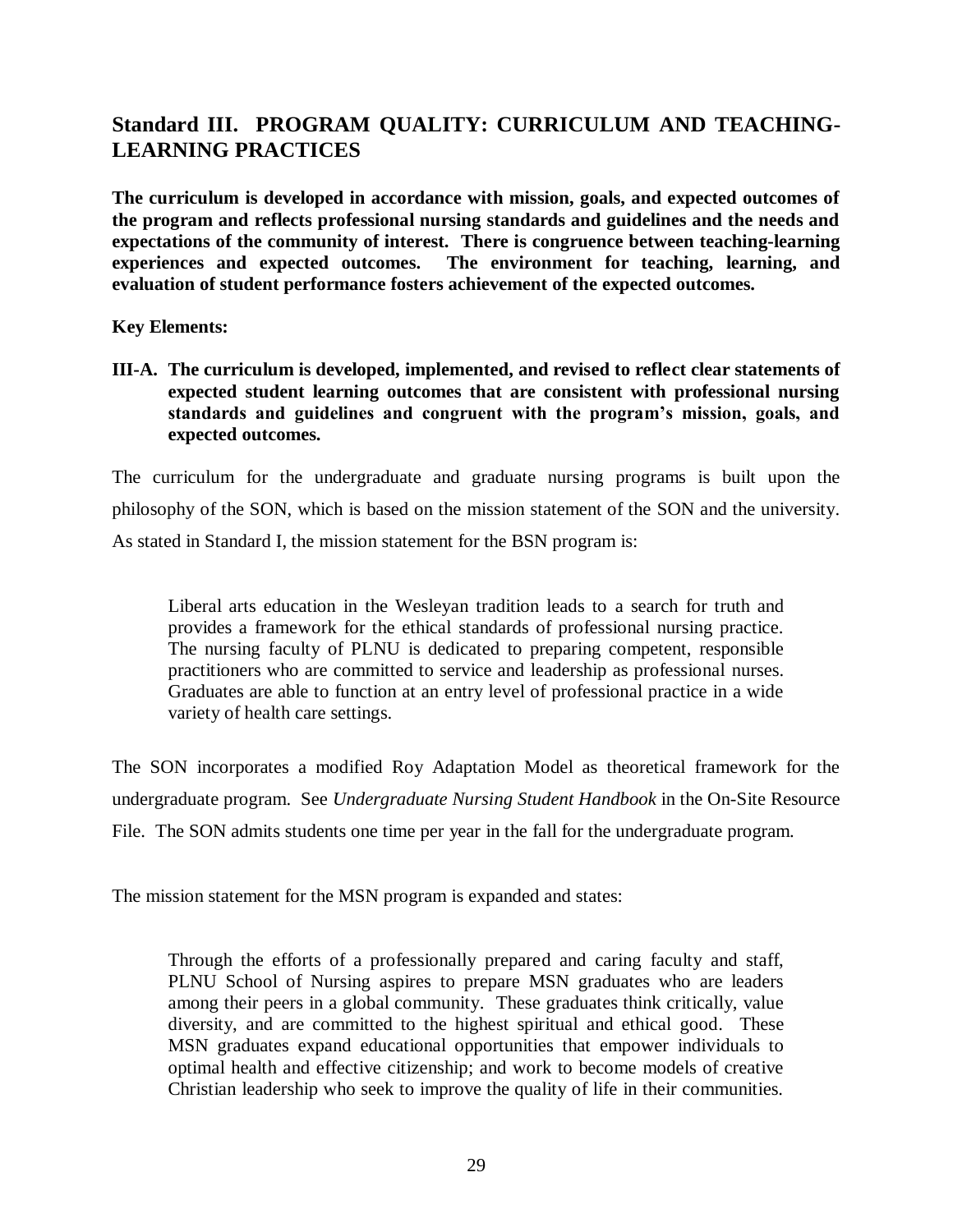Graduates are exposed to a broad foundation of knowledge to meet the rapidly changing needs of today's healthcare environment. PLNU combines instruction, research, and public service opportunities that advance the intellectual, spiritual, professional, and economic potential of its MSN graduates for productive nursing practice in settings around the globe.

The graduate program admits cohorts one time per year in the fall. However, students may start graduate education courses prior to the fall semester. As adult learners, when students make the decision to begin graduate school, it is optimal for them to be able to start classes in a timely manner.

The congruence between the university mission statement and the SON mission statements for both the BSN and MSN programs is illustrated in Appendix I-A.1. There are five program outcomes for both the BSN and the MSN programs. These are: Critical Thinking, Therapeutic Nursing Interventions, Communication, Service, and Spirituality, which are defined in Standard I. See Appendix I-A.2 which demonstrates how the MSN competencies expand on the BSN competencies for each outcome.

At both academic levels students complete a portfolio which demonstrates competency achievement. The completed BSN portfolios are showcased during the final spring semester of the program, and members of the healthcare community, as well as the PLNU community, are invited to meet with the students and discuss their portfolios. Additionally, the MSN students showcase their completed portfolios at the annual Scholarly Day, which is open to the PLNU campus and San Diego healthcare community. See PLNU BSN and MSN Student Portfolio Forms in Appendices III-A.1 & III-A.2.

As described in Standard I, the nursing program curricula are congruent with the mission, goals and outcomes of the university and the SON. The SON has utilized the 1*998 AACN Essentials of Baccalaureate Education for Professional Nursing Practice*, the *1996 AACN Essentials of Masters Education for Advanced Practice Nursing*, the *2004 NACNS Statement on Clinical Nurse Practice and Education*, the California BRN Certification of CNS and the *2002 NLN Statement: The Preparation of Nurse Educators* for curriculum development.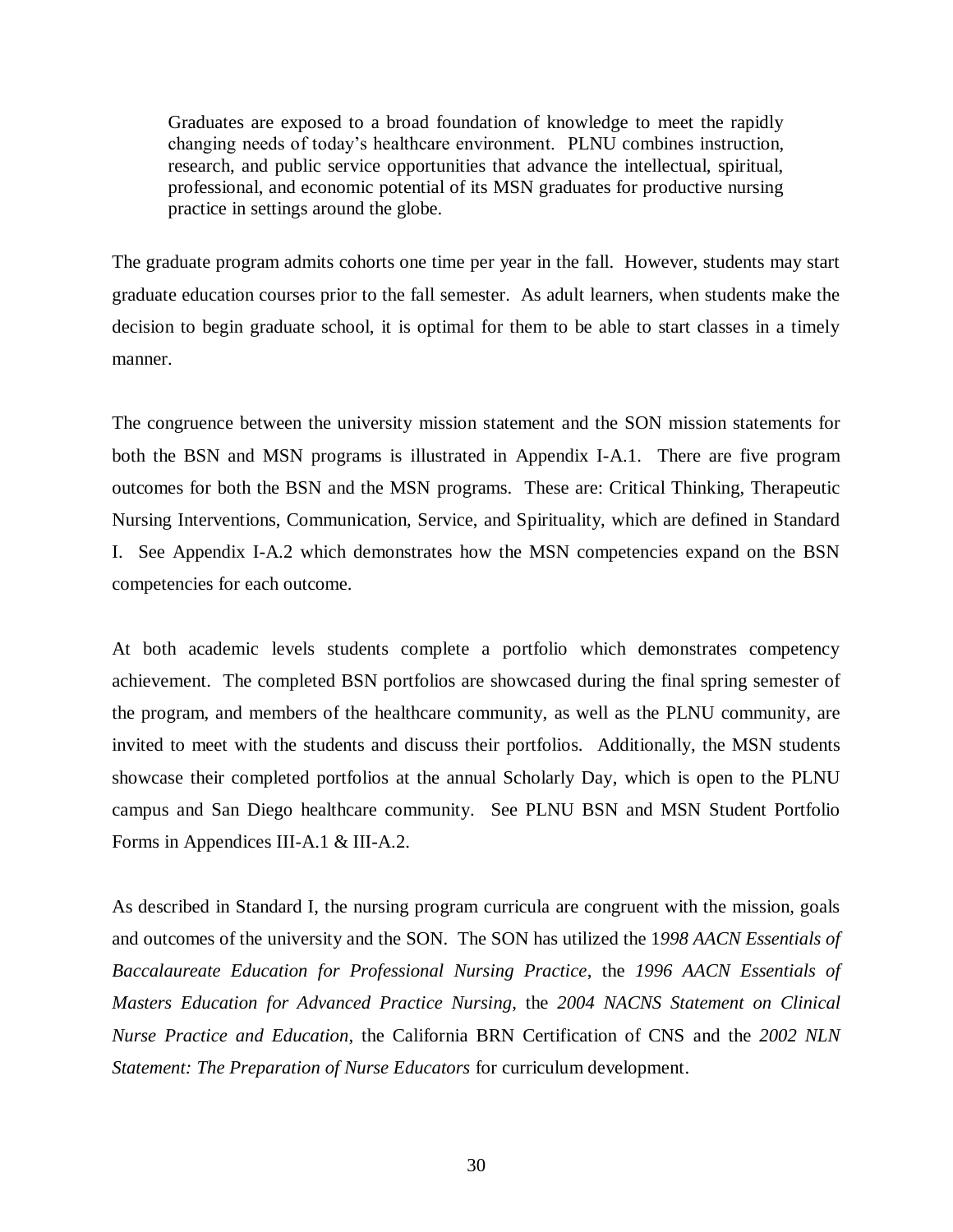- **III-B. The curriculum is developed, implemented, and revised to reflect professional standards and guidelines. These standards and guidelines are clearly evident within the curriculum structure and expected learning outcomes. Course/unit/level outcomes are consistent with the roles for which the program is preparing its graduates.** 
	- **1. The baccalaureate curriculum incorporates knowledge and skills identified in the**  *Essentials of Baccalaureate Education for Professional Nursing Practice* **(AACN, 1998).**

Appendix I-A.3 demonstrates incorporation of the 1998 AACN *Essentials of Baccalaureate Education for Professional Nursing Practice* with the BSN curriculum. See BSN course syllabi in the On-Site Resource File for consistency of role preparation and program outcomes.

**2. The master's curriculum incorporates knowledge and skills identified in** *The Essentials of Master's Education for Advanced Practice Nursing* **(AACN, 1996). Any specialty standards adopted for the master's program are incorporated into the curriculum. In addition, nurse practitioner program curricula demonstrate incorporation of the** *Criteria for Evaluation of Nurse Practitioner Programs* **(NTF, 2002).**

Appendix I-A.4 demonstrates incorporation of the 1996 AACN *Essentials of Master's Education for Advanced Practice Nursing,* as well as the *National League for Nursing*'s *2002 Statement: The Preparation of Nurse Educators*, the California Board of Registered Nursing Certification of Clinical Nurse Specialist. See MSN course syllabi in the On-Site Resource File for consistency of role preparation and program outcomes.

### **III-C. The curriculum is logically structured to meet expected program outcomes.**

# **1. The baccalaureate curriculum builds upon a foundation of the arts, sciences, and humanities.**

Being a liberal arts university provides for a breadth and depth to student teaching/learning with a total of 128 units of college credit earned with the BSN degree, of which 52 units are in the 3-year nursing major. General education (GE) courses, such as humanities or history bring great discussions in nursing small groups or in the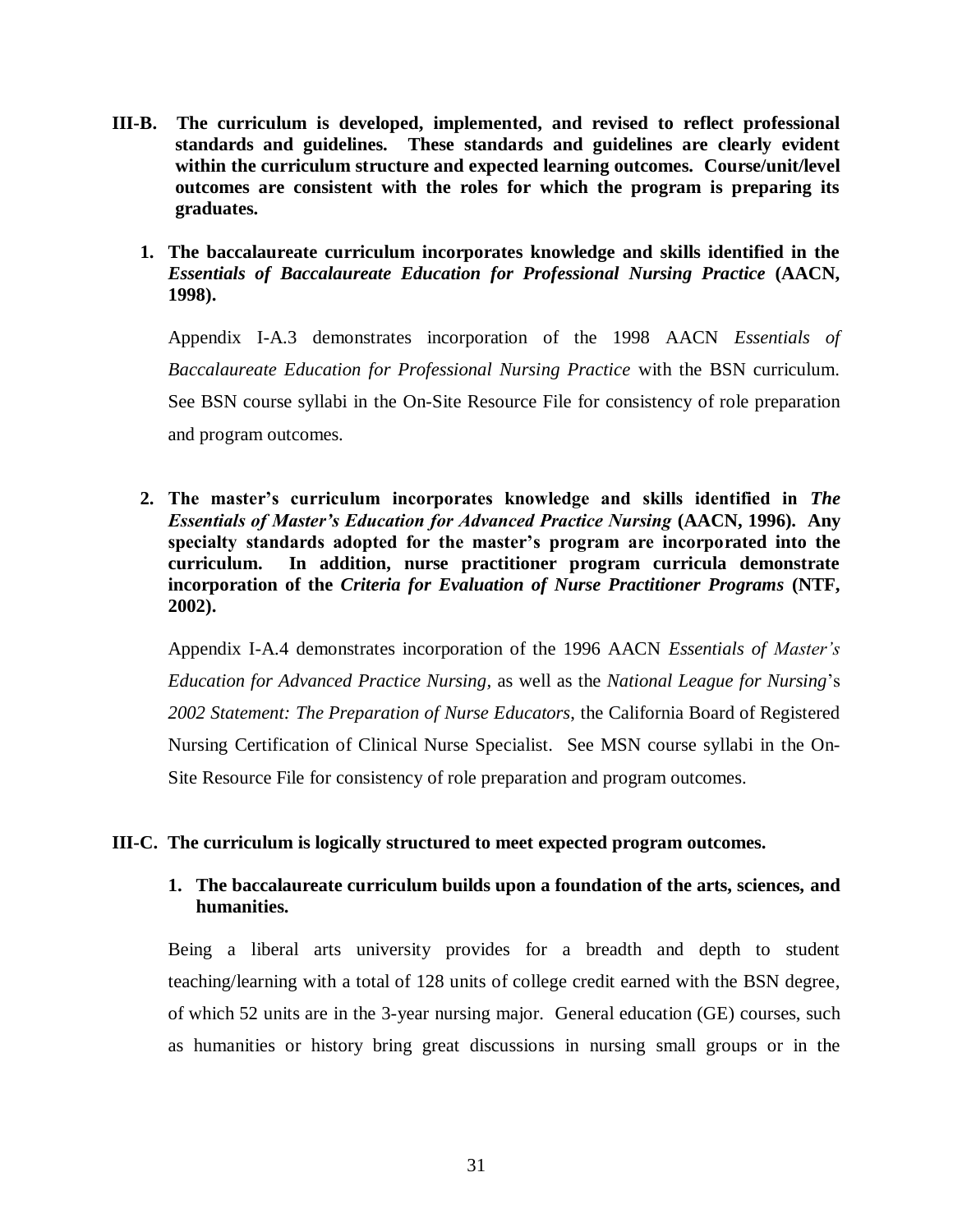classroom. Additionally, current events that pertain to healthcare or health policy are also nursing education.

The nursing curriculum has a solid foundation in the liberal arts (i.e. arts, sciences, and humanities) and incorporation of assignments and experiences from these courses are encouraged to be a part of the student portfolio. Nursing courses are in sequence, in that one builds upon the other, and each level must be complete before advancing to the next level. For example, all nursing 200-level courses must be complete before 300-level courses can be taken.

The sophomore-level courses (200-level) include NSG 250 Nursing of Individuals: Adult Health I and NSG 260 Nursing of Individuals: Adult Health II provide the fundamental building blocks of skills, knowledge, and behaviors for all other coursework. These foundational courses deal with the individual. In addition, it was decided to include NSG 270 Pharmacology in Nursing during the second semester of the sophomore year so that concepts could be threaded throughout the curriculum.

The junior-level courses (300-level) incorporate the family, and include NSG 310 Nursing of Families: Child/Adolescent Focus, NSG 330 Nursing of Families: The Childbearing Process, and the complex patient and family in NSG 340 Nursing of Families: Adult Health III. In addition NSG 399 Nursing Research was moved from the senior to the junior year as part of a curriculum revision in 2002. This change enables the nursing student to have a broader experience regarding nursing science as expanded over two years, rather than one.

The senior-level courses (400-level) are built upon the 200 and 300-level courses. NSG 450 Nursing of Communities: Mental Health Focus, NSG 460 Nursing of Communities: Community Health Focus, and NSG 470 Nursing of Communities: Leadership and Management Focus cover advanced content and incorporate the individual, family and groups. NSG 480 Trends/Issues in Professional Nursing is offered in the final spring semester and serves to prepare the nursing student for transition to the professional role.

32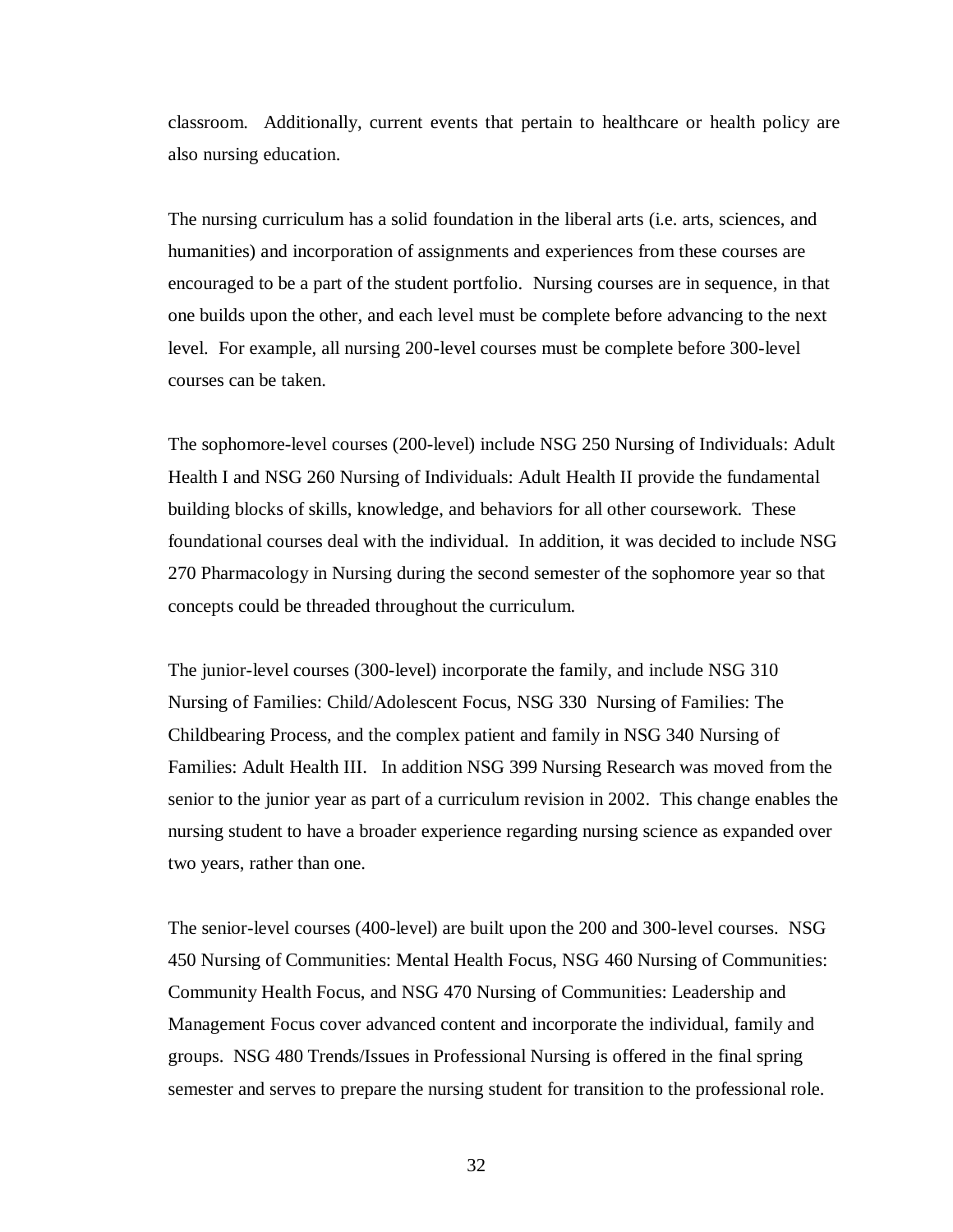In conjunction with the pre-requisite and co-requisite courses, GE courses add to the richness of each of the five Program Outcomes for the SON. See Table III-C.1 for a brief GE curriculum outline. For a description of the four year course progression, including pre and co-requisite courses throughout the nursing program see Appendix III-C.1.

| Table III-C-1. Incorporation or Liberal Arts into Nursing Curriculum |                             |                            |  |  |  |
|----------------------------------------------------------------------|-----------------------------|----------------------------|--|--|--|
| <b>General Education (GE)</b>                                        | Pre-requisite for           | Co-requisite for           |  |  |  |
| <b>Courses</b>                                                       | nursing courses             | nursing courses            |  |  |  |
| Fine Arts 4 units                                                    | Biology 8 units             | Nutrition 3 units          |  |  |  |
| Literature 5-6 units                                                 | Chemistry 5 units           | Human Development 3 units  |  |  |  |
| History 6 units                                                      | Statistics 3 units          | Microbiology 5 units       |  |  |  |
| Psychology 3-4 units                                                 | Race and Ethnicity 3 units  |                            |  |  |  |
| Sociology 3 units                                                    | Abnormal Psychology 3 units |                            |  |  |  |
| Mathematics 3-6 units                                                |                             |                            |  |  |  |
| Communication 3 units                                                |                             |                            |  |  |  |
| Physical Education 2 units                                           |                             |                            |  |  |  |
| Religion and Theology 8 units                                        |                             |                            |  |  |  |
| Total $= 43$ units                                                   | Total = $22 \text{ units}$  | Total = $11 \text{ units}$ |  |  |  |

 **Table III-C-1: Incorporation of Liberal Arts into Nursing Curriculum**

#### **2. The master's curriculum builds on the baccalaureate level foundation.**

The MSN curriculum was designed for the bachelor's prepared, working Registered Nurse. The graduate program builds upon prior education and knowledge of nursing theory, research and practice. There are two tracks available: nursing education and clinical nurse specialist. The clinical nurse specialist track includes four clinical options: medical-surgical, gerontology, family health, and mental health.

The curriculum consists of 40-43 units of study, using a cohort model approach. Students that elect the nursing education option will complete 40 units of study, while the students that elect to complete the CNS option will need 43 units of study. The CNS certification requires 400-500 clinical practice hours in the chosen focus area. The BRN for the State of California requires 400 clinical hours for CNS certification, while nationally it is generally closer to 500 clinical hours. For national CNS certification 500 hours are required. Students are strongly encouraged to obtain 500 clinical hours in the program.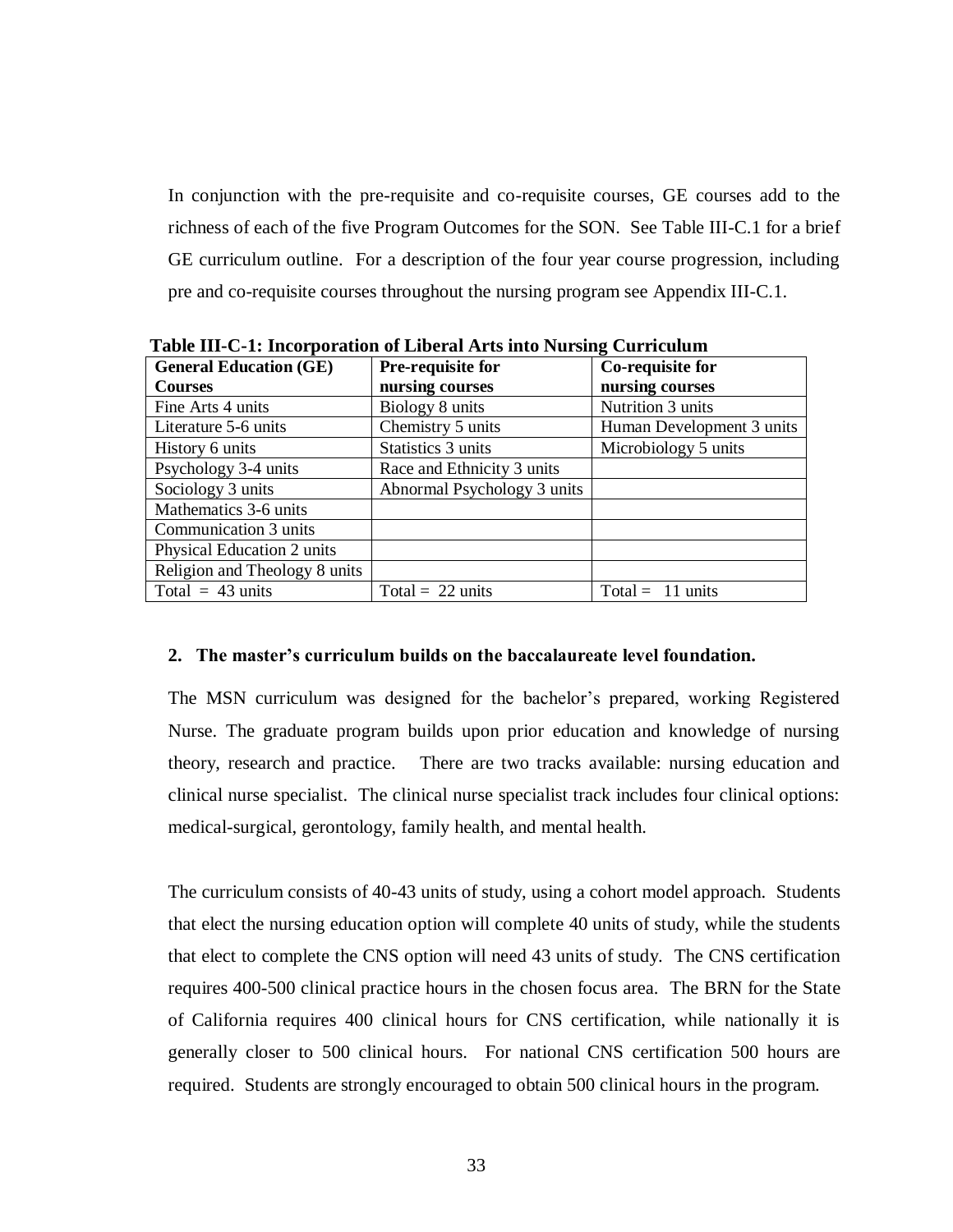The cohort model is designed to move the same group of students through the courses. This model builds group cohesion and support. If a situation arises that causes a student to fall out of the planned course progression, the student may be able to complete coursework with another cohort. Courses are in sequence, in that one builds upon the other. The foundational courses GNSG 601 Theoretical Foundations and Nursing Research and GNSG 602 Teaching Faithfully: Communicating with Adult Learners in a Diverse Society provide the building blocks for all other coursework.

The three Advanced Practice Nursing (APN) core curriculum courses in advanced health assessment, advanced pathophysiology, and advanced pharmacology serve to provide the MSN student with further knowledge, in order to assume responsibility and accountability in the APN role. See Appendices III-C.2  $\&$  III-C.3 for the MSN curriculum outline. Furthermore, two core courses (i.e. GED 670: Advanced Educational Psychology and GED 672: Philosophy of Education) are taken in the School of Education. These courses provide essential interdisciplinary skills of collaboration, communication, and consultation that are critical to the APN role.

MSN course competencies are derived from the graduate program outcomes. Assignments and experiences from all graduate courses are expected to be a part of the student portfolio. See Appendix III-A.2.

# **III-D. Curriculum and teaching-learning practices are evaluated at regularly scheduled intervals to foster ongoing improvement.**

The faculty incorporate a variety of teaching practices/methods which serve to challenge and engage students in their learning. Some examples include: clinical, lecture, discussion, group presentations, individual presentations, written assignments, use of media, reflection, assigned readings, self-evaluation, and testing.

Faculty and students have a variety of opportunities in which to give and receive feedback. Several suggestions have been incorporated into the SON program and/or courses. Summative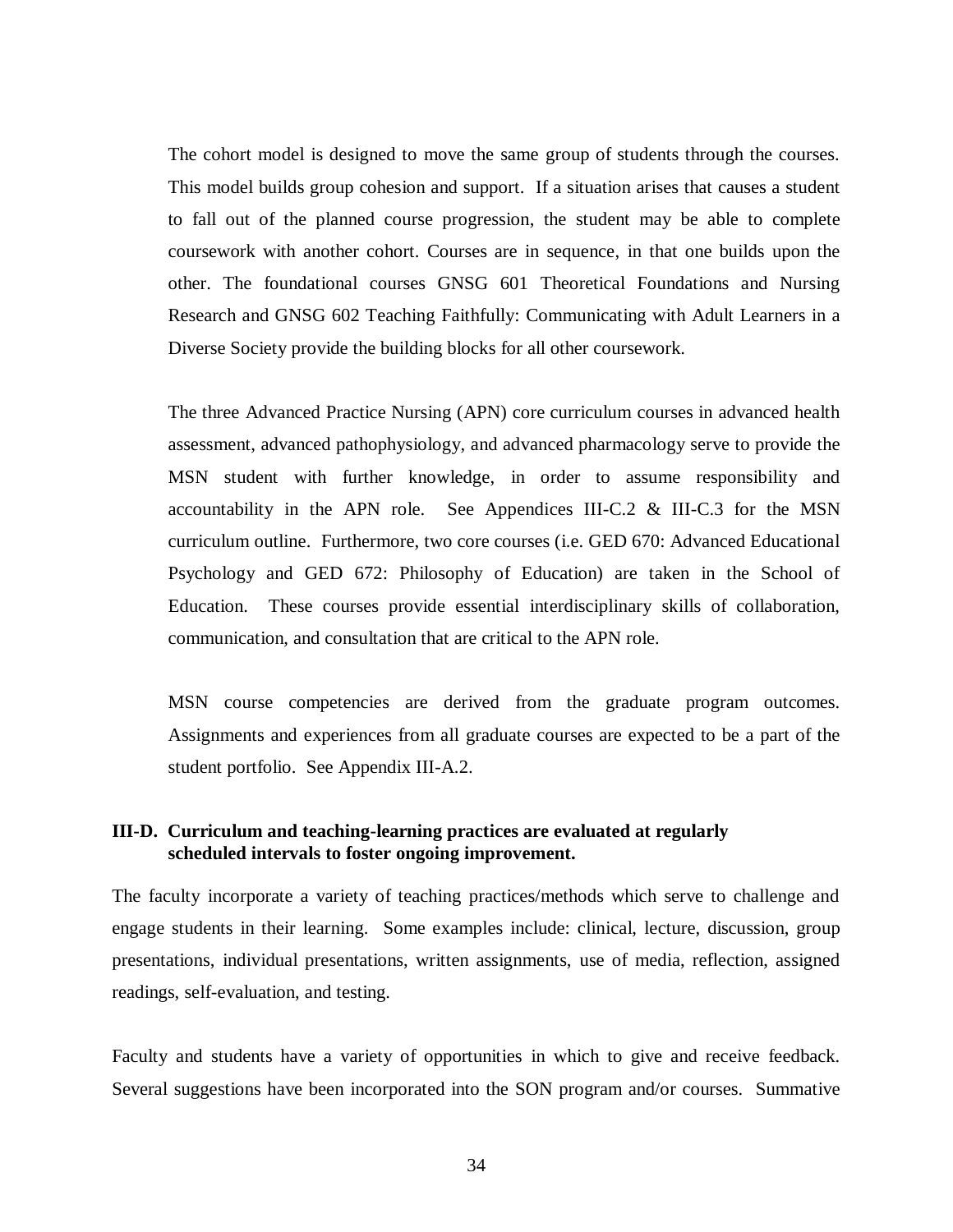and formative evaluation is conducted throughout the program. Formative evaluation occurs regularly and sometimes spontaneously, but may not be as structured as with the summative evaluation process.

Each faculty/course is evaluated by students utilizing the IDEA or SIR standardized forms (summative evaluation). Students are invited and required and/or encouraged to attend BSN and MSN committee meetings and to contribute to the decision making process as described in Standard I-D. In addition, student and faculty input is sought at each committee meeting regarding decisions made about nursing program such as:

- Curriculum: Topics for Honors Scholar projects, writing, APA workshops
- Teaching-learning practices: Electronic texts, computerized testing package, textbook preferences, learning styles
- Student affairs: Dress code, Conflict resolution policy

An example of how student input and evaluations are included in the review of curriculum, teaching and learning practices, is in the area of electronic texts. The CEC has been investigating the use of electronic texts as an alternative to purchase of hardcopies of texts. This has evolved from informal student inquiry to a full evaluation. Students have been involved at all levels of this process. Decisions on this subject will be finalized during the next academic year. See On-Site Resource File for this evaluation.

The CEC meets monthly to discuss and evaluate curriculum at both levels. Content is reviewed on a regularly scheduled basis using the Program Evaluation Grid. See Appendix I-B.1. Other sources of input for CEC agendas are derived from the NCLEX- RN® blueprint, the California BRN, the healthcare community, and national standards.

An example of how input from the community of interest is used in curriculum development and revision can be seen in the Program Evaluation Grid topic of "grief and loss." See Appendix I-B.1. A conversation at a community liaison breakfast between a PLNU nursing faculty member and a representative from San Diego Hospice blossomed into a curriculum improvement focus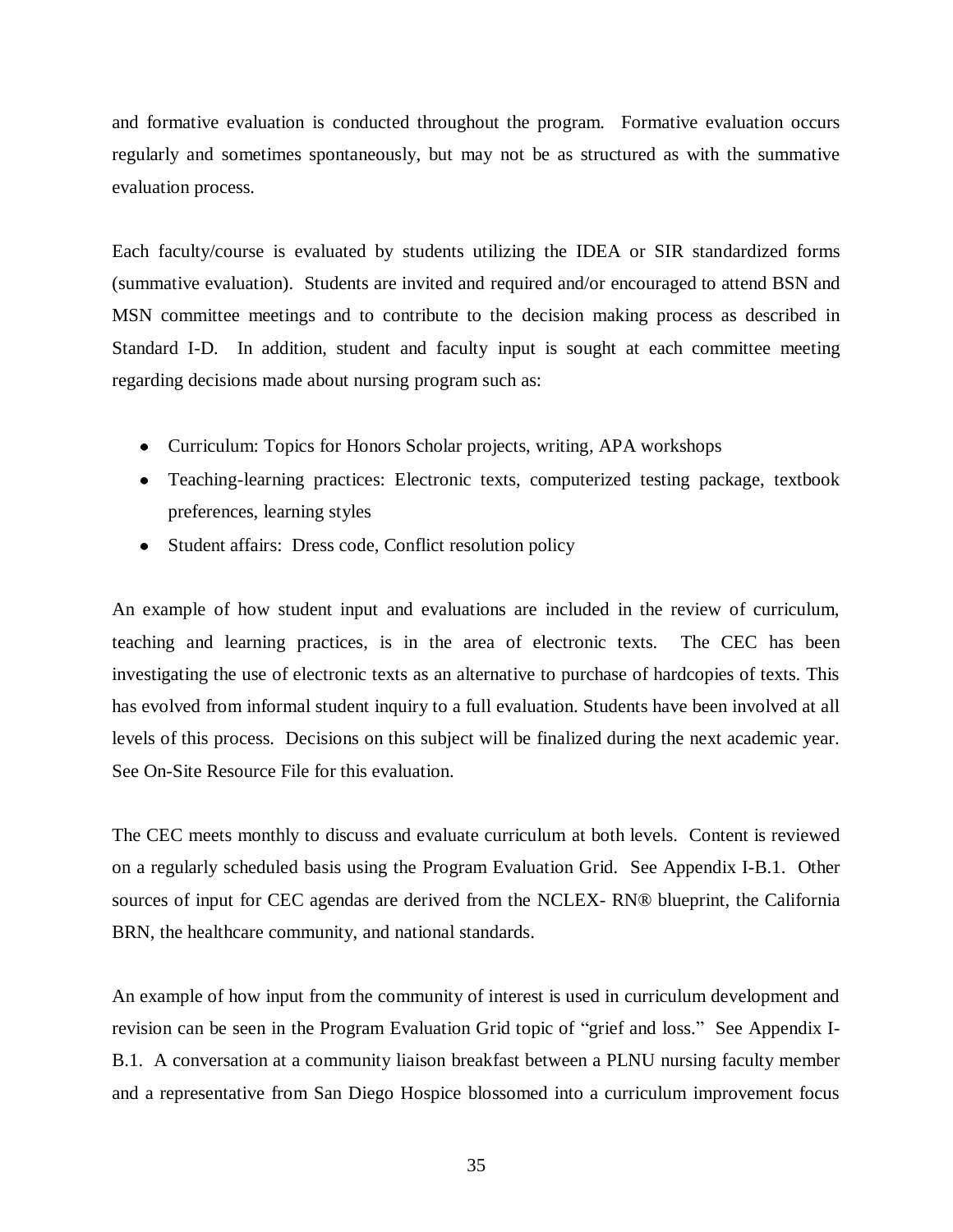regarding end of life issues. As a result, based on End-of-Life Nursing Education Consortium (ELNEC) guidelines, the SON and San Diego Hospice have co-sponsored a course, *Nursing Care at End-of-Life*, as part of a service provided to the San Diego community and PLNU nursing students. In addition, the course *Perspectives on Death and Dying* is offered to students as an elective and has been attended by other majors of the university.

Assessment Technologies Incorporated (ATI©), a learning assessment tool, is used to assess student knowledge at each level in the undergraduate program. ATI© components are implemented for each course in the BSN program and at each level to assess progress within the program. Additionally, it is used to identify areas of strength and areas needing improvement in student learning. ATI© representatives are annually scheduled to attend each level of class to provide updates and address questions with students. Individualized assessments, study plans, and mentors are available to students. Student progress is discussed and reviewed monthly at each team level meeting to identify students at risk early on. Monthly executive faculty sessions include a review of at risk students and discussion of progress toward outcome goals. A Virtual ATI© component is provided to students after graduation for the purposes of study and remediation in preparation for NCLEX- RN®.

Peer evaluation occurs within the faculty on an annual basis to promote best-practices for teaching and learning. The CTL provides many opportunities to develop faculty pedagogy (e.g. brown bag lunch sessions, scholarly text review, Teachers Noticing Teachers) in order to promote teaching excellence through pragmatic techniques and reflective evaluation.

# **III-E. The didactic and clinical teaching-learning practices and learning environments support the achievement of student learning outcomes.**

#### **Didactic**

Didactic courses at the undergraduate and graduate levels are designed to build on foundational concepts that support program outcomes. Support for teaching-learning is done individually (i.e. 1:1 faculty-student meetings), as a group (i.e. group exam prep and reviews), and as a program (i.e. ATI©). Additionally, at the end of each nursing course, there is a formative and summative evaluation component. This information is collected anonymously and returned to the Vice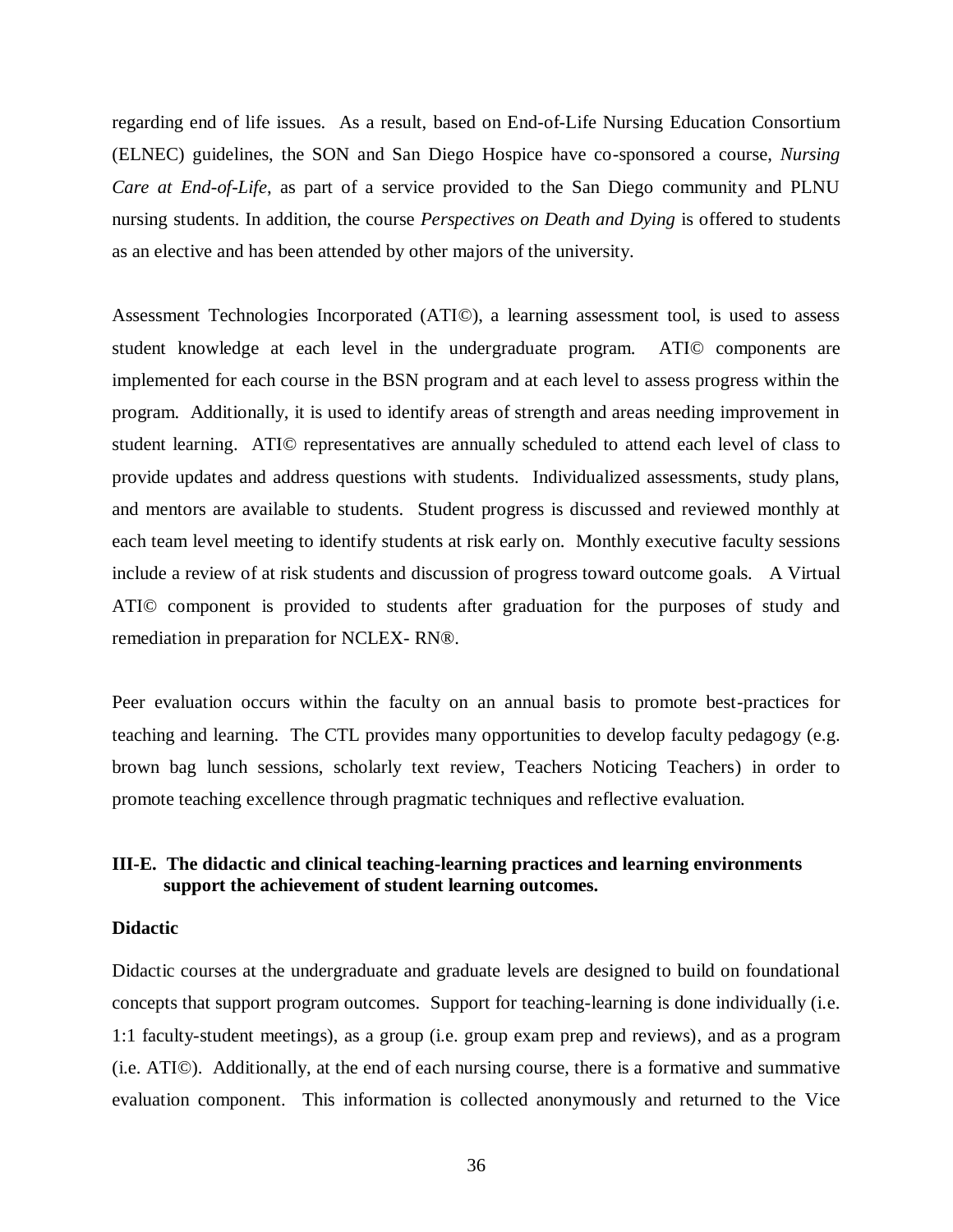Provost & Dean of Social Science and Professional Studies. The Dean of the SON then provides feedback and development for each faculty member on an annual basis.

As part of undergraduate SON policy and procedure to support teaching-learning, students progress upon successful completion of each pre-requisite, theory/practicum course, and/or corequisite prior to advancing to the next subsequent course or level. Other related policies can be found in the SON Student Handbooks. See On-Site Resource File.

The university and undergraduate programs are a traditional Monday through Friday, didactic, pedagogy format. The graduate program is more flexible to accommodate the working, adult learner. The graduate SON courses meet on Tuesday evenings and alternate Saturdays.

#### **Clinical**

PLNU participates in the city-wide Nursing Education Consortium. The Dean of the SON is the representative along with the BSN Program Assistant. The purpose of the consortium is to fairly and equitably distribute clinical sites for students among the San Diego community nursing programs. The clinical/practicum opportunities are broad and vary according to individual student needs. Each of the clinical/practicum experiences provides students with the opportunity to "try-on" the role of the Baccalaureate or APN as illustrated in didactic. Examples of settings for BSN & MSN practice include: hospitals, clinics, schools, and public health settings. See Appendices III-E.1 & III-E.2.

The students evaluate each clinical site each semester, which provides a data flow back to facility management and preceptors. This data is reviewed and allows the SON to stay informed about which facilities are providing the best teaching-learning environment(s). Students also anonymously evaluate clinical faculty each semester. This information is compiled and given to the Dean of the SON who shares findings and recommendations with the faculty member. See On-Site Resource File.

There is an active undergraduate internship program which allows students to utilize introductory skills within the clinical arena and apply classroom learning to real-life situations. Furthermore,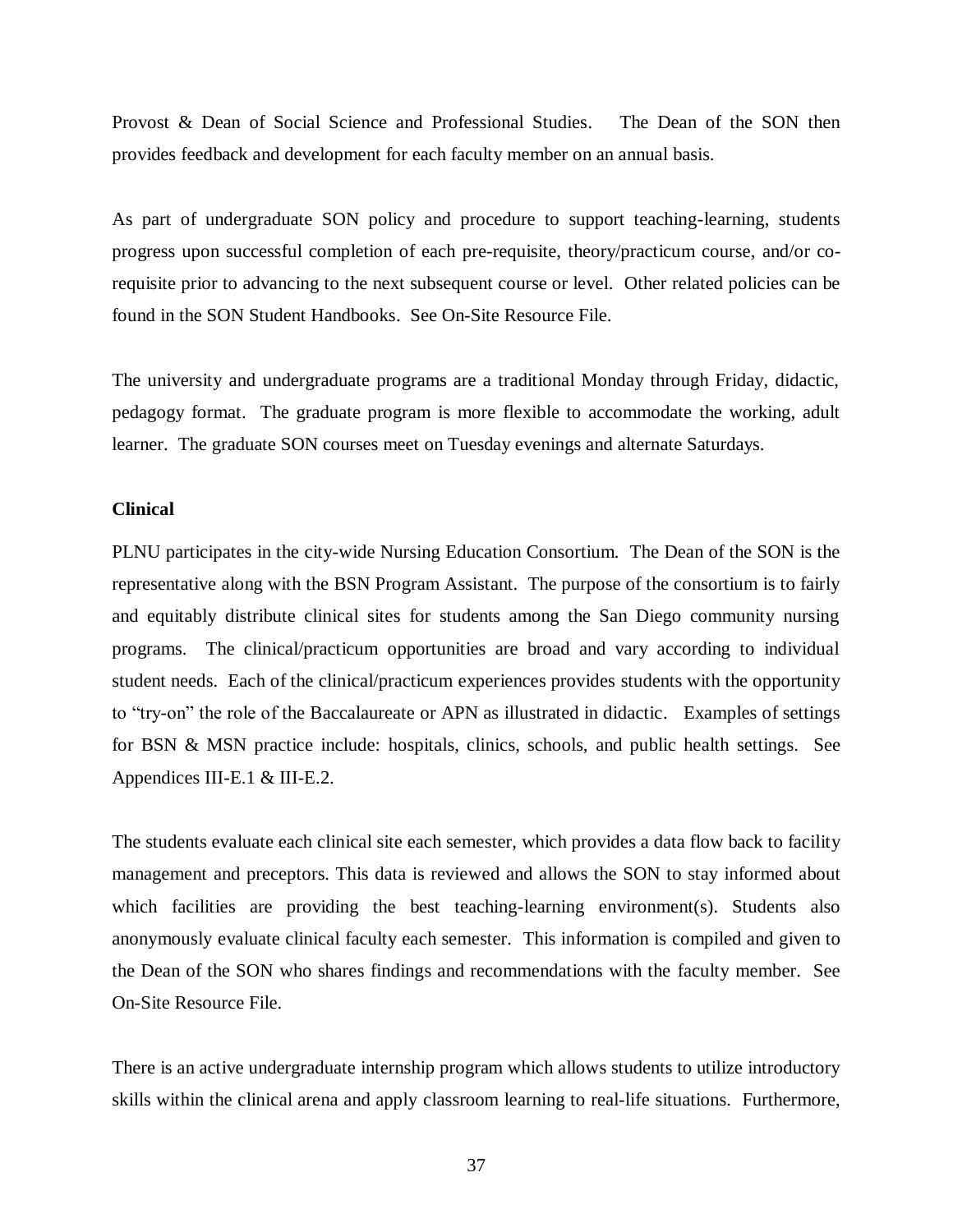as a result of community feedback regarding new graduate readiness, the SON is in the process of revising the leadership clinical to move away from middle management experiences and return to bedside leadership while partnered with a staff nurse. Students will continue to be supervised by clinical faculty to guide and evaluate the teaching/learning process.

As appropriate, MSN students are provided with clinical experiences that are individually tailored to enhance each student's identified goals. Preceptors have a wide variety of academic and APN clinical role experience to enhance MSN student learning. Students evaluate each preceptor, and this information is reported back to the MSN Director for review and use in future clinical placement. Beginning in the academic year 2008-09, students will complete a clinical site evaluation. The format will be similar to the undergraduate clinical site evaluation.

Faculty teaching is further supported by the clinical agencies who provide annual orientation and facility updates pertaining to student needs. During these sessions, faculty have an opportunity to provide feedback and pose questions. Student learning is enhanced by the information gleaned from these sessions.

#### **Didactic & Clinical**

Didactic and clinical content are woven together at every opportunity: bedside, classroom, 1:1, pre and post-conferences. Additionally, students develop and complete a professional portfolio which addresses end-of-program competencies. The completed BSN portfolios are showcased during the final spring semester of the program, and members of the healthcare community, as well as the PLNU community, are invited to meet with the students and discuss their portfolios. Additionally, the MSN students showcase their completed portfolios at the annual Scholarly Day, which is open to the PLNU campus and San Diego healthcare community. See PLNU BSN and MSN Student Portfolio Forms in Appendices III-A.1 & III-A.2.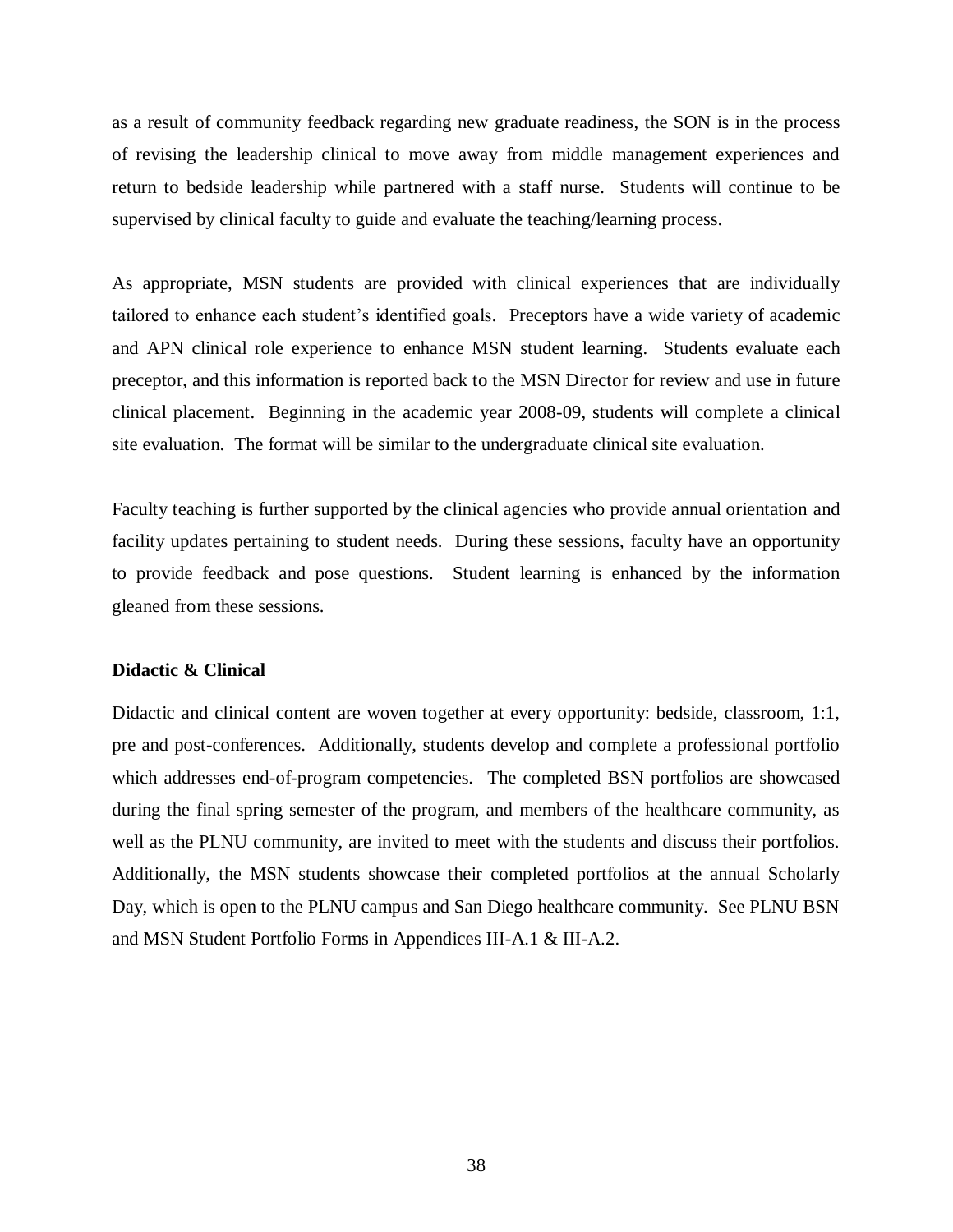### **III-F. The curriculum and teaching-learning practices consider the needs and expectations of the identified community of interest.**

The community of interest as identified in Standard I is assessed in an ongoing manner. At each level of the program there have been annual meetings with the community (i.e. undergraduate Community Liaison Breakfast, graduate MSN Advisory Board) to obtain feedback regarding student preparation, the clinical challenges identified by each agency, and the role of the faculty in facilitating changes as needed. As a result of feedback from the community of interest, a shift has been made to combine these meetings into in a single, annual joint meeting. Data from the discussions are gathered and analyzed by the CEC and MCEC at both levels. Data is then shared with the full nursing faculty for suggestion and implementation as appropriate. See On-Site Resource File.

An example of how the SON has considered the needs and expectations of the identified community of interest is the active participation of faculty and students in the San Diego Evidence-Based Practice (EBP) Institute. This inter-collegial, EBP Institute is comprised of representatives from healthcare organizations and other schools of nursing, and serves to improve patient care by advancing nursing science.

At the MSN level, the Advisory Board has expressed a continued need for APNs in San Diego County, especially mental health CNSs. Additionally, there remains a critical need for nurse educators. At the BSN level, nurse leaders from participating clinical agencies provide feedback on the BSN student preparation for entry into professional nursing practice. See On-Site Resource File.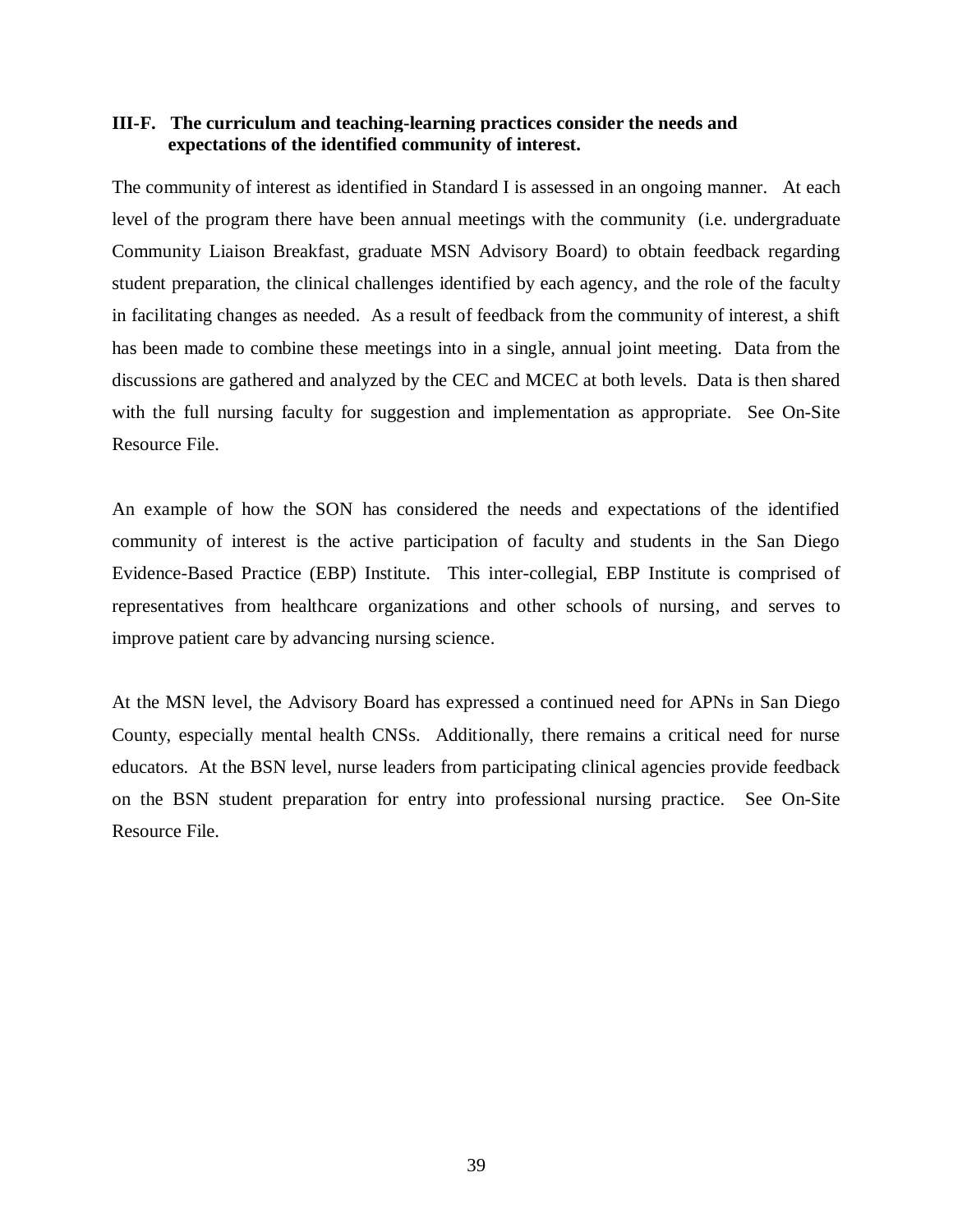# **Standard III. Program Quality: Curriculum and Teaching-Learning Practices**

# **Plan of Action:**

- Undergraduate Curriculum: By 2011, major curriculum revision of the BSN incorporating 2008 AACN BSN Essentials and incorporation of revised PLNU General Education requirements.
- Graduate Curriculum: By 2011, major curriculum revision of the MSN incorporating current MSN Essentials and incorporation of revised PLNU General Education requirements as they pertain to the MSN curriculum and program outcomes. With University President and Provost support, all revisions to the MSN program will facilitate transition towards the Doctor of Nursing Practice (DNP)
- Graduate Curriculum: By 2011, submit proposal regarding DNP program to the Board of Trustees and University Cabinet so that appropriate support, marketing and planning can occur. This is consistent with the AACN 2015 target date for the DNP as entry level for the APN.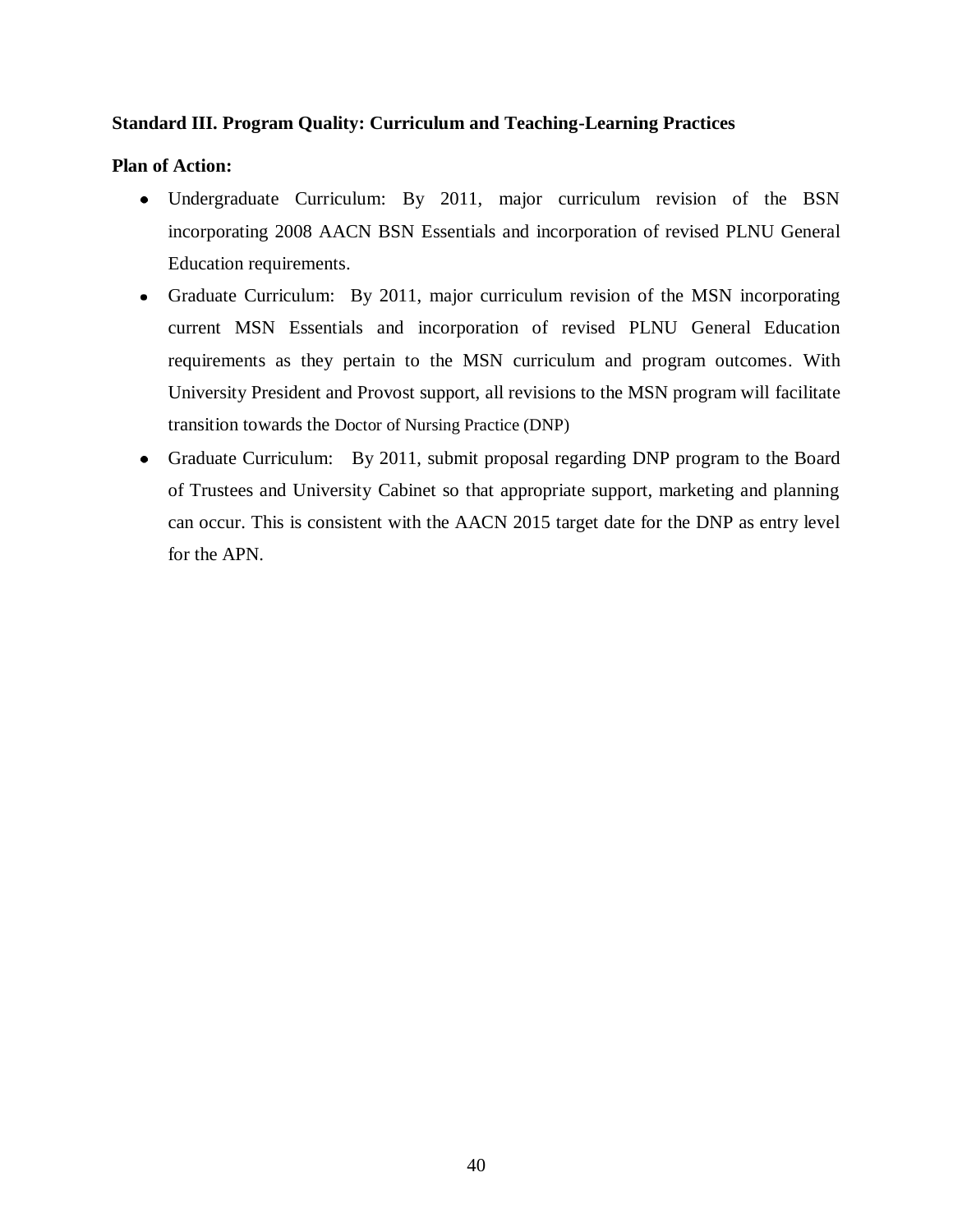# **Standard IV. PROGRAM EFFECTIVENESS: STUDENT PERFORMANCE AND FACULTY ACCOMPLISHMENTS**

**The program is effective in fulfilling the mission, goals, and expected outcomes. Actual student learning outcomes are consistent with the mission, goals, and expected outcomes of the program. Alumni satisfaction and the accomplishments of the graduates of the program attest to the effectiveness of the program. Actual faculty outcomes are consistent with the mission, goals, and expected outcomes of the program. Data on program effectiveness are used to foster ongoing improvement.** 

**IV-A. Student performance is evaluated by the faculty and reflects achievement of expected outcomes. Evaluation policies and procedures are defined and consistently applied.**

### **Student Performance and Expected Outcomes**

The mission statement and Program Outcomes of the SON are published in the *School of Nursing Student Handbooks* and stated in Standard I. Faculty/student discussion and small group activities facilitate learning experiences and achievement of competencies for both undergraduate and graduate students in the five outcome areas. The curriculum outcomes are: Critical Thinking, Communication, Therapeutic Nursing Interventions, Spirituality, and Service.

The SON Program Evaluation Grid guides outcome data collection and analysis by nursing faculty. This process is ongoing and reflected in committee meeting minutes. See On-Site Resource File for committee meeting minutes.

Results of analysis and evidence of student achievement of outcomes and competency development have been used to maintain and update the curriculum. Outcomes are defined as the results expected at the end of each course and upon completion of the BSN or MSN programs. Competencies are a range of knowledge, attitudes, skills, or abilities that students are expected to demonstrate. See Standard III, Appendices III-A.1 & III-A.2 and sample student portfolios in On-Site Resource File.

A portfolio format was chosen as an indicator of student progress toward meeting competencies and outcomes and is consistent with the PLNU BSN and MSN program review. Students are expected to build upon previous work and become more proficient as they progress through the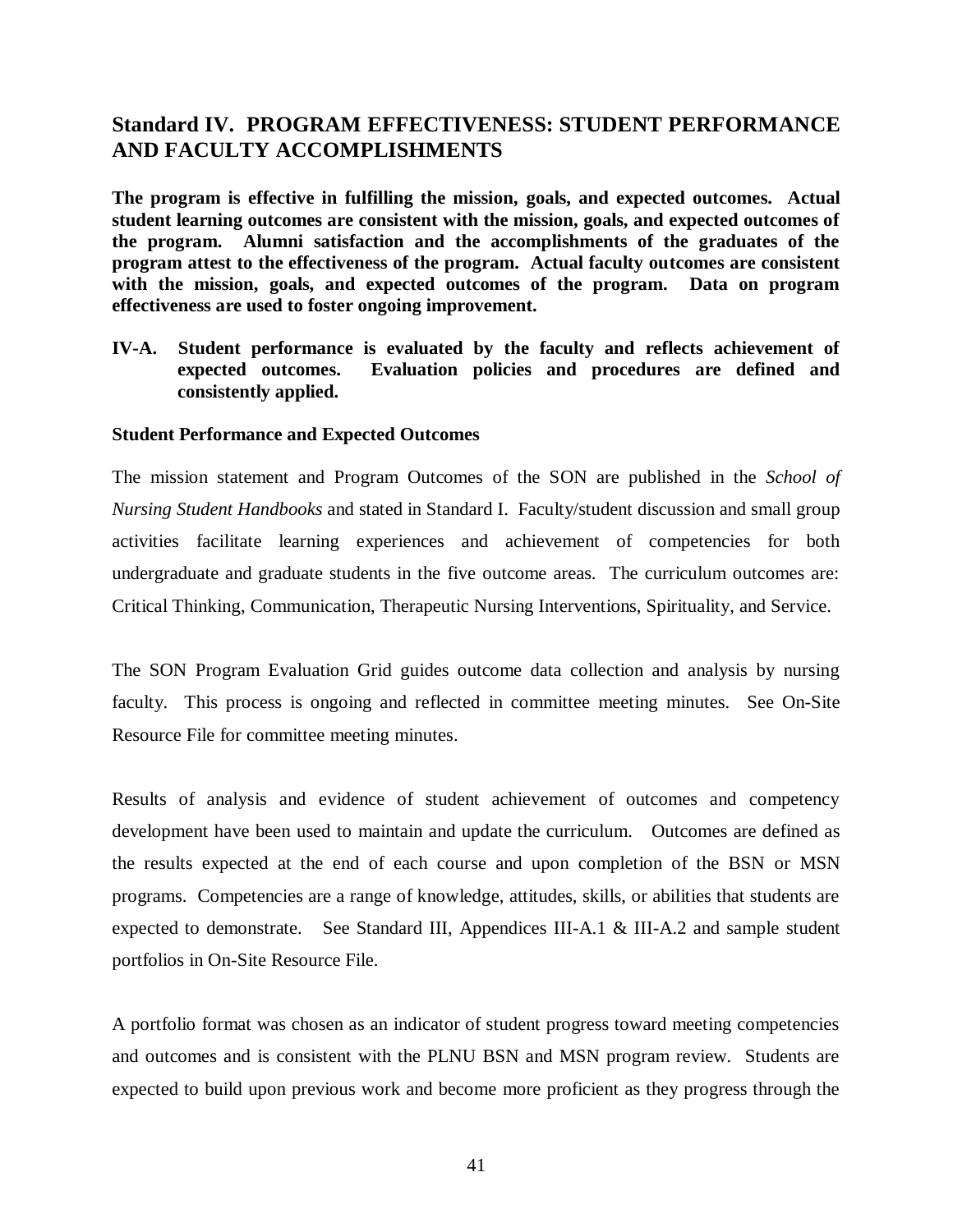program. The portfolios evaluate achievement of the five required outcomes. Review of the portfolio at the end of course allows for self-evaluation by the student and faculty feedback for outcome progress and achievement. Student performance is reviewed through the development of a portfolio, which after self-evaluation, is reviewed by faculty.

Competencies reflecting the five program outcomes are written for each BSN and MSN course. In addition, all class assignments/projects have clearly written competencies and are designed to assist the student in meeting course outcomes. All courses are designed to prepare students to meet outcomes of both programs.

#### **Consistency in Program Evaluation Policies and Procedures**

All nursing course syllabi include course competencies, methods of evaluation, and grading policies of students. Grading policies are consistent with the *School of Nursing Handbooks*. The SON grading scale is based on nursing education community standards and contains mathematical computations that are not negotiated. This deviates from the university grading policy. See On-Site Resource File for copies of the *PLNU Catalog and SON Handbook*.

The faculty maintains a consistent process to evaluate and analyze student performance. As mentioned previously, each course assignment has a description of expected competencies and grading criteria is provided in each course syllabus. Evaluation of assignments is completed by faculty using the grading criteria and SON grading scale towards meeting curricular outcomes.

Clinical evaluations are both formative and summative, based on the clinical competencies, and are completed on all students during the clinical course. Students are given the opportunity to self-evaluate against all competencies for the clinical experience. Preceptors evaluate students in BSN leadership & internship experiences and MSN clinical experiences. The student and instructor (and preceptor if available) meet in person to review the evaluation. Both the student and the faculty sign and date the form after discussing areas of strength and future goals. The MSN faculty member completes an assessment form for each student after a clinical site visit is complete. For the BSN student, a clinical site assessment form is reviewed at the end of the clinical rotation. See On-Site Resource File for these forms.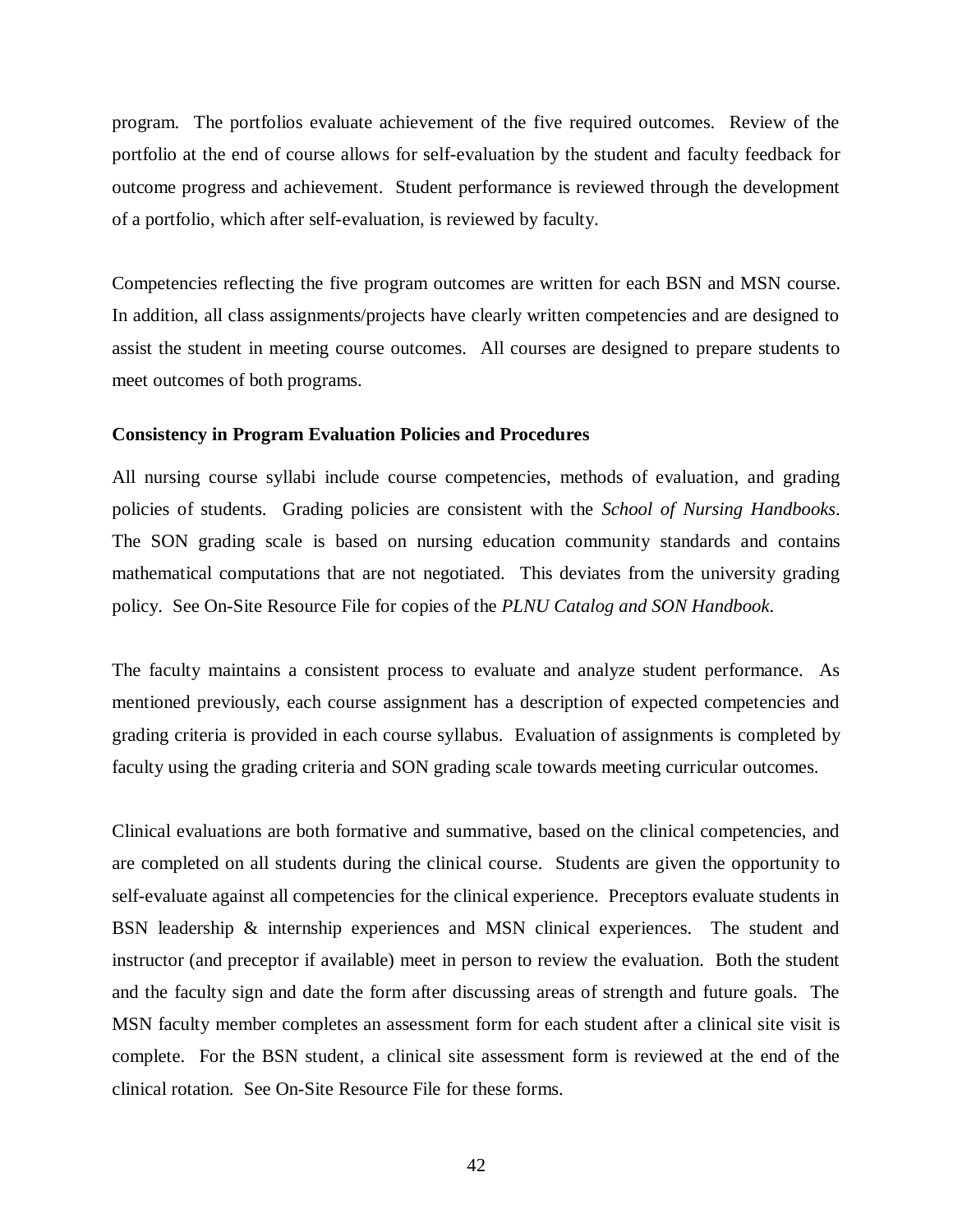The student clinical evaluation form allows faculty to provide a narrative comment under each of the curriculum outcomes based on their observation of the clinical experience over the course of the semester. Clinical grades are represented as credit (CR) or no credit (NC), consistent with SON policy and course grading criteria for courses that count toward a student's total number of units but have no grade-point value and no effect on the grade-point average. The completed clinical evaluation forms for each student are located in the student's file. See selected student files in On-Site Resource File.

For the graduate student a completed Project (P) or Thesis (T) demonstrates a final summative evaluation. Scholarly work represented by a Project/Thesis (P/T) demonstrates the student's ability to meet graduate program outcomes. All P/T require a nursing faculty committee comprised of one full-time faculty member as the chair, and an additional faculty member to form the committee. An additional faculty member or community member prepared at, or above, the master's level with clinical expertise in the area of the P/T may be added. Guidelines are available in the *MSN Student Handbook* for the development of this scholarly work. Dissemination of this summative work is required though a presentation. The graduate student also formally presents their P/T at the annual Scholarly Day exhibition.

# **IV-B. Surveys and other data sources are used to collect information about student, alumni, and employer satisfaction and demonstrated achievements of graduates. Student outcome data include, but are not limited to, graduation rates, NCLEX- RN® pass rates, certification examination pass rates, and job placement rates, as appropriate.**

Based on recent California BRN recommendations, the SON has revised data collection methods regarding employer and graduate satisfaction. Data collection methods prior to this have included mailings to alumni, and have had poor response rates. This is consistent with other colleges and universities. Employer satisfaction feedback from verbal feedback and completed surveys of supervisors regarding our new graduates is obtained at our annual spring BSN Community Liaison Breakfast. The recommendation to consolidate this meeting with the MSN Advisory Board is supported and will begin in the Spring of 2009. See the On-Site Resource File for this data.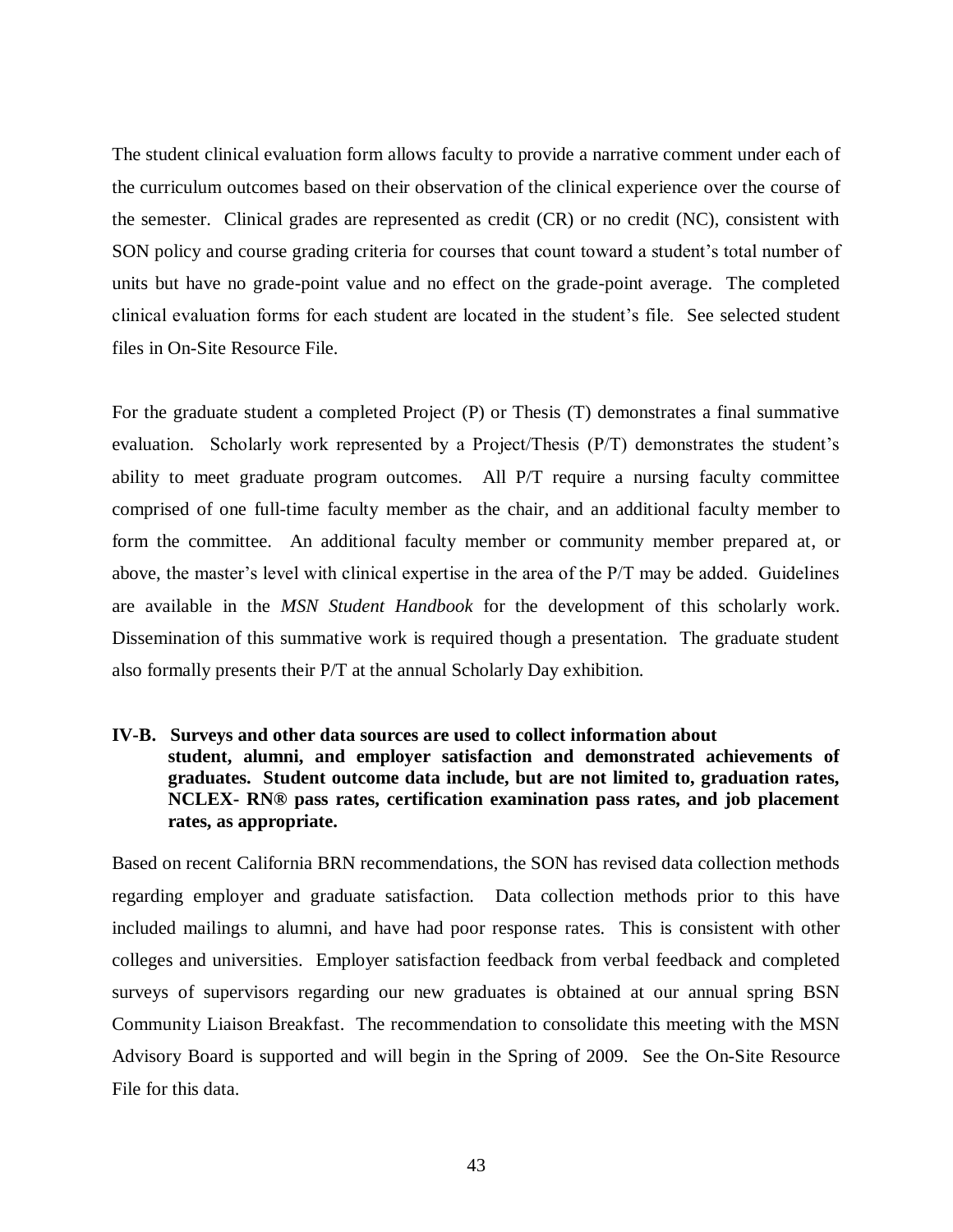Furthermore, the SON has administered exit surveys to graduating students at both levels during their final semester of coursework in order to collect program evaluation data. As a result of this self-study, the SON has found that the design of the undergraduate exit survey and the process of data collection at the graduate level, do not provide the SON with consistently constructive information to make appropriate programmatic improvements. Revisions to the exit surveys are necessary as the SON plans for the next decade.

#### **Student, Alumni and Employer Satisfaction**

Each year in the NSG 480 Trends/Issues in Professional Nursing course, graduating seniors complete a detailed, anonymous "Satisfaction Questionnaire" to give feedback on all aspects of the program. The feedback is shared each year with the Nursing faculty, resulting in changes when warranted, and raising awareness of student perceptions. See On-Site Resource File for this data.

Information regarding the MSN program has been gathered during MSN graduate exit interviews and clinical site evaluations. The exit interview allows for dialogue regarding the student's experience in the MSN program, suggestions for the near future, immediate career plans, how the advanced degree will affect their professional career, how the student managed clinical hours, class times, physical space, library services, and resources available*.* See On-Site Resource File for this data.

Employer satisfaction and role preparation survey feedback regarding experience with PLNU new BSN graduate nurses indicated that new graduates met or exceeded standards in the majority of our outcome competencies. Feedback for improvement was noted in the outcome competency for leadership related to verbalizing awareness of ongoing research and volunteering for assignments in research-related activities. The SON's involvement in the San Diego Evidence-Based Practice Institute is expected to strengthen this student preparation area. See On-Site Resource File.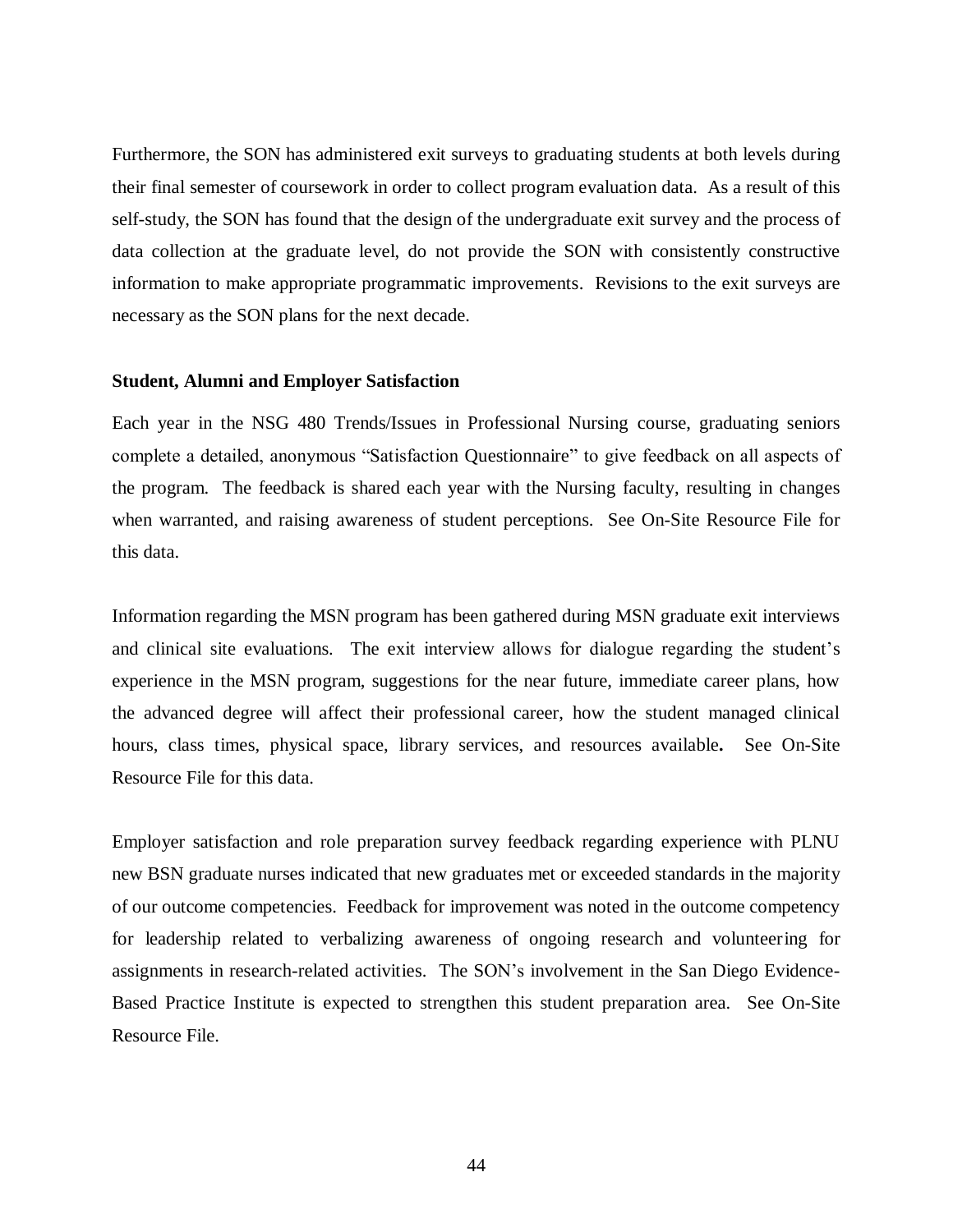At the 2006 MSN Advisory Board meeting, the topic for discussion included the market need for a joint MSN/MBA degree. All members of the MSN Advisory Board and the SON faculty were in agreement not to pursue this option. Overall, we have consistently received positive feedback from nurse leaders who have worked with our MSN graduates.

Each year the SON hosts an Alumni Homecoming Breakfast where graduates of the program are invited back to share their achievements. This informal breakfast is a time for alumni, faculty, and current students to share insights about the program and needs of the nursing community. An alumni survey is being developed by the CEC to administer at this annual meeting.

### **Graduation Data**

At the undergraduate level, there are 80-90 qualified applicants from a typical pool of 110-120 applications for each Fall sophomore class. Of these 80-90, approximately 50 are qualified PLNU pre-nursing students who are given priority selection status over transfer applicants. Undergraduate retention rates have increased slightly in the past three years, related primarily to academic failure of those students. See Appendix IV-B.1 for Attrition Data. Of those students, many have repeated prerequisite science course(s) or were admitted late into the program. Students admitted late into the program have struggled academically. To that end, we have not admitted students after August 1 for the Fall of 2008. We continue to track this issue. See Standard IV-C for ongoing program improvement.

For the MSN level, graduation rate is defined as the percentage of full-time students who fulfill all program and university requirements within one year following course completion. A benchmark of 80% was set as the MSN graduation rate. See Table IV-B.1 for summary of MSN graduations rates per cohort. One of four part-time students has graduated. Two part-time students are still in progress with coursework and one has not completed requirements. Data regarding part-time students and one completed post graduate certification student are not included in the table below.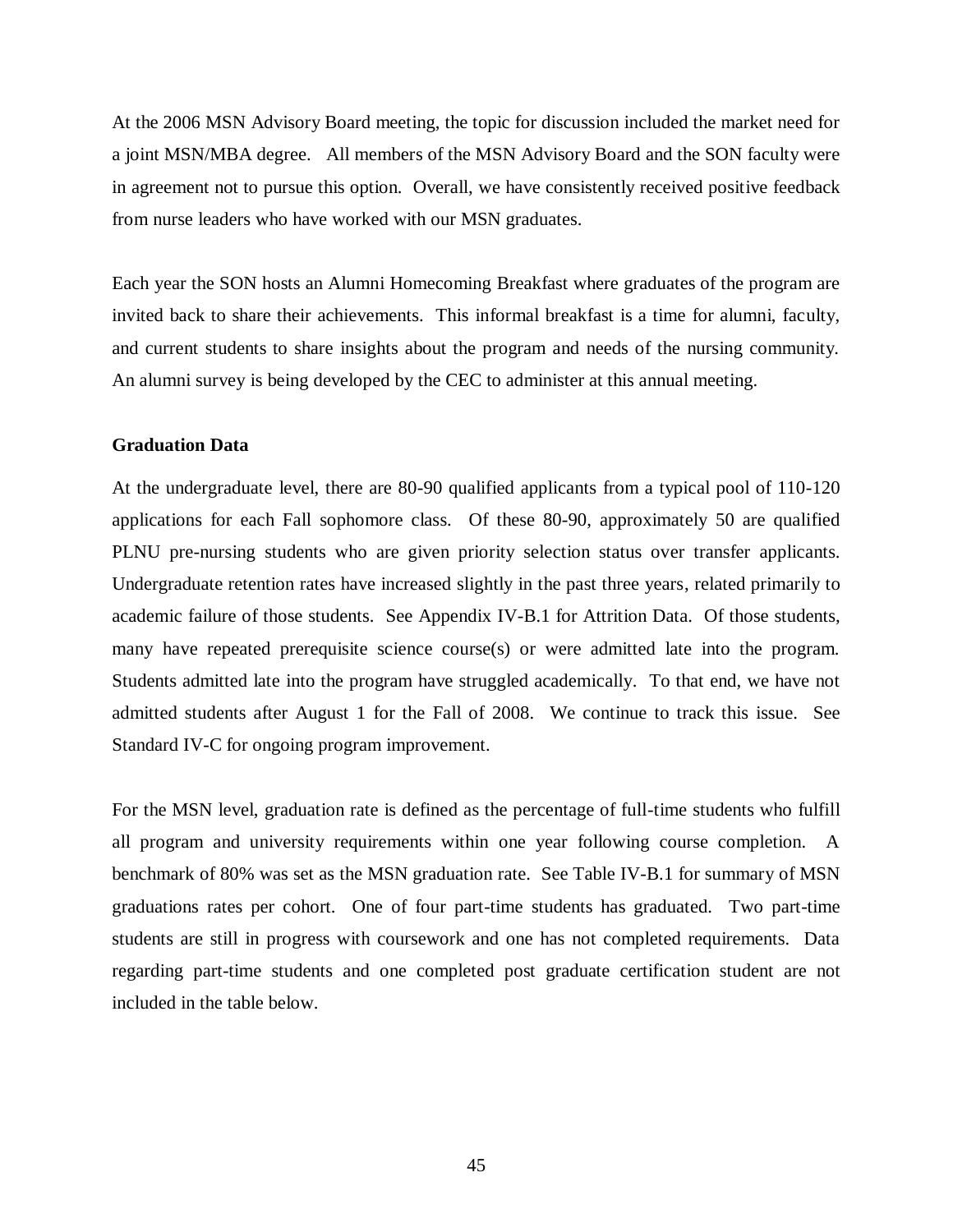| Cohort/    | # of full-time       | # of students who | # of students who         | Graduation |
|------------|----------------------|-------------------|---------------------------|------------|
| Year of    | students who started | finished          | completed university $\&$ | Rate       |
| course     | MSN program          | coursework        | program requirements      |            |
| completion |                      |                   |                           |            |
| 1/2004     | 19                   | 15                | 14                        | 93.3%      |
| 2/2005     | 11                   | 10                | 10                        | 100%       |
| 3/2006     |                      |                   | 5                         | 71.4%      |
| 4/2007     | 9                    | 9                 |                           | 55.6%      |
| 5/2008     | 8                    | 8                 | $2 -$ as of August 2008   | <b>TBD</b> |
| 6/2009     | 3                    | TBD               | TBD                       | <b>TBD</b> |
| 7/2010     | 15                   | TBD               | <b>TBD</b>                | <b>TBD</b> |

**Table IV-B.1: Summary of MSN Graduation Rates**

Of those students who complete coursework and go on to complete all university and program requirements, there is an 80% graduation rate. It is recognized that the retention rate, defined as the number of students who begin the program, compared to the number that fulfill all program and university requirements is below 80%. Issues of retention at the graduate level center on circumstances faced by the adult learner.

Adult learners are often faced with unexpected life circumstances due to their multiple roles and responsibilities in life, requiring them to adjust their timeline for completion of a graduate degree. For students who have completed coursework, but who have not fulfilled university and program requirements, completion of project/thesis has been the major barrier. The faculty members are committed to, and continue to, work with them.The GSC has concurred that the project/thesis has been the barrier for all of the graduate programs. As of the 2008-2009 academic year, the university will initiate an administrative fee for all in-progress graduate project/thesis requirement(s) extending beyond one year, as incentive for program completion.

### **NCLEX- RN®**

NCLEX- RN® pass rates are presented in Table IV-B-2, below. Data is obtained from personal communication with out of state BSN graduates, the California BRN website, and California BRN NCLEX- RN® quarterly report. The established benchmark for the State of California is 70% for first-time test-takers. The SON has established a 90% pass-rate as a benchmark for first-time test-takers.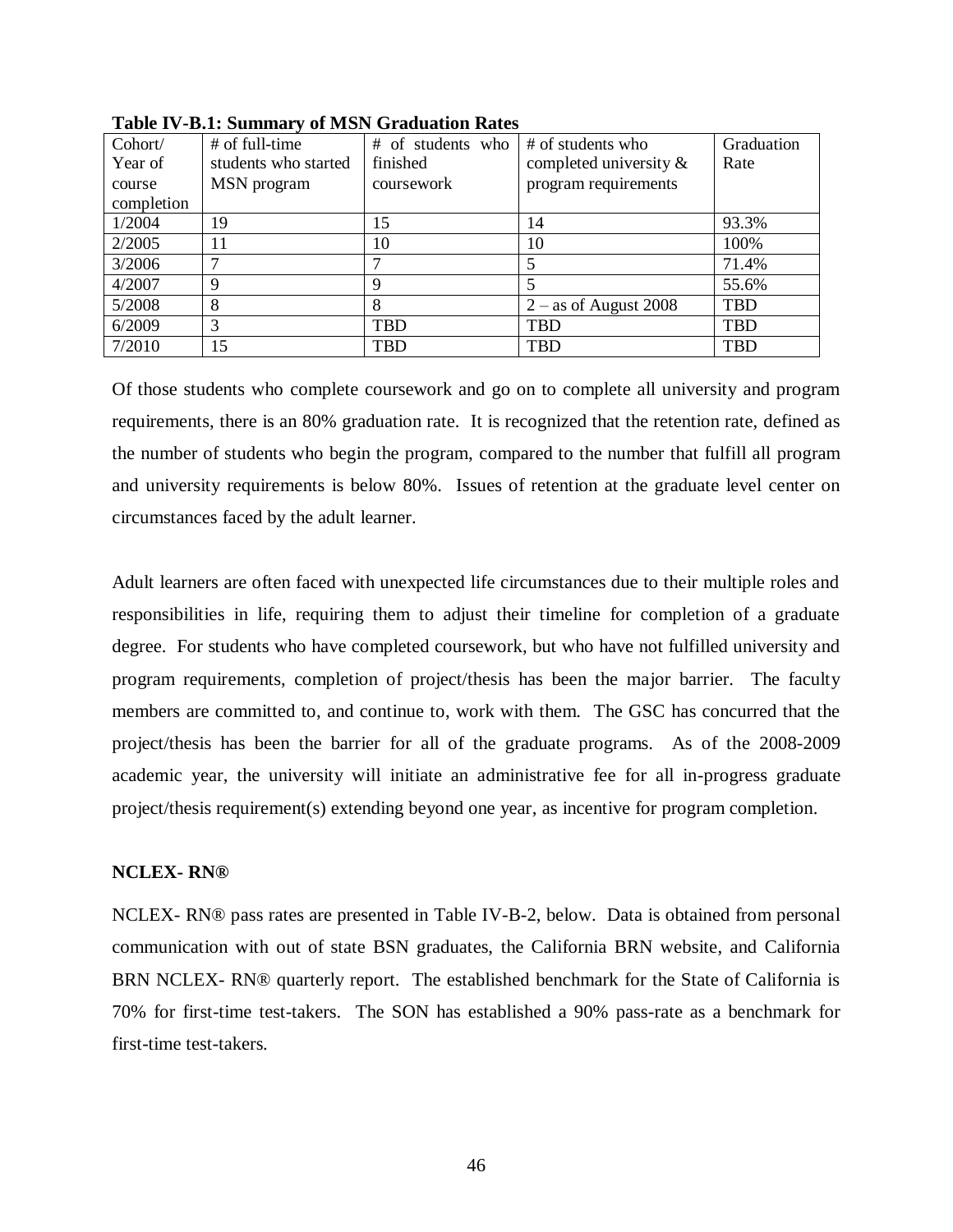| <b>Calendar Year</b> | <b>Number Graduates</b> | Number of 1 <sup>st</sup> time Test | <b>Percentage</b> |
|----------------------|-------------------------|-------------------------------------|-------------------|
|                      |                         | <b>Takers passing NCLEX-RN®</b>     |                   |
| 1998-1999            | 34                      | 30                                  | 88.2%             |
| 1999-2000            | 39                      | 36                                  | 92.3%             |
| 2000-2001            | 33                      | 25                                  | 75.75%            |
| 2001-2002            | 46                      | 43                                  | 94.48%            |
| 2002-2003            | 38                      | 35                                  | 92.1%             |
| 2003-2004            | 42                      | 36                                  | 85.71%            |
| 2004-2005            | 43                      | 39                                  | 90.6%             |
| 2005-2006            | 41                      | 33                                  | 80.4%             |
| 2006-2007            | 53                      | 50                                  | 94.3%             |
| 2007-2008            | 48                      | 47                                  | 97.9%             |

**Table IV-B-2: NCLEX-RN® Results**

#### **State Certification & National Examination Pass Rates**

Master's students are asked to report results of national certification exams. State certification results are available on the California BRN web site. The California BRN does not require national certification to be recognized as a CNS. All MSN graduates who have applied through the California BRN have been granted CNS certification. A benchmark of 85% pass-rate is set for MSN graduates electing to pursue national certification in a specialty area. Results reported by alumni will be tracked for possible improvement in specialty area curriculum. To date, two MSN graduates have taken and passed national CNS certification. In addition, five MSN graduates are currently in doctoral studies. See Appendix IV-B.2.

#### **Job Placement Rates**

Over the last three years, all BSN graduates have found employment in a variety of health care settings and roles. See On-Site Resource File. For those MSN graduates who have sought education or CNS roles, all have found job placement in a variety of health care settings. See Appendix IV-B.2 for Post Graduation MSN Roles, Job Placement, and Doctoral Studies.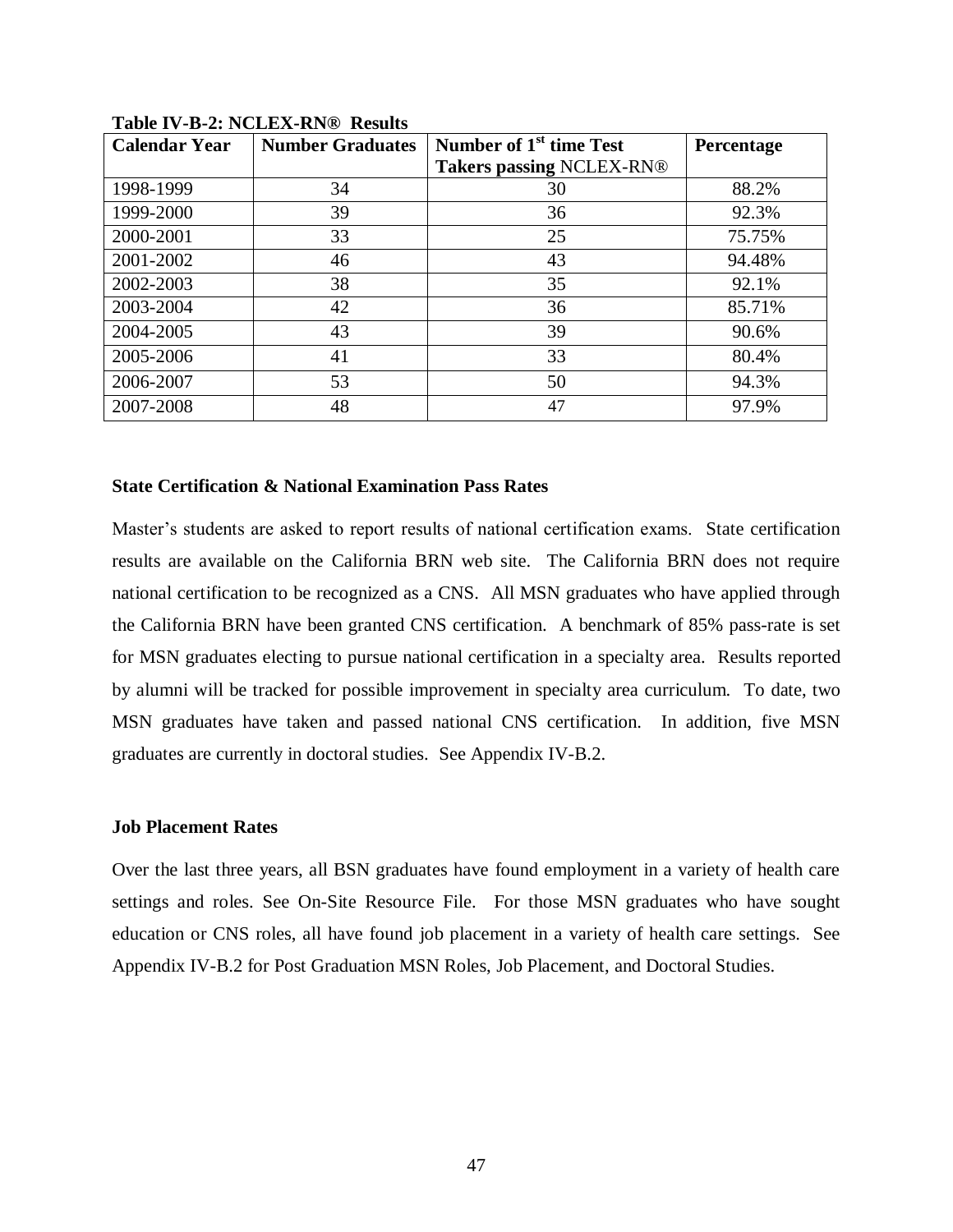### **IV-C. Program outcome data are analyzed to provide evidence of program effectiveness and are used to foster ongoing program improvement.**

Program effectiveness is assessed frequently. Some aspects of program effectiveness are reviewed on a monthly basis (e.g. ASAC, CEC, and level team meetings) in the SON and are carefully considered in decision making regarding program enhancement. See On-Site Resource File for SON committee minutes. Per the university WASC self-study and recommendations, the university has just hired a Director of Institutional Effectiveness, with whom we will be working closely regarding data management and outcome improvement. Evidence of program effectiveness that is used to foster ongoing program improvement is reviewed annually and includes:

#### **Recruitment & Retention**

#### **Undergraduate Program**

For the academic year, 2008-2009, the SON is partnering with the university's Department of Mathematical, Information and Computer Sciences to further analyze selection, retention, and attrition data in order to proactively identify at-risk students and to enhance mechanisms for student academic support.

In the SON, recruitment is addressed every semester as the application and selection processes are reviewed. See On-Site Resource File for SON committee minutes. The BSN Program Assistant interfaces with high schools and community colleges in San Diego County to introduce the nursing profession and our nursing program for potential student recruitment. See On-Site Resource File for a record of visits.

In addition, retention issues are discussed in monthly executive session of the SON faculty and ASAC meetings. Student progress is discussed weekly at the sophomore level, and monthly at the junior and senior level team meetings. See On-Site Resource File for SON committee minutes. Emphasis is placed on identification of trends so that program procedures (e.g. selection, disciplinary) can be modified. For example, the SON recently created a standardized documentation tool for disciplinary action. This form was designed to clarify the process and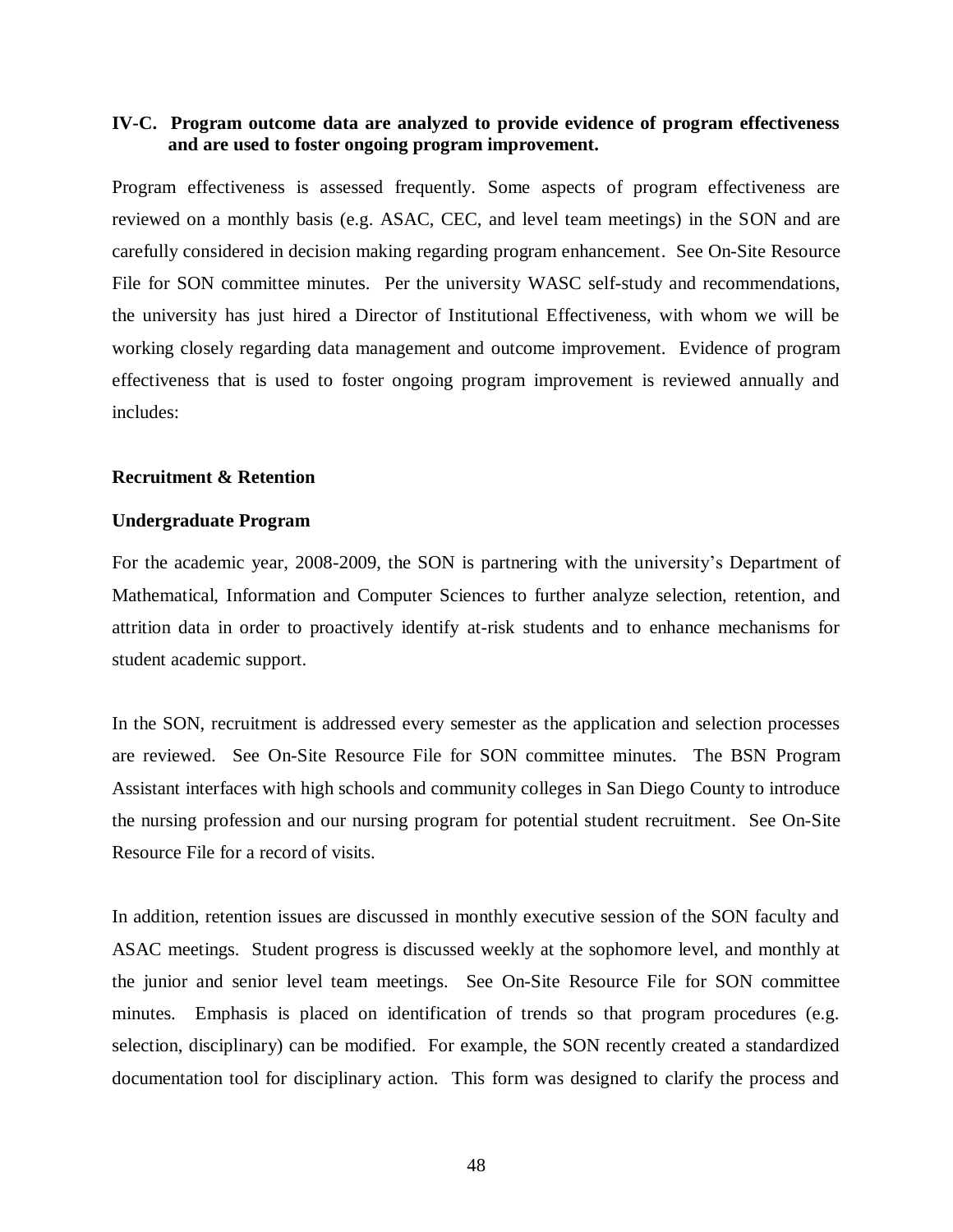facilitate consistency among all faculty members. See On-Site Resource File for Contract/Probation Form.

#### **Graduate Program**

Our greatest recruitment tool has been the personal recommendations by our MSN graduates and key San Diego healthcare employers. Combined with our recruitment efforts and assistance from Graduate Administrative Services (GAS) and Marketing & Creative Services, the program enrollment has increased as presented in Table IV-B.1. In the MSN Committee, recruitment is addressed every month. The MSN Program Assistant interfaces with community colleges, health care facilities in San Diego County, and regional nursing conferences to recruit for our graduate nursing program.

After several years of declining enrollment, numerous discussions with the Provost and Vice Provost & Dean of Social Science and Professional Studies have ensued regarding the MSN Program Director responsibilities. The 2008-2009 academic year will be the first year that the MSN Program Director's undergraduate teaching responsibilities have been significantly reduced. This will provide time for the MSN Program Director to focus on marketing and recruitment for the graduate program.

During the MSN committee meetings, issues of retention are discussed in monthly executive sessions. In addition, formative evaluation regarding needs of the adult learner is addressed 1:1 and periodically in each class.

#### **NCLEX- RN® Pass Rates**

NCLEX- RN® pass rates are presented in Table IV-B.2 above. In 2001, the lower pass rate caused serious concern among faculty. Several students reported taking the NCLEX-RN® examination without formal review or preparation. After a special graduate survey was completed with the 2001 class to examine the possible reasons for the dip in test scores, a change was made from Educational Resources Incorporated (ERI) to Assessment Technologies Institute's (ATI©) ongoing remediation and computer testing program. ATI© offers a computer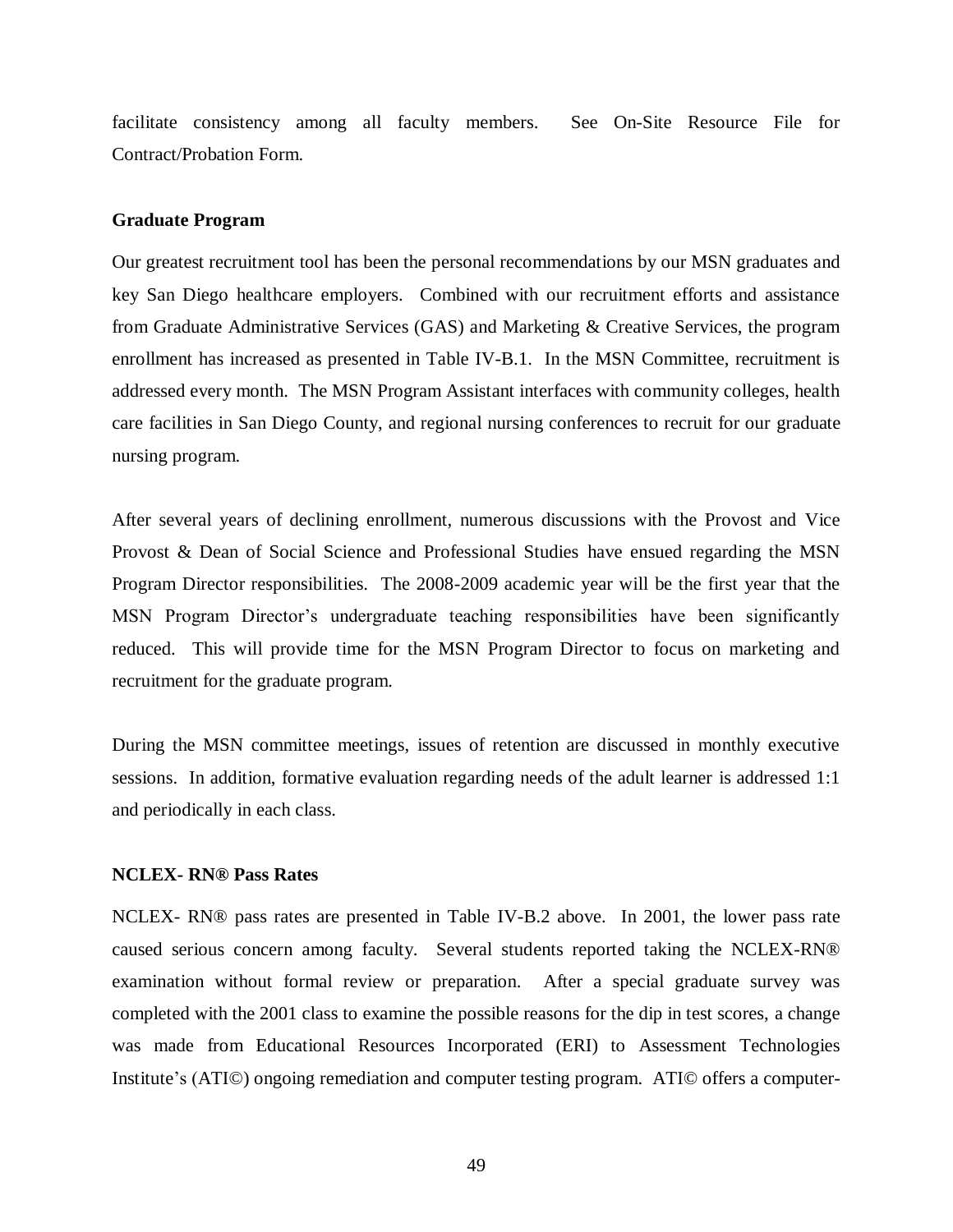based, comprehensive assessment and review program to help students prepare for the NCLEX-RN® examination. The testing format through ATI© is designed to provide practice with computerized testing which is comparable to the NCLEX- RN® format.

ATI© testing includes assessment of critical thinking, content areas, and NCLEX-RN® preparation. After each nursing course, students take the course specific ATI© test. Remediation, which is part of the ATI© testing package, provides the student with a printout of scores for specific nursing content. The student can then focus on the areas of weakness and retake tests to improve scores, with emphasis given to the importance of a thorough review and better understanding of the NCLEX-RN® test plan. Efforts such as discussing the NCLEX-RN® blueprint with students at all levels and planning for NCLEX- RN® preparation have been implemented.

In 2004 and 2005, as noted in Table IV-B.2, NCLEX- RN® pass rates declined again. This data prompted multiple faculty and student discussions. Subsequently, the faculty voted in the fall of 2006, that all students would be enrolled in a post-graduation, formal review program. Virtual ATI© (VATI©) was selected as an ATI© package enhancement not previously available to students. In addition, ATI© representatives were routinely scheduled to meet with students annually, at each level, to enhance knowledge about NCLEX- RN® test procedures and ATI© services. The CEC Chair (Associate Dean) has assisted faculty with implementation and effective utilization of the ATI© program.

Consistent with the 2004 and 2005 decline in NCLEX- RN® pass rates, initial PLNU scores for the Comprehensive RN-Predictor, as shown in Table IV-C.1 below, were lower than national average for similar programs. Due to administering the Comprehensive RN-Predictor early in the semester, students may not have completed required program content and been given enough time to synthesize material. As a remedy, at the beginning of the Spring of 2007 a Comprehensive RN-Predictor test was given. Then, based on individualized test results, students were assisted with a remediation plan, and students identified as "at-risk" were required to meet with faculty for an individualized remediation plan. A different version of the Comprehensive RN-Predictor was administered towards the end of that same semester. After graduation, each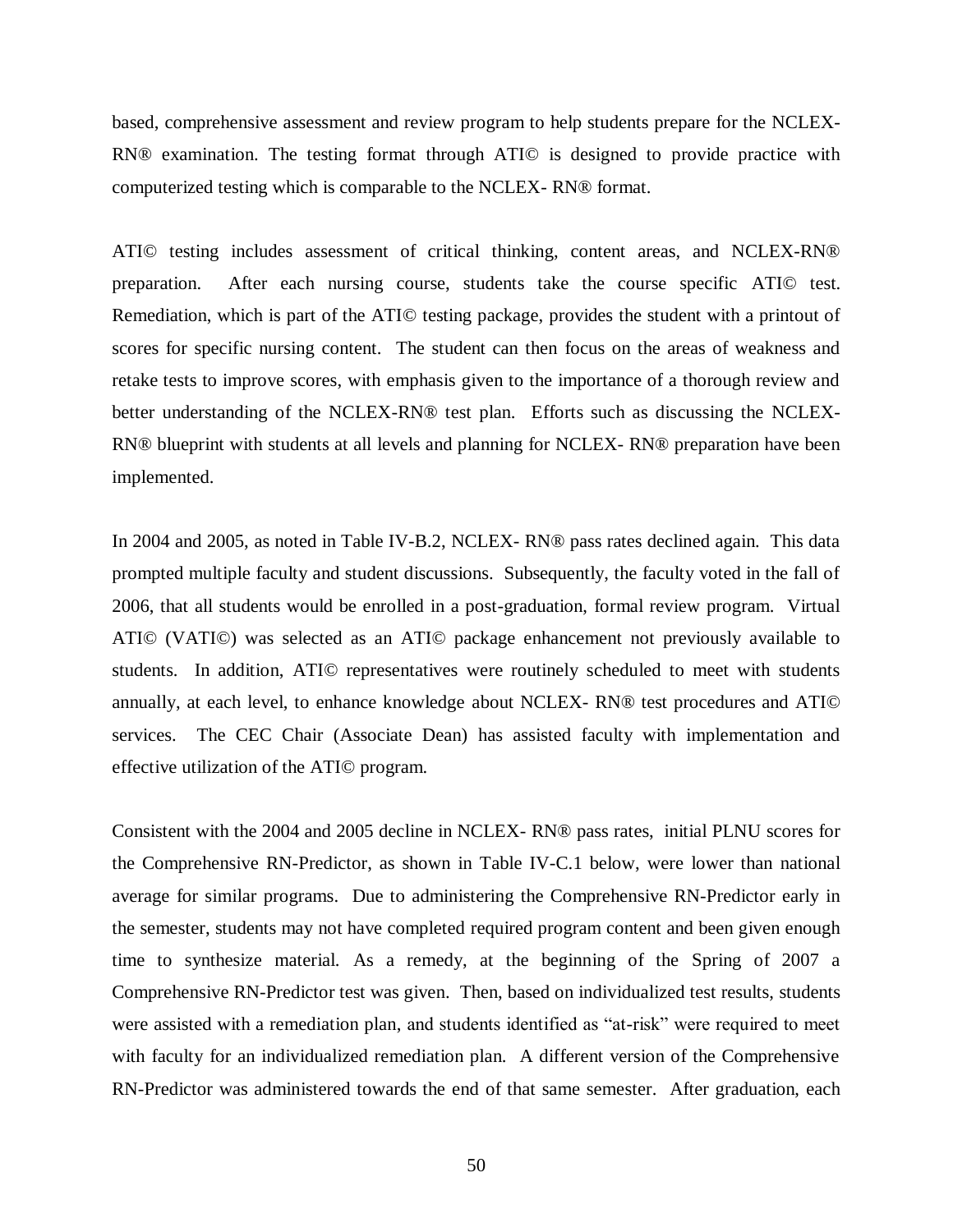student is assigned a VATI© faculty member to work with individually as they prepare for NCLEX- RN®. VATI© remediation and NCLEX- RN® preparation are based on results from the final Comprehensive RN-Predictor exam.

|      | <b>PLNU Senior Students</b> | <b>National Average Scores</b> |
|------|-----------------------------|--------------------------------|
| 2003 | 56.8%                       | 60.8%                          |
| 2004 | 58.9%                       | 60.8%                          |
| 2005 | 62.2%                       | 68.4%                          |
| 2006 | 62.7%                       | 64.9%                          |
| 2007 | 65.5%                       | 64.7%                          |
| 2008 | 70.9%                       | 71.4%                          |

**Table IV-C.1: Comprehensive RN-Predictor Results**

In Fall of 2007, faculty voted to use standardized proficiency levels in all courses as an added means of monitoring student progress and facilitating remediation. Each semester, faculty members continue to assess and work with students who are identified as below the facultydetermined, acceptable proficiency level. As a result, NCLEX- RN® pass rates over the last two years have been greater than 94% for first-time test takers, despite the increase in the national minimum score and decrease in national NCLEX- RN® pass rates. This data will also be analyzed this next academic year to determine correlation with Comprehensive RN-Predictor and NCLEX- RN® pass rates.

#### **Curriculum Evaluation**

#### **Nursing Research**

As a result of faculty assessment and student feedback, faculty determined that offering the undergraduate nursing research course in the junior year would foster program improvement. Rather than waiting until the senior year for the nursing research course, faculty decided that by immersing the nursing students into nursing science earlier in the program, implementation of research findings could be further integrated throughout the curriculum.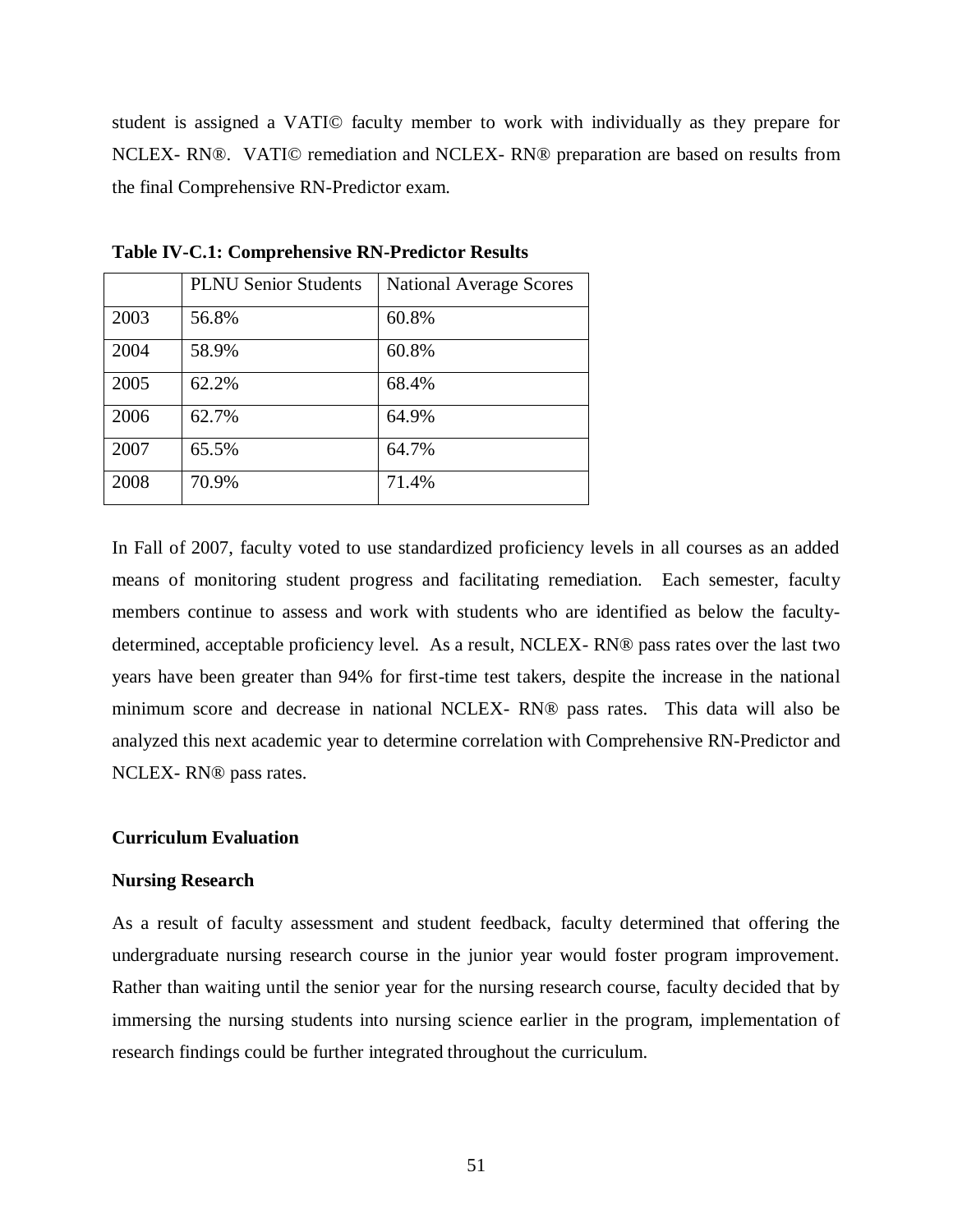In the fall of 2002, faculty voted to change NSG 499: Nursing Research, a senior level course, to NSG 399: Nursing Research, a junior level course. This change would also allow for students to participate in the university senior level Honor's Scholar Program, whereas previously, nursing students were extremely limited regarding understanding of the research process. Projects completed after this curriculum revision include research studies, curriculum projects, and evidence-based practice projects. Topics of Honors Scholars projects by students include:

- Use of university tutoring services by BSN students
- Motivation for military enlisted personnel to transition into officer status
- Perception of the male nursing student experiences in a BSN program
- Evaluation of pharmacology content in the BSN program
- Knowledge level regarding nutrition of the senior BSN student
- Barriers affecting decision making for BSN nurses to enter graduate school

These Honors Scholars project results have stimulated faculty discussion on program outcomes, which have led to curriculum improvements.

#### **Pharmacology Content**

Formal and informal feedback was received from nursing graduates and community leaders requesting the implementation of additional pharmacology content. As part of the decisionmaking process, the faculty supported this as an Honor's Scholar Project, as opposed to adding units to the current pharmacology course or creating a new course. For an Honor's Scholar Project in the academic year 2006-07, a senior nursing student analyzed the current use of pharmacology throughout the entire curriculum. Her in-depth analysis identified gaps in the curriculum where pharmacology content could be enhanced. Many of her recommendations for program improvement have been implemented. See On-Site Resource Room to view her project. We will continue to track the pharmacology-related data obtained informally from current students, graduates, and community nurse leaders. To enhance the formal mechanisms for data tracking of ATI© results, the CEC will begin to analyze data beginning 2008-2009. The 2008- 2009 data analysis will focus on ATI© results of clinical courses for an increase in student performance regarding pharmacology content. Additionally, the SON will continue to analyze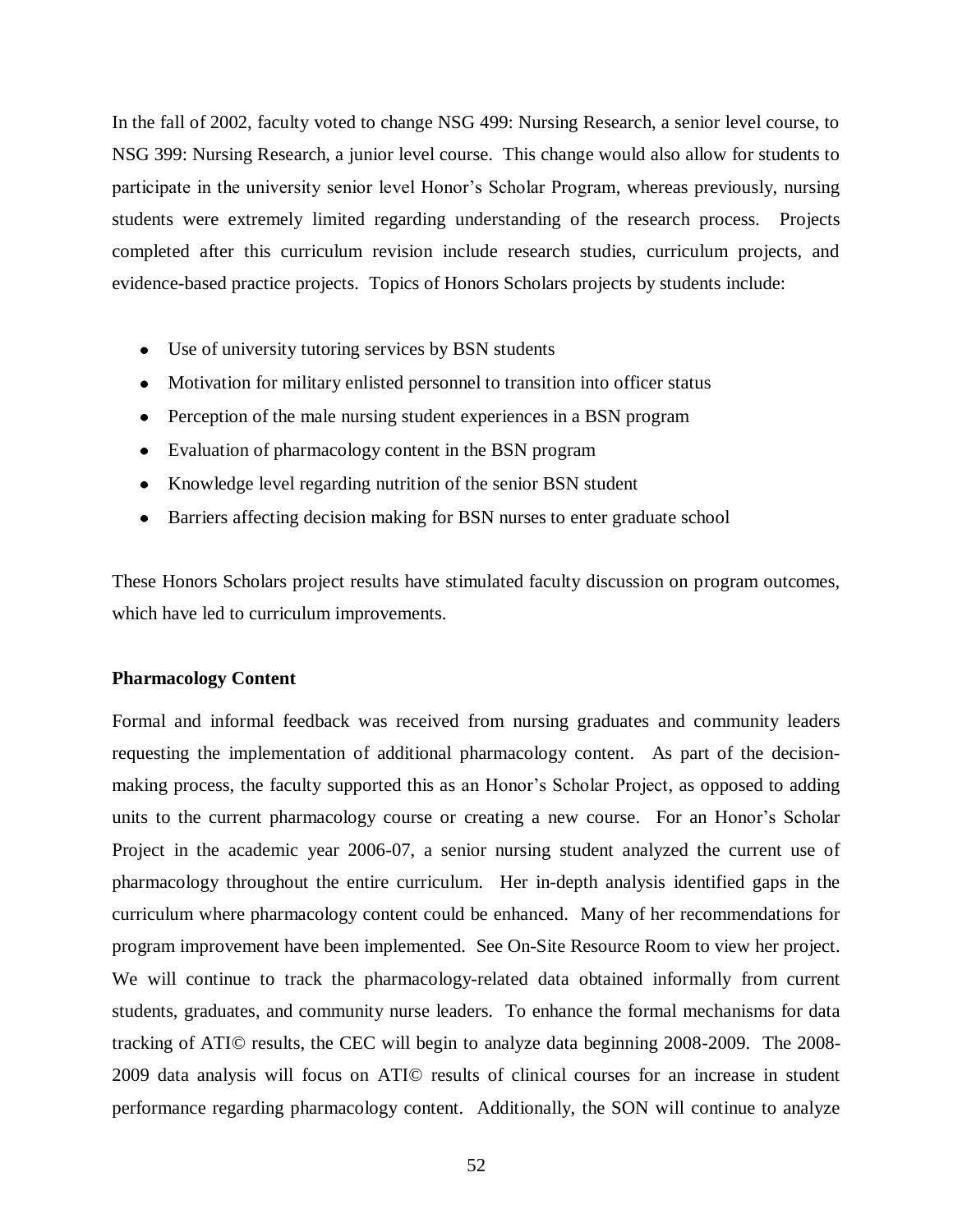senior student exit surveys. The surveys will be revised to include question(s) that intentionally focus on students' perceptions of pharmacology preparation in order to determine if these revisions are making a difference.

#### **New Graduate Readiness for Acute Care Setting**

Formal and informal feedback from new BSN nursing graduates and community leaders has been obtained during the annual community liaison breakfast. See On-Site Resource File. As a result, the NSG 471 Nursing of Communities: Leadership & Management Clinical Practicum is being updated to include experiences with unit-based nurse leaders who have direct responsibilities for bedside patient care whereas students in current rotations are precepting with middle to upper-level nurse managers.

The improvement in pharmacology content throughout the curriculum, in addition to the update of NSG 471, serves to augment new graduate readiness. Data will continue to be collected at the annual community liaison and alumni breakfasts. Results will be an integral part in the decisionmaking process for the curriculum revision as described in Standard III.

#### **MSN Writing Workshop**

Each graduate student is asked to participate in an exit interview upon completion of the graduate program. This allows the student to share program strengths and areas for growth with faculty. The process has allowed for continued program outcome evaluation. The interview data is overwhelming positive. However, graduates consistently identified scholarly writing as a barrier for course assignments and ultimately project/thesis. This barrier has led to the development of the "Writing Workshop" which is offered as an introductory seminar for the program. It is free of charge, taught by the Vice Provost of Faculty Development, and is highly recommended for incoming cohorts.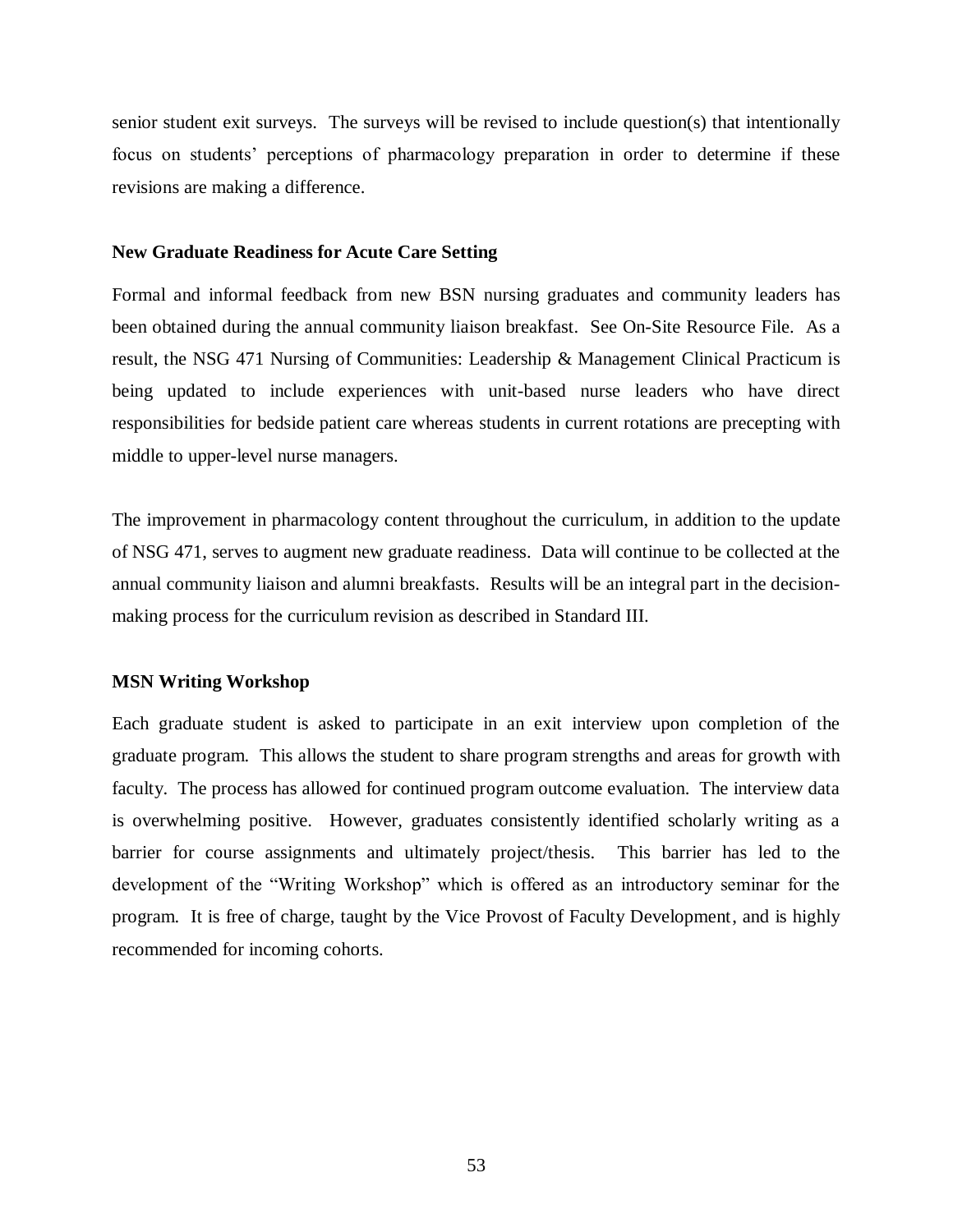### **IV-D. Faculty outcomes demonstrate achievement of the program's mission, goals, and expected outcomes and enhance program quality and effectiveness.**

It is an expectation of the university and the School of Nursing that faculty members continue to pursue accomplishments in teaching, scholarship, practice and service. See university Faculty Handbook for the faculty evaluation process and form in the On-Site Resource File. Sections in the PLNU faculty evaluation form include:

- Scholarship of Teaching and Learning (Teaching Responsibilities)
- Scholarship of Integration (Scholarship)
- Scholarship of Discovery (Practice)
- Scholarship of Application (Service)

Faculty outcomes are consistent with the mission and goals of the university and with the mission, purposes, and outcomes of the SON as stated in Standard I. Contributions of the nursing faculty through teaching responsibilities, scholarship, practice, service, and university involvement are recorded in the table in Appendix II-A.1.

Program effectiveness is also demonstrated through faculty evaluations. Each semester, students complete either IDEA or SIR standardized evaluation forms provided by the university. Students also complete written clinical evaluation forms each semester. These evaluation forms provide faculty with feedback regarding teaching effectiveness. Each faculty member meets with the SON Dean annually to review the evaluations, discussing areas for strength and growth. See PLNU Faculty Handbook in On-Site Resource File for Promotion and Tenure procedure. The link is:<http://www.pointloma.edu/AcademicAffairs/FacultySite/FacultyHandbookHome.htm>**.**

### **Teaching Responsibilities**

Theory content and clinical faculty assignments are determined based on clinical experience and expertise. See Appendix II-A.1 and Curriculum Vitae in On-Site Resource File. Full-time faculty load is 24 load credits, which is a manageable workload. In addition, faculty members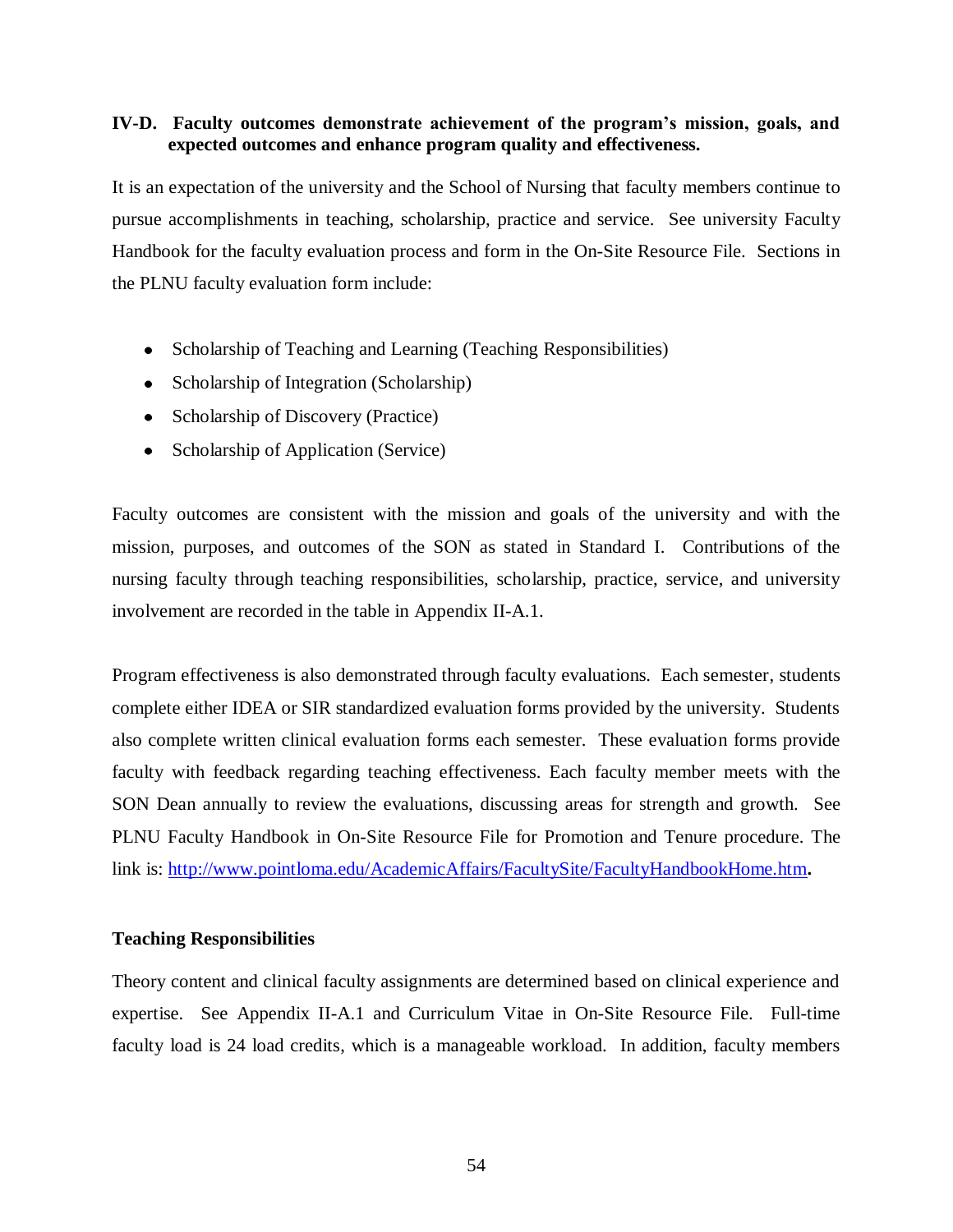have been recognized by Sigma Theta Tau International, Zeta Mu Chapter for excellence in nursing leadership and nursing education.

#### **Scholarship**

In the last 10 years, faculty have been supported and highly encouraged to complete terminal degrees in nursing. To date, the SON has the highest percentage (61%) of doctorally-prepared faculty since the inception of the nursing program in 1972. Diversity in the types of doctorates held by faculty brings a breadth of thought and knowledge of the body of nursing science into the SON teaching/learning practices and curriculum. The university and the SON recognize that the doctorate degree is one of several essential elements that contribute to program effectiveness.

Other essential elements include publishing works in peer-reviewed journals, public presentations, grant-writing, evidence-based practice projects, ongoing research, serving as chairpersons/committee members for graduate student project/thesis and undergraduate Honor's Scholar projects. Whenever appropriate, the topics and content are incorporated into classroom and clinical discussions. See Appendix II-A.1 and Curriculum Vitae in On-Site Resource File.

#### **Practice**

Practice includes part-time advanced-practice work in a variety of hospital and primary care settings, volunteer work in nursing and in the community. See Appendix II-A.1. Faculty practice opportunities directly enhance program effectiveness through application and dissemination of skill and knowledge.

#### **Service**

Service includes committee work within university, the SON, church responsibilities, memberships on community boards, professional organizations, and committees, and volunteer activities. University involvement includes participation in faculty committees, special events including community day, scholarly day, and new student orientation to name a few. Each of these service opportunities provide for program enhancement as the faculty then incorporate their experiences into classroom and/or clinical learning. See Appendix II-A.1.

55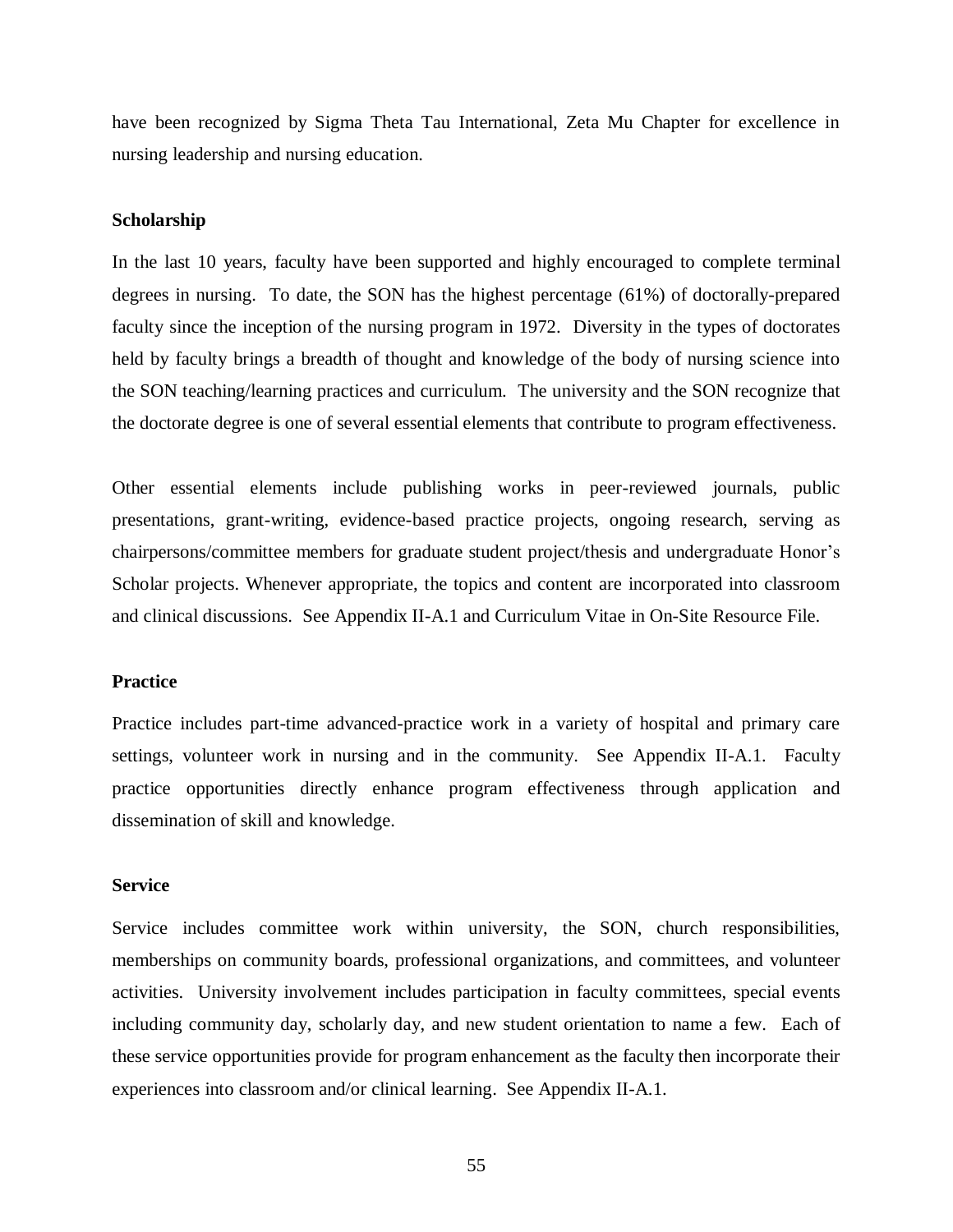Faculty members attend or sponsor workshops, both on and off campus, in order to enhance their teaching/learning methods. Within the SON, an annual faculty workshop is held which focuses on the faculty needs and curriculum review. Most recently, Linda Caputi, nationally known nurse educator, was invited to hold a workshop on teaching methods for nursing faculty. PLNU SON, along with Cal-State San Marcos and San Diego City College schools of nursing sponsored this program, and invited nursing colleagues and students from area nursing programs to attend. The workshop was a great success, with over 170 in attendance, and will be repeated again in the future. Many faculty members have authored materials for publication or have given public presentations to university colleagues, professional groups, and community forums during the past five years. The variety of scholarship activities is represented in Appendix II-A.1.

Faculty members are committed to providing service in the community, and have volunteered at community health fairs, health screenings, church sponsored health forums, and immunization clinics. In the Fall of 2005, Dr. Larry Rankin was provided support by the university and SON to work with Heart to Heart International in the immediate response efforts to Hurricane Katrina. Dr. Rankin's work in the devastated  $9<sup>th</sup>$  Ward of New Orleans opened the doors for further service opportunities in collaboration with Heart to Heart International.

In December of 2006, approximately 50 SON students, staff, faculty, and the President of PLNU traveled as a part of the Heart to Heart International team to New Orleans to assist with the relief efforts after Hurricane Katrina and the subsequent flooding of that region. Residents in the  $9<sup>th</sup>$ Ward were interviewed, data was collected, and findings were reported in an article, "Medium-Term Post-Katrina Health Sequelae among New Orleans Residents: Predictors of Poor Mental and Physical Health", *The Journal of Clinical Nursing* (In Press).

Two SON faculty and 13 students traveled to Sri Lanka during the Summer of 2006, to assist in the recovery effort after the destructive tsunami and flooding in that region. Lois Wagner, Professor Emeriti, received a Wesleyan scholarship and traveled to Romania to provide training to a non-profit organization there on the topic of Death & Dying and End of Life Issues.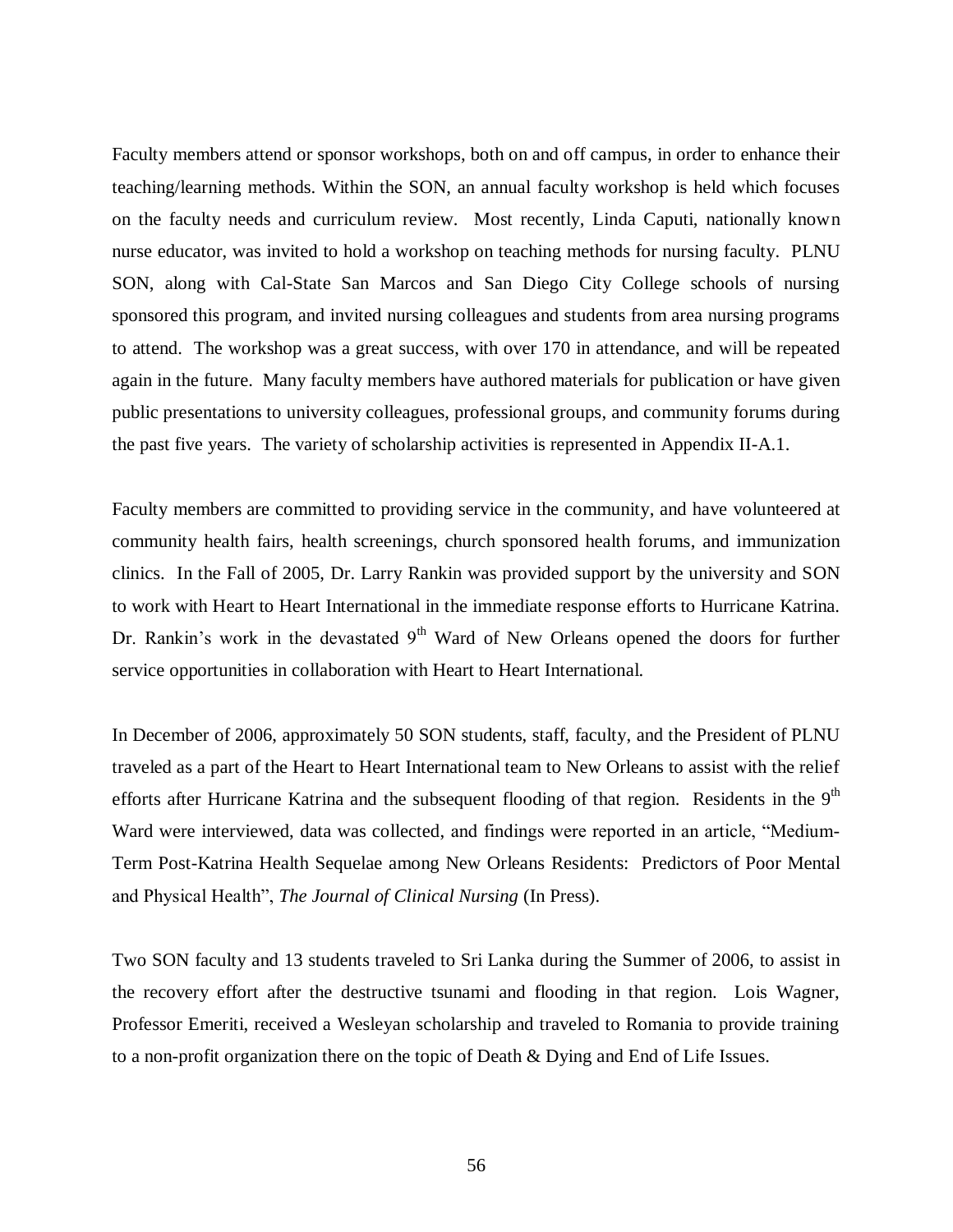Many nursing faculty members volunteered and encouraged students to join them serving at various shelters during the aftermath of the San Diego Wildfires in October 2007. Faculty and SON students volunteered at the San Diego Rescue Mission on more than one occasion, most recently in March 2008.

All students and faculty participate in the SON annual Festival of Health at the Church of the Nazarene in Mid-City. Senior BSN students in NSG 460 Nursing of Communities: Community Health Focus prepared, organized and evaluated all aspects of the Festival of Health. Each year, approximately 250 members of the community, faculty, and students are in attendance at this event. Posters presented by BSN and MSN students cover a variety of health issues and provide an opportunity to test students' teaching skills with age and ethnically-appropriate materials and visual aids. Community health agencies are invited and participate, congregations provide ethnic foods, and students from a downtown high school for homeless teens provide music. The Festival of Health is a prime example of a rich culminating experience for the SON as it encompasses all aspects of the *Essentials of Baccalaureate Education for Professional Nursing Practice (AACN, 1998), Essentials of Masters Education for Advanced Practice Nursing (AACN, 1996),* university faculty outcomes, and SON program outcomes.

Dean Barb Taylor and Dean Emeriti Margaret Stevenson traveled to a Nazarene-sponsored School of Nursing in India in December 2007 to provide consultation for the Church of the Nazarene, International Board of Education. This trip also established the ground work for a university-sponsored LoveWorks student/faculty mission trip to India. Fourteen SON students and three faculty served for three weeks at Reynolds Memorial Hospital in Washim, India in May 2008.

Many faculty members are active in nursing organizations, such as their alumni organizations, ACNL, AACN, and CCNE. For faculty affiliations with other organizations please see their vitae in the On-Site Resource File.